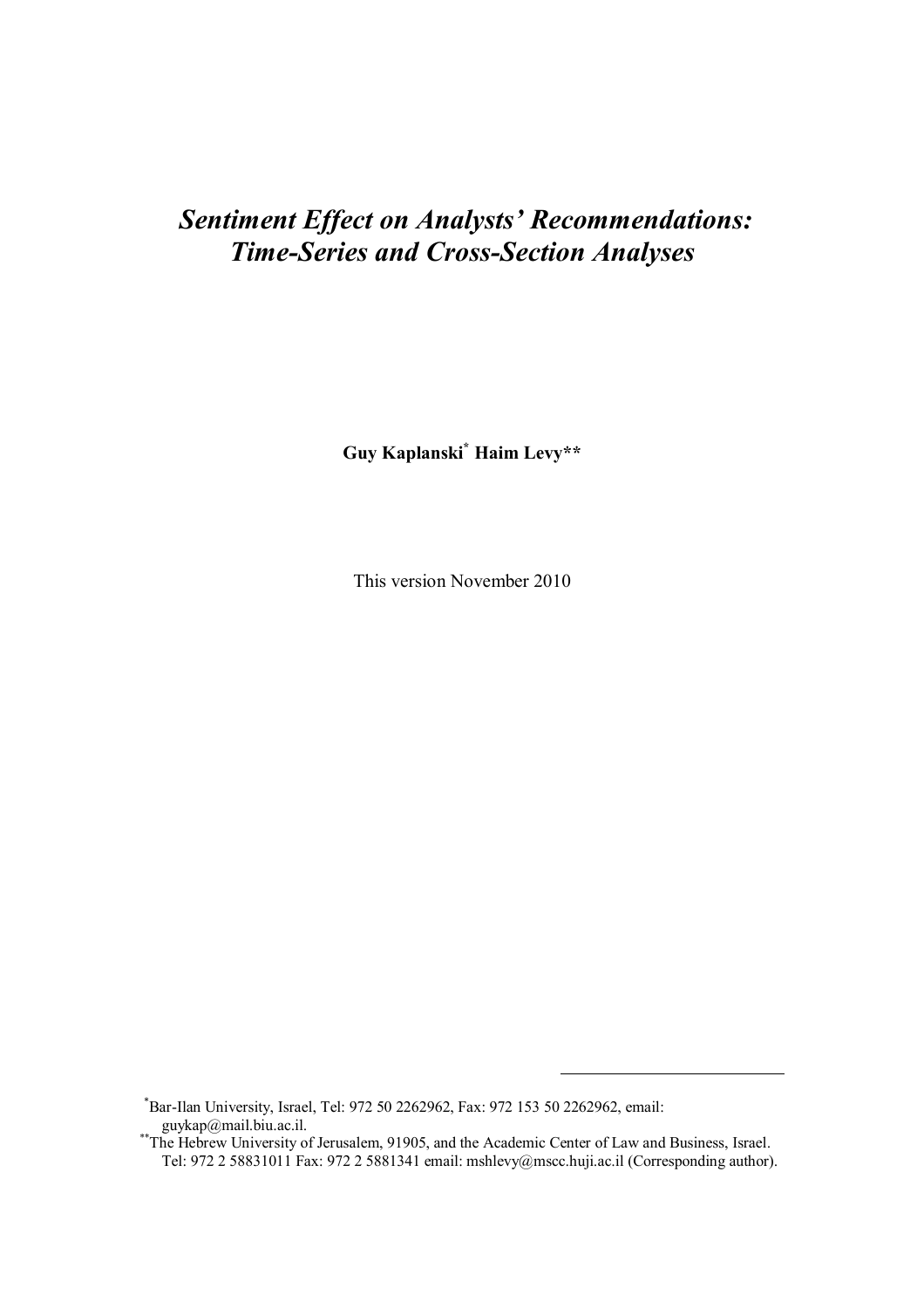## *Sentiment Effect on Analysts' Recommendations: Time-Series and Cross-Section Analyses*

## Abstract

*Previous empirical studies show that, in contrast to the classic economic theory, sentiment affects investors' decisions which, in turn, may affect market prices. The common hypothesis is that it is the unsophisticated investors, the "Noise Traders", who are mostly affected by sentiment. In this study, we show that a group of presumably highly sophisticated investors—financial analysts—are also affected by sentiment in a systematic way. Time-series analysis reveals that analysts' recommendations are positively correlated with Baker and Wurgler's (2006) comprehensive sentiment index. Cross-section analysis reveals that the sentiment effect on analysts' recommendations is generally more profound in stocks which are more difficult to evaluate: stocks of small, young, volatile, unprofitable, dividend nonpayers, growing, and financially distressed firms. Consistent with the results in other studies, the significance level of the regression coefficients changes, conditional upon positive and negative sentiment, where in most cases the* s*entiment effect is more profound when sentiment is negative, in particular when the stock market is also bearish.*

JEL Classification Numbers: A12, A14, G10, G14 Keywords: financial analysts, market sentiment, market efficiency, behavioral finance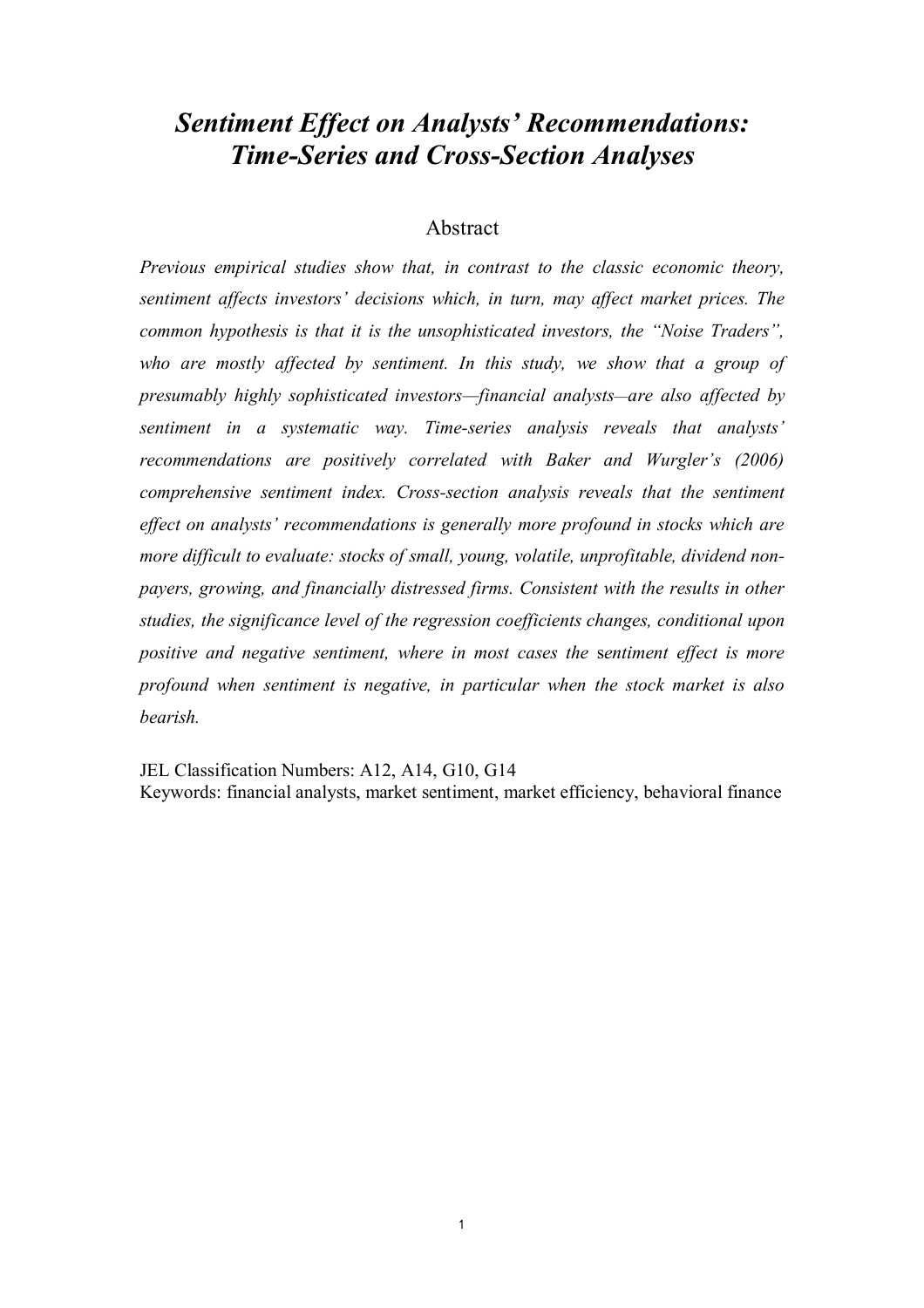#### **1. Introduction**

The two main tasks of equity financial analysts are macroeconomic analysis (asset allocation strategy), and individual firms' analysis (stock-picking). Two research topics regarding analysts' recommendations are widely covered in the financial literature: the economic value of analysts' recommendations and herding among analysts. In this study, we add a novel research dimension to the accumulated knowledge related to the analyst's work: the effect of sentiment on financial analysts' recommendations.

Regardless of the ability of analysts to predict future stock prices, $<sup>1</sup>$  one tends</sup> to believe that the analyst's work is science rather than folklore; hence, non-economic factors like sentiment do not affect their recommendations. However, there is ample empirical evidence showing that analysts' recommendations are based not only on fundamental valuation models, but also on non-economic factors, which lends support to the hypothesis that analysts, like the less sophisticated investors, the "Noise Traders", are also affected by sentiment.<sup>2</sup>

Easterwood and Nutt (1999) find that analysts under-react to negative information and overreact to positive information. Based on a survey, Block (1999) reports an extremely low reliance of financial analysts on valuation methods in the formation of stock recommendations. Bradshaw (2004) finds that analysts do not appear to generate stock recommendations by using their own earnings forecasts, but

-

<sup>&</sup>lt;sup>1</sup>Several studies suggest that analysts' recommendations contain substantial economic value. For example, Womack (1996) finds that changes in analysts' recommendations are associated with abnormal returns. Barber, Lehavy, McNichols, and Trueman (2001) find that trading, according to the most (least) favorable consensus recommendations, yields abnormal gross returns. Jagadeesh, Kim, Krische, and Lee (2004) find that the quarterly change in consensus recommendations is a robust predictor of future stock returns.

<sup>&</sup>lt;sup>2</sup>The common explanation in the literature for the effect of sentiment on market prices is as follows:

<sup>1.</sup> Investor sentiment may irrationally affect investors' behavior and, in turn, affects prices. The common belief is that investors who are irrationally affected by sentiment are the relatively less sophisticated investors, also called the Noise Traders (see, e.g., De Long, Shleifer, Summers, and Waldmann 1990; and Shleifer and Summers 1990).

<sup>2.</sup> It is assumed that there are limits to arbitrage (see, e.g., Shleifer, and Vishny, 1997). Therefore, those sophisticated investors who are unaffected by sentiment cannot always take advantage (or can only partially take advantage) of the less sophisticated investors' irrational behavior; hence, sentiment affects market prices.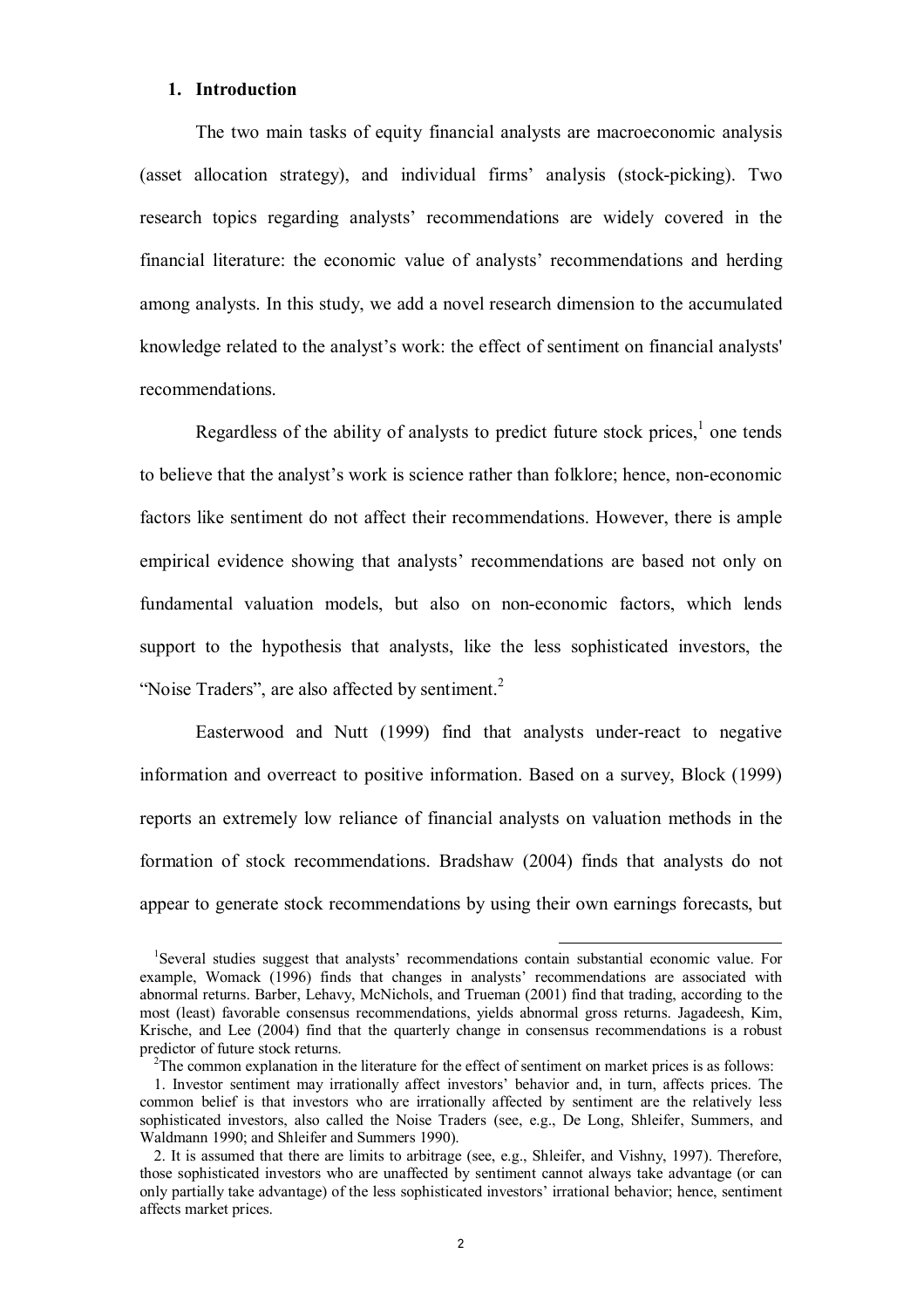rather rely on valuation heuristics. Mola and Guidolin (2009) find that analysts are likely to assign frequent and favorable ratings to a stock after the analysts' affiliated mutual funds invest in that stock. Ljungqvist, Marston, Starks, Wei, and Yan (2007) find that analysts' recommendations, relative to consensus, are positively associated with investment banking relationships and brokerage pressure. This phenomenon occurs less in the presence of institutional investor owners. Similarly, Ertimur, Sunder, Sunder (2007), Barniv, Hope, Myring, and Thomas (2009) and Chen and Chen (2009) find that conflicts of interest from investment banking activities affect the accuracy and profitability of analysts' recommendations.

Additional evidence for financial analysts being affected by factors other than their own objective valuation models is the observed herding phenomenon among analysts. Trueman (1994) shows that analysts tend to release forecasts similar to those previously announced by other analysts, even when they are not justified by their information. Graham (1999) shows both theoretically and empirically that herding is more likely when an analyst has a high reputation or low ability, or if there is strong public information that is inconsistent with the analyst's private information. Welch (2000) shows that explicit buy and sell recommendations have a significant influence on the recommendations of the next two analysts' recommendations. Jegadeesh and Kim (2010) find that analysts from larger brokerages, analysts following stocks with smaller dispersion across recommendations, and analysts who make less frequent revisions are more likely to herd.<sup>3</sup>

In this study, we neither investigate the economic value of analysts' recommendations nor the herding phenomenon, topics which have been widely explored in the literature. We rather focus on the sentiment effect on analysts' recommendations which, in turn, may affect stock prices. Covering a period of almost

-

<sup>&</sup>lt;sup>3</sup>It is worth mentioning that, after controlling for several factors, among them systematic optimism or pessimism among analysts, Bernhardt, Campello, and Kutsoati (2006) find that analysts "anti-herd". Namely, analysts systematically issue biased contrarian forecasts that overshoot the publicly-available consensus forecast in the direction of their private information.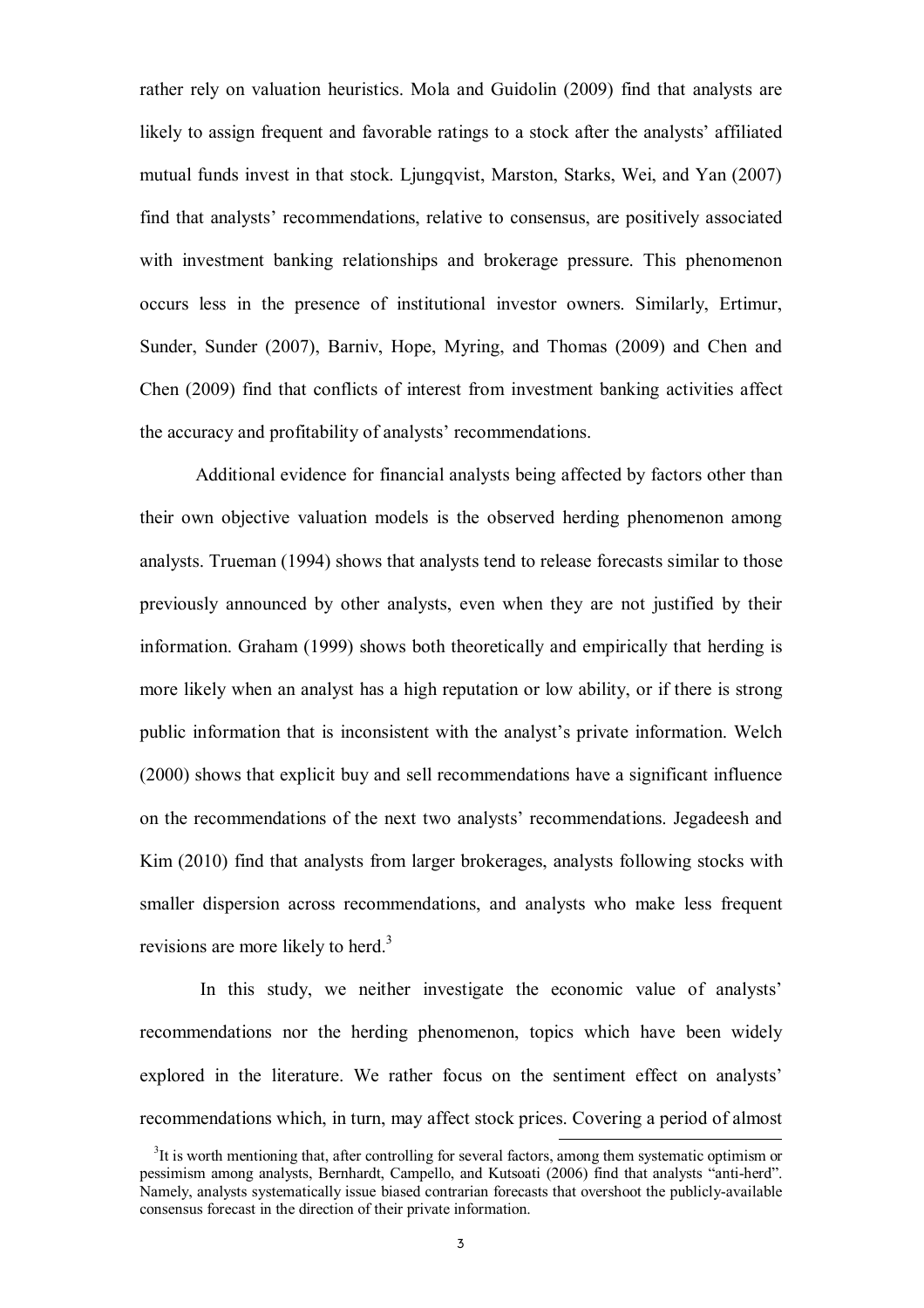20 years with about one million analysts' recommendations, we show that the presumably highly sophisticated investors—the financial analysts—are also affected by sentiment, making investment recommendations which are highly correlated with sentiment.

To claim that analysts' recommendations are correlated with market sentiment, and that the obtained correlation is not spurious, one must account for other factors that may induce this correlation. First, Baker and Wrugler's (2006) sentiment index, which we use as a proxy for sentiment, is constructed such that it is orthogonal to major economic variables. Naturally, analysts' recommendations are also affected by the condition of the economy. Indeed, we find that a substantial portion of the correlation between analysts' recommendations and sentiment is attributed to economic fundamentals. However, after accounting for several major economic variables, we find this correlation between analysts' recommendations and sentiment to remain highly significant, indicating that the found correlation is not spurious.

Second, during the studied period new regulations were imposed on analysts, which have induced some systematic changes in the recommendation practices. Nevertheless, we find that the correlation between analysts' recommendations and market sentiment is robust as regards these regulation changes, as it remains highly significant, even when considering sub-periods which are characterized by a relatively steady regulation regime.

Showing that analysts' recommendations are correlated with market sentiment, we next conduct a cross-section analysis to investigate what types of firm characteristics affect this correlation. Baker and Wurgler (2006, 2007) conducted an extensive cross-section analysis of the effect of investor sentiment on stock prices. They advocate and empirically document that the prices of stocks, which are more difficult to evaluate—and therefore more difficult to arbitrage and at the same time

4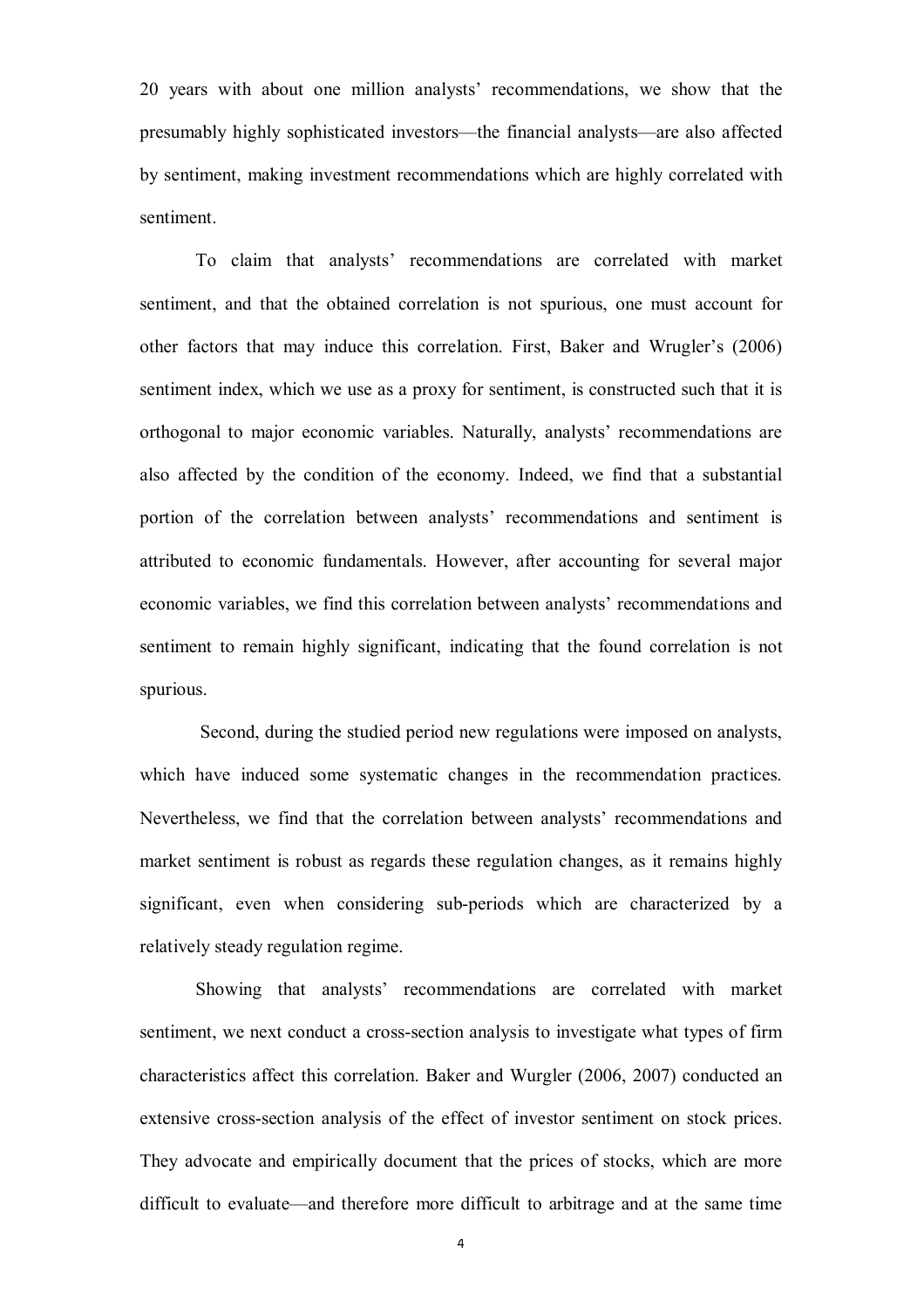more likely to be exposed to sentiment-based demands—are more likely to be affected by sentiment. Based on this theory, we also hypothesize that analysts' recommendations corresponding to stocks which are more difficult to evaluate are more likely to be affected by sentiment. In this case, the hypothesis asserts that when a stock is more difficult to evaluate the chances that the analyst's recommendation relies on non-economic factors, among them sentiment, increases.

Indeed, the empirical results of this study are generally consistent with this hypothesis. Recommendations corresponding to stocks of small, young, volatile, unprofitable, dividend non-payers, growing, and financially distressed firms are generally more affected by sentiment. In addition, recommendations corresponding to stocks which have a relatively large number of outstanding recommendations are also more affected by sentiment, which may indicate that the effect of sentiment and herding are related.

However, like Baker and Wurgler (2006), we also find that the intensity of the effect of several firm characteristics (e.g. size, age, etc.) depends on the prevailing sentiment, where in several cases (particularly in the case of financial distress) the effect actually "flips" signs, conditional upon the prevailing sentiment. This phenomenon and in particular the "sign-flip" indicates that although the sentiment effect is very strong and highly significant, sentiment, in general, is quite a complicated phenomenon which is not always fully understood. Nevertheless, the striking result of this study is that although we deal with a different dependent variable and cover a different period than those in Baker and Wurgler (2006), the sentiment effect in both studies is very similar, including the peculiar sign-flip phenomenon. These similarities may indicate not only that sentiment affects analysts and less sophisticated investors in a similar way, but also that the effect of sentiment on analysts' recommendations, at least partially, drives the effect in stock prices. This is because investors' decisions are not only affected by the prevailing sentiment, but

 $5<sub>5</sub>$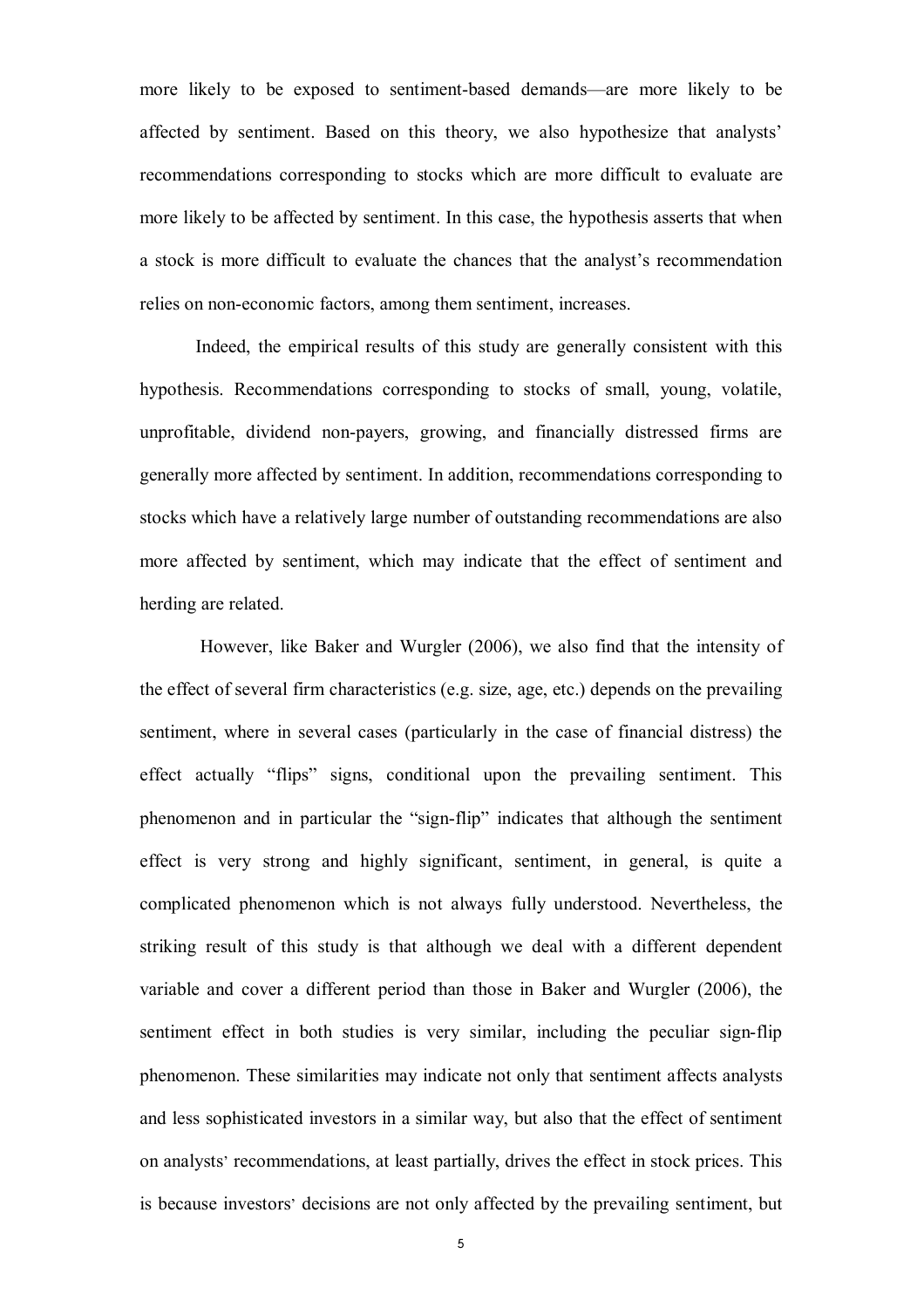also by analysts' recommendations, which are already under the influence of the prevailing sentiment.

The remainder of the paper is organized as follows: Section 2 presents the data and methodology used to create the orthogonal variables employed in this study. Section 3 presents the empirical results of the time-series analysis, which employs aggregate market data. Section 4 presents the empirical results of the cross-section analysis, which makes use of data taken from individual firms. Section 5 concludes.

## **2. Data and methodology**

We use I/B/E/S Summary Statistics (Consensus Recommendations) files as the data source for sell-side analysts' recommendations. The data includes 989,309 records over the period of November 1993 – March 2010. Note that the data also include recommendations of firms which no longer exist; thereby avoiding any survival bias. The I/B/E/S database assigns each recommendation a rating number, according to the analyst recommendation; the ratings are as follows:  $1 =$  strong buy, 2  $=$  buy,  $3$  = hold,  $4$  = underperform,  $5$  = sell. Like many other studies on this topic, we reverse the rating ordering. To avoid confusion, we do not change the ratings, but rather add a minus sign to the rating numbers, so that the largest number (minus 1) indicates a positive recommendation (strong buy) and the smallest number (minus 5) indicates a negative recommendation (sell).

Note that each broker determines how his internal recommendation rating system is mapped into the I/B/E/S five-point scale, where this mapping must allow for negative to negative ratings, positive to positive ratings and neutral to neutral ratings. These mapping methods are not uniform across the brokers and, more importantly, may vary over time. Considering the whole period as a one-time period may bias the results as, according to Kadan, Madureira, Wang, and Zach (2009), new regulations have affected recommendation practices during this period. They show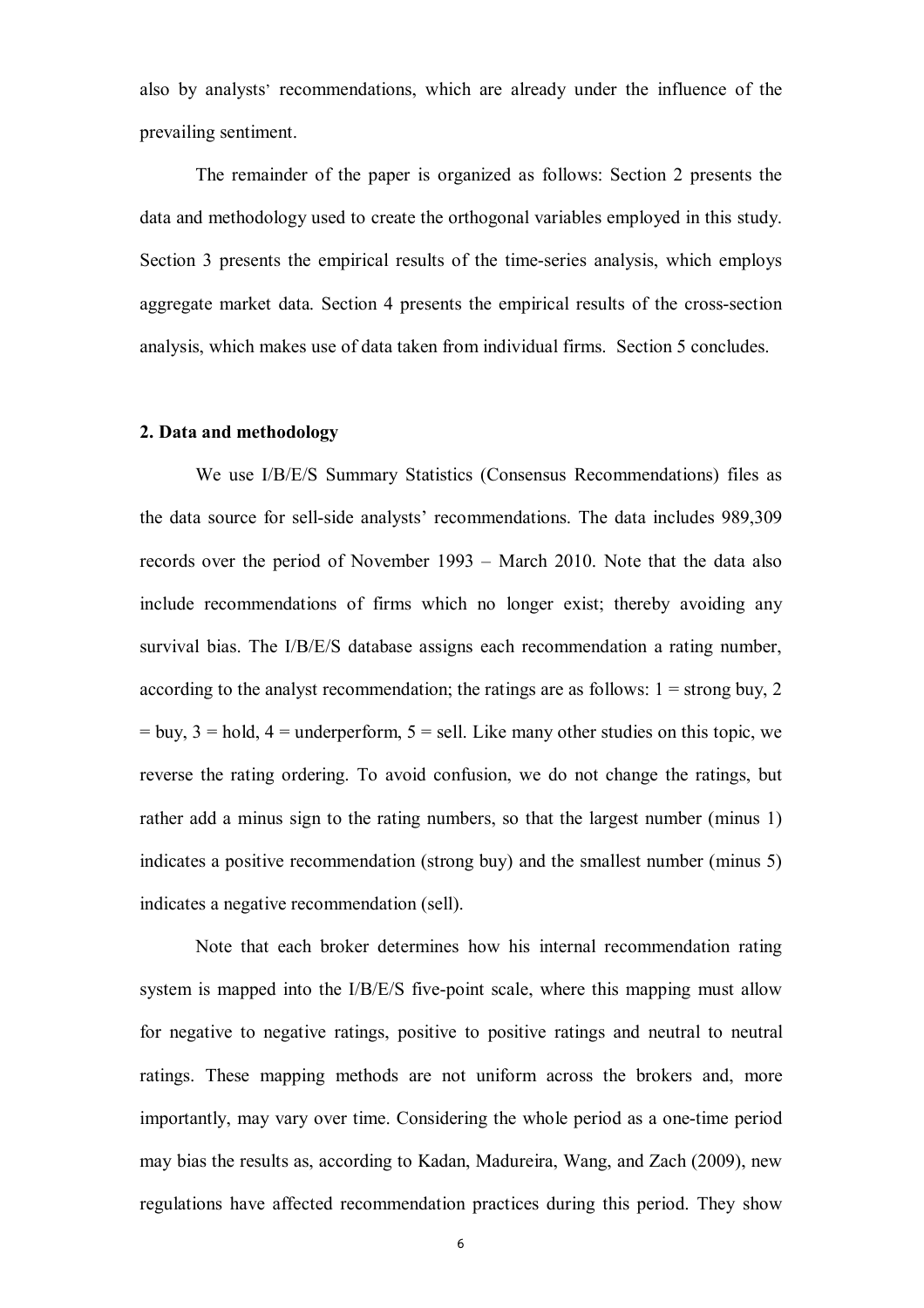that since the National Association of Securities Dealers (NASD) Rule 2711 and the New York Stock Exchange (NYSE) modification to Rule 472 regulations have been in place many brokers have moved from a five-point scale to a three-point scale (buy, hold and sell). Fortunately, the I/B/E/S also provides information regarding the percentages of buy and sell recommendations out of all recommendations, where these variables are substantially less sensitive to the various mapping methods. This is because buy and sell recommendations remain buy and sell recommendations under the three-point scale system and the I/B/E/S five-point scale system. For example, mapping a buy recommendation into either 1 or 2 affects the mean of all outstanding recommendations of that particular stock, but does not affect the average percentages of buy and sell recommendations. Therefore, in this study we mainly use the ratio between these two variables (buy and sell) as the main recommendation variable, as is further explained below.

Every month, for each stock with at least one outstanding recommendation the I/B/E/S reports a summary record that includes several variables, from which we use the mean recommendation (and the median recommendation in the robustness checks), the standard deviation of all outstanding recommendations and the percentage of buy recommendations (ratings 1 and 2), and sell recommendations (ratings 4 and 5).

We conduct a time-series analysis which employs aggregate market data as well as a cross-section analysis which employs data taken from individual firms. In the time-series analysis, we aggregate the market recommendation variables on a monthly basis. Thus, each month we calculate the arithmetical average of all mean recommendations (corresponding to all stocks that have outstanding recommendations during that month), denoted as MEANREC. Similarly, each month we calculate the arithmetical average of all median recommendations, denoted as MEDREC, the arithmetical average of all standard deviations of recommendations,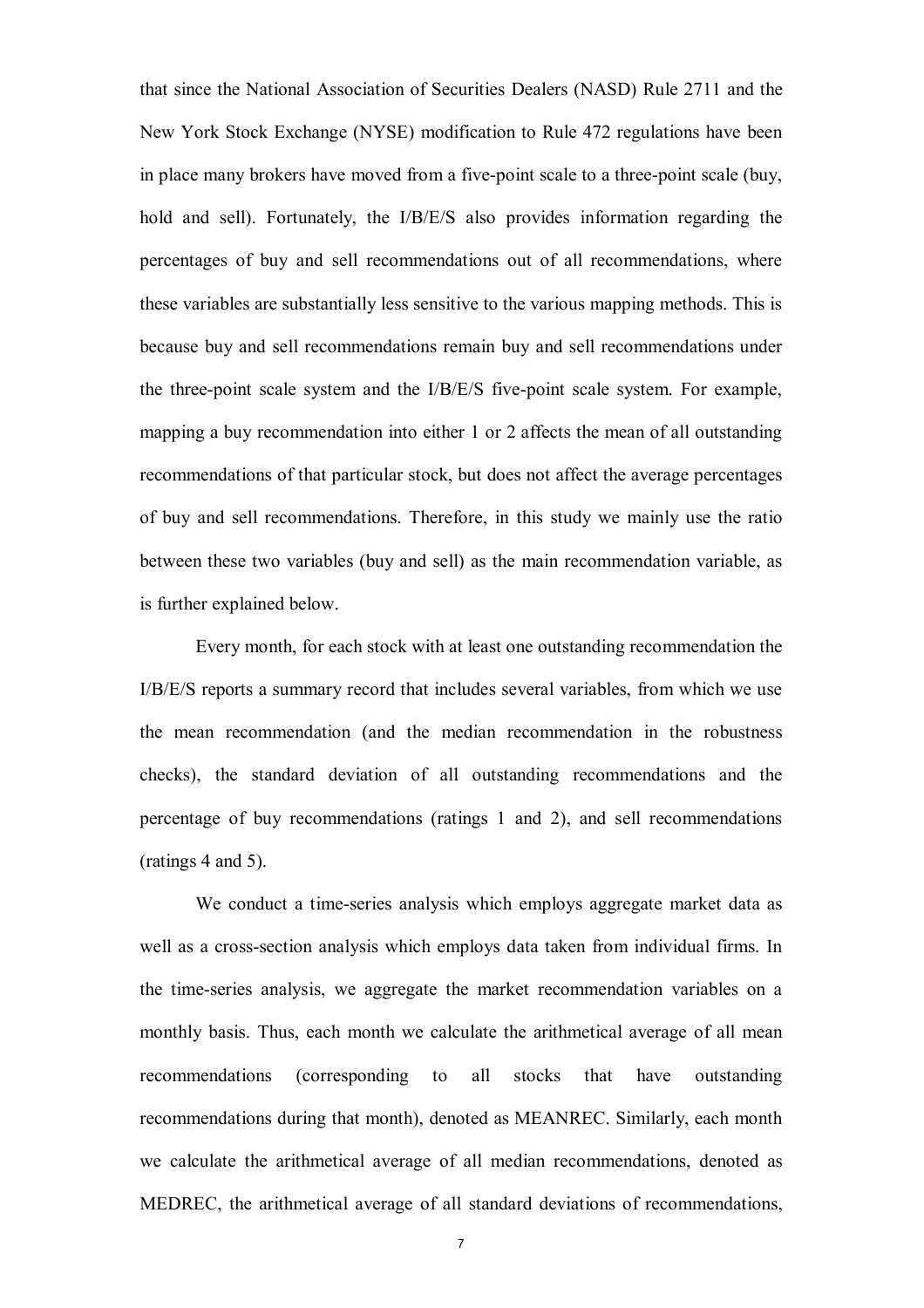denoted as STDREC, the arithmetical average of all percentages of buy, and the average of all percentages of sell recommendations. Finally, we calculate the ratio of the average percentage of buy recommendations divided by the average percentage of sell recommendations, denoted as BUYSELL.

We also conduct a cross-section analysis. In the cross-section analysis, we use the individual firm's recommendation variables without first aggregating them. This panel-data analysis enables us to study the relations between the sentiment effect on analysts' recommendations and the various characteristics of the firm, e.g., age, size, etc. 4

The employed market sentiment in this study is the well-known Baker and Wurgler's (2006) sentiment index. This index is based on a weighted average of six variables, which are commonly considered in the literature as proxies for investor sentiment. These variables are trading volume, as measured by NYSE turnover; the dividend premium; the closed-end fund discount; the number of and first-day returns on IPOs; and the equity share in new issues. The index itself is provided by Baker and Wurgler in Jeffrey Wurgler's homepage.<sup>5</sup>

As Baker and Wurgler note, some of the variables that incorporate the sentiment index contain idiosyncratic components unrelated to sentiment, and which are also affected by economic fundamentals. Therefore, in constructing their sentiment index, they employ the variables orthogonal to macroeconomic variables, i.e. net of the macroeconomic variables' effects; hence, their orthogonal index is as close as possible to a pure sentiment index. As analysts' recommendations are certainly affected by economic fundamentals, we also establish recommendation

-

<sup>4</sup>Working with individual records, the percentage of sell recommendations may be zero. Therefore, in this case we technically add one to both the denominator and the numerator of the BUYSELL ratio and define it as the percentage of buy recommendation plus one divided by the percentage of sell recommendation plus one.

<sup>&</sup>lt;sup>5</sup>See http://pages.stern.nyu.edu/~jwurgler/. Note that we do not use their paper's original index but rather their updated index, which also covers the years 2006 – 2007. For further reading on this index, see Baker and Wurgler (2006).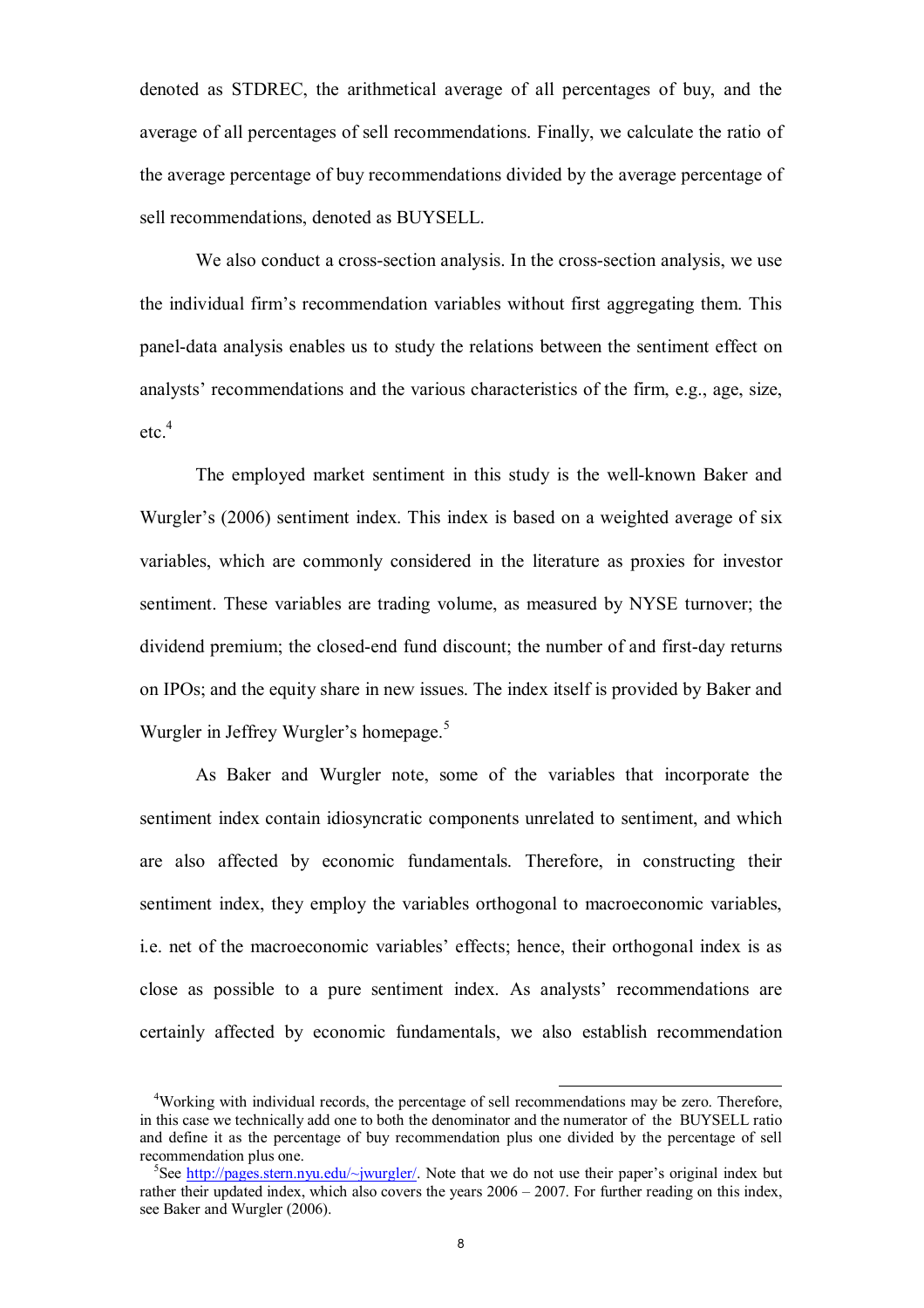variables which are orthogonal to macroeconomic variables, i.e. net of possible economic variables' effects. Following Baker and Wurgler (2006, 2007), to control for market fundamentals, as a first step we regress the recommendation variables, defined above, on the same macroeconomic variables employed by Baker and Wurgler. These variables are: real growth in industrial production (Federal Reserve Statistical Release G.17); real growth in consumer durables, nondurables and services (all from BEA National Income Accounts); employment (BLS, All Employees); and a dummy variable for NBER recessions. The residuals from these regressions are then used as the recommendation *orthogonal variables,* which are orthogonal to macroeconomic variables. These orthogonal variables are denoted as  $MEANREC^{\perp}$ , STDREC<sup> $\perp$ </sup>, and BUYSELL<sup> $\perp$ </sup>, where the superscript  $\perp$  stands for being orthogonal to macroeconomic variables. 6

Having a relatively long time period has the advantage of covering subperiods, some of which are characterized by positive sentiment and others that are characterized by negative sentiment. However, covering this relatively long time period, one must relate to one major issue: during the studied period, some new important regulations were imposed on analysts. These new regulations have probably induced some systematic changes in recommendation practices. In October 2000, the Securities and Exchange Commission (SEC) enacted the Regulation Fair Disclosure (FD), which prohibits firms from selectively disclosing management information to analysts. The empirical evidence shows that this regulation has affected market practice; yet, with mixed empirical evidence regarding the possible effects (see, Agrawal, Chadha, and Chen, 2006; Bailey, Li, Mao, and Zhong, 2003;

-

<sup>&</sup>lt;sup>6</sup>One may consider other possible economic variables. However, as these selected variables are very likely to represent the state of the economy and, as these variables are employed by Baker and Wurgler, for the sake of consistency we employ the same set of economic variables. Nevertheless, in the cross-section analysis in Section 4, we also account for the contemporaneous stock market performance as another indicator of economic fundamentals. In addition, we also control for the recommendations' year to account for particularly good and bad years, in terms of average recommendations.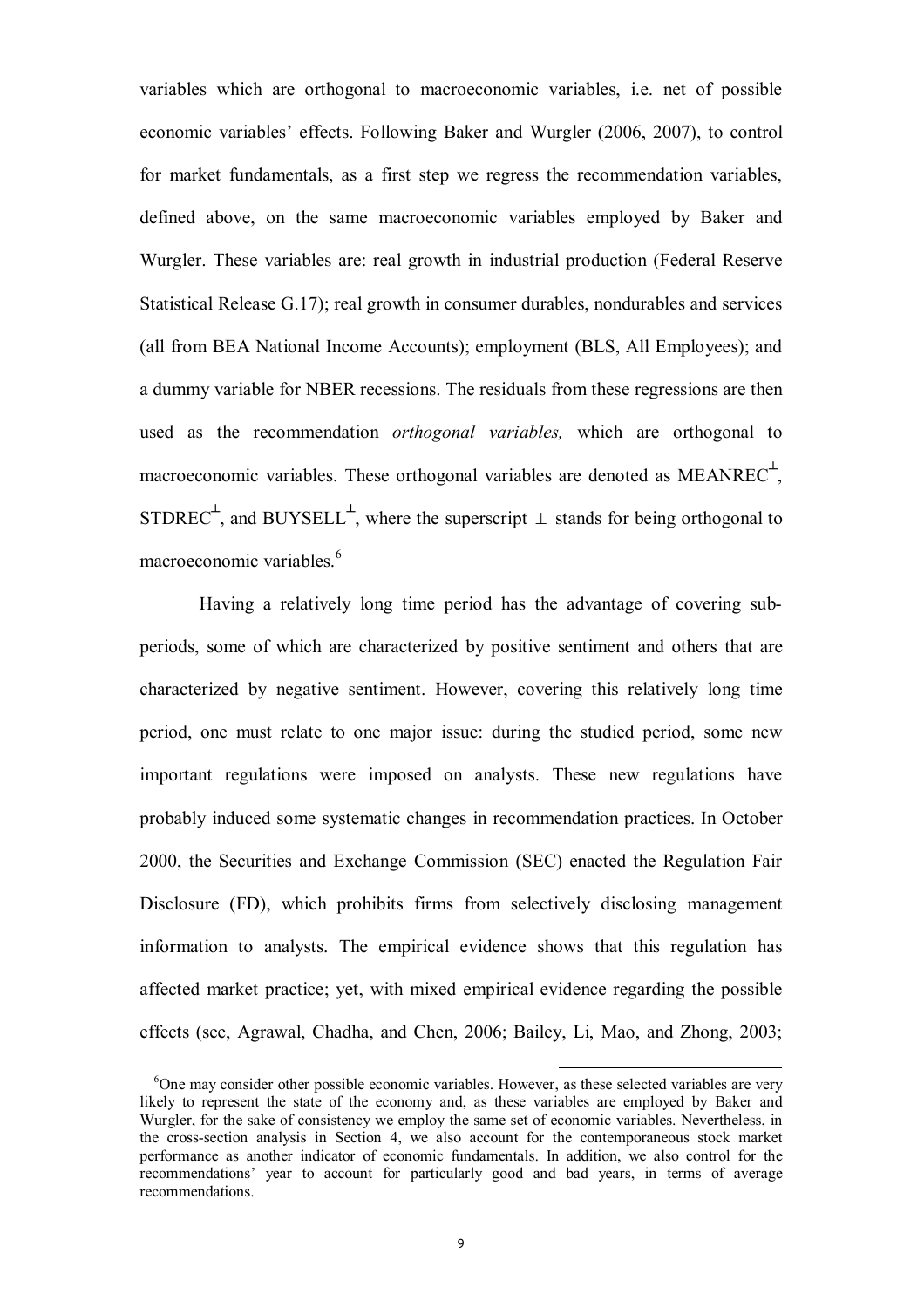and Herrmann, Hope, and Thomas, 2008). In May 2002, the SEC approved the NASD Rule 2711 (Research Analysts and Research Reports) and the NYSE modification to Rule 472 (Communications with the Public) (hereafter referred to as regulations NASD 2711 and NYSE 472). The rules' effective implementation date was no later than September 9, 2002. Finally, in December 2002, the SEC announced the Global Research Analyst Settlement, which settled allegations that analysts from leading firms provided misleading information to investors.

There is some evidence that these regulations have affected analysts' recommendations. In a comprehensive study on the effect of these regulations on various variables, Kadan, Madureira, Wang, and Zach (2009) show that that since the regulations have been in place, optimistic recommendations have become less frequent and more informative, whereas neutral and pessimistic recommendations have become more frequent and less informative. Barber, Lehavy, McNichols, and Trueman (2006) find a decrease in the overall percentage of buy recommendations between January 2000 and June 2003, particularly among sanctioned investment banks. To control for the possible effects of these regulations on our findings, we employ two methods. First, we control for the regulations' effects by adding dummy variables for the periods when the regulations were in place. Second, taking a sharper approach, we conduct an analysis for the two sub-periods: before the regulations were imposed and since then.

In the empirical analysis reported below, we first briefly describe the raw recommendation variables and then focus on the orthogonal variables, which are the relevant variables for the sentiment effect analysis. We then present a cross-section analysis to explore the types of firm characteristics that affect the association between analysts' recommendations and sentiment.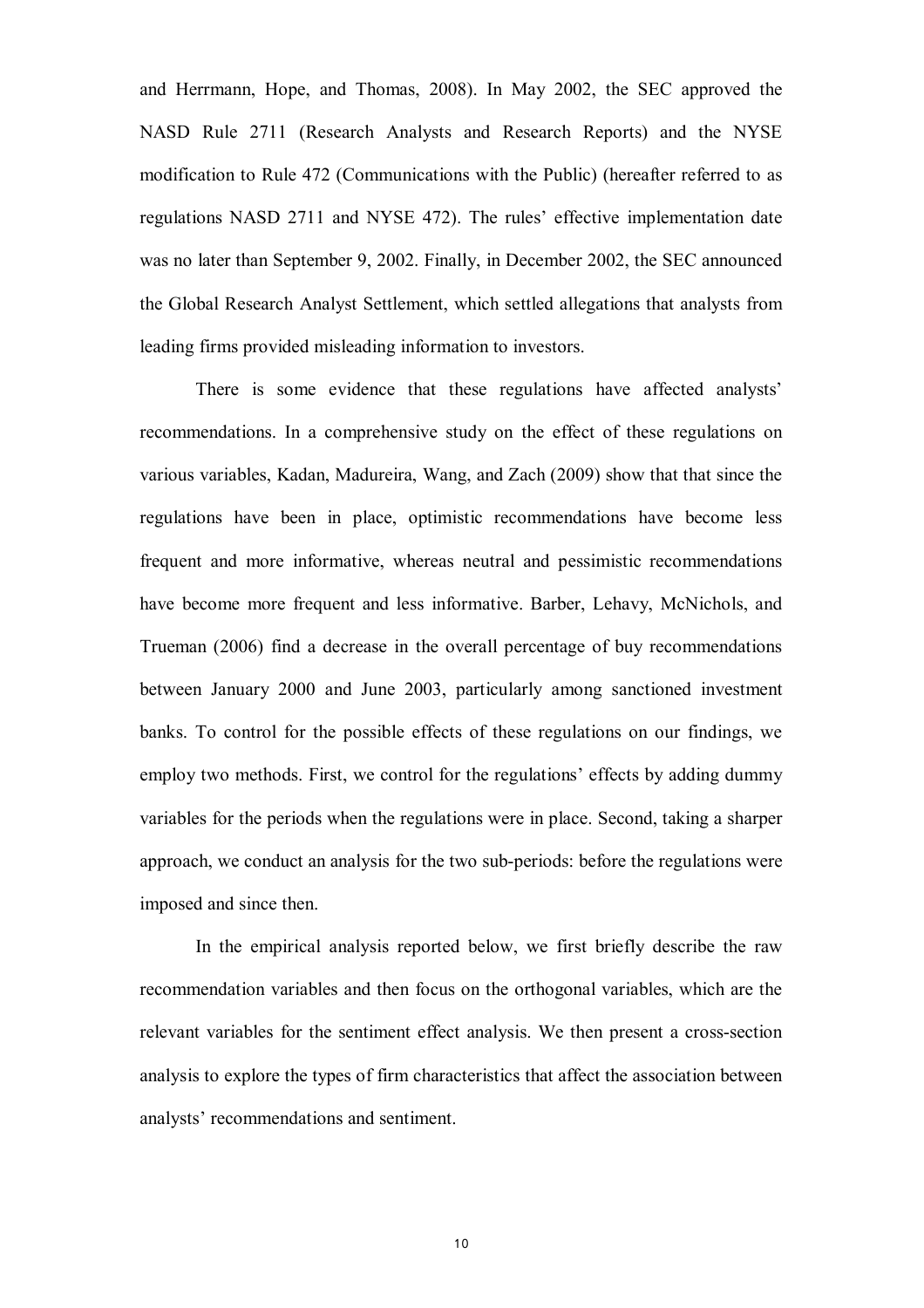#### **3. The aggregate effect of sentiment on analysts' recommendations**

In this section, we empirically explore the aggregate sentiment effect on analysts' recommendations.

#### *3.1. Analysts' recommendations: A preliminary analysis*

Figure 1 presents the aggregate non-orthogonal recommendation variables: MEANREC, MEDREC, STDREC and BUYSELL.

### **<< Insert Figure 1 >>**

As can be seen from Figure 1a, MEANREC and MEDREC (i.e. the mean and the median recommendation variables) are almost identical. Indeed, as the regression analyses corresponding to MEANREC and MEDREC yield almost identical results, for brevity's sake, in this study we report only the results corresponding to MEANREC.

MEANREC and BUYSELL are also very similar (see Figure 1a), with a correlation coefficient corresponding to these two variables of 0.9, which is highly significant with a *t*-value of 29.07 (see Table 1).

### **<< Insert Table 1 >>**

This high correlation coefficient corresponding to these two variables is expected. However, there is a fundamental difference between these two variables: While MEANREC is based on all recommendations, BUYSELL is based on explicit buy and sell recommendations only, and it is not affected by "hold" recommendations. Moreover, as previously explained, BUYSELL is substantially less sensitive to individual brokers' mapping methods from their internal rating systems into the I/B/E/S five-point scale and to the changes in these mapping methods, which took place when the regulations' reform occurred in 2002. Therefore, in the analysis below, we provide some analyses corresponding to the two variables, MEANREC and BUYSELL, and then focus mainly on the BUYSELL.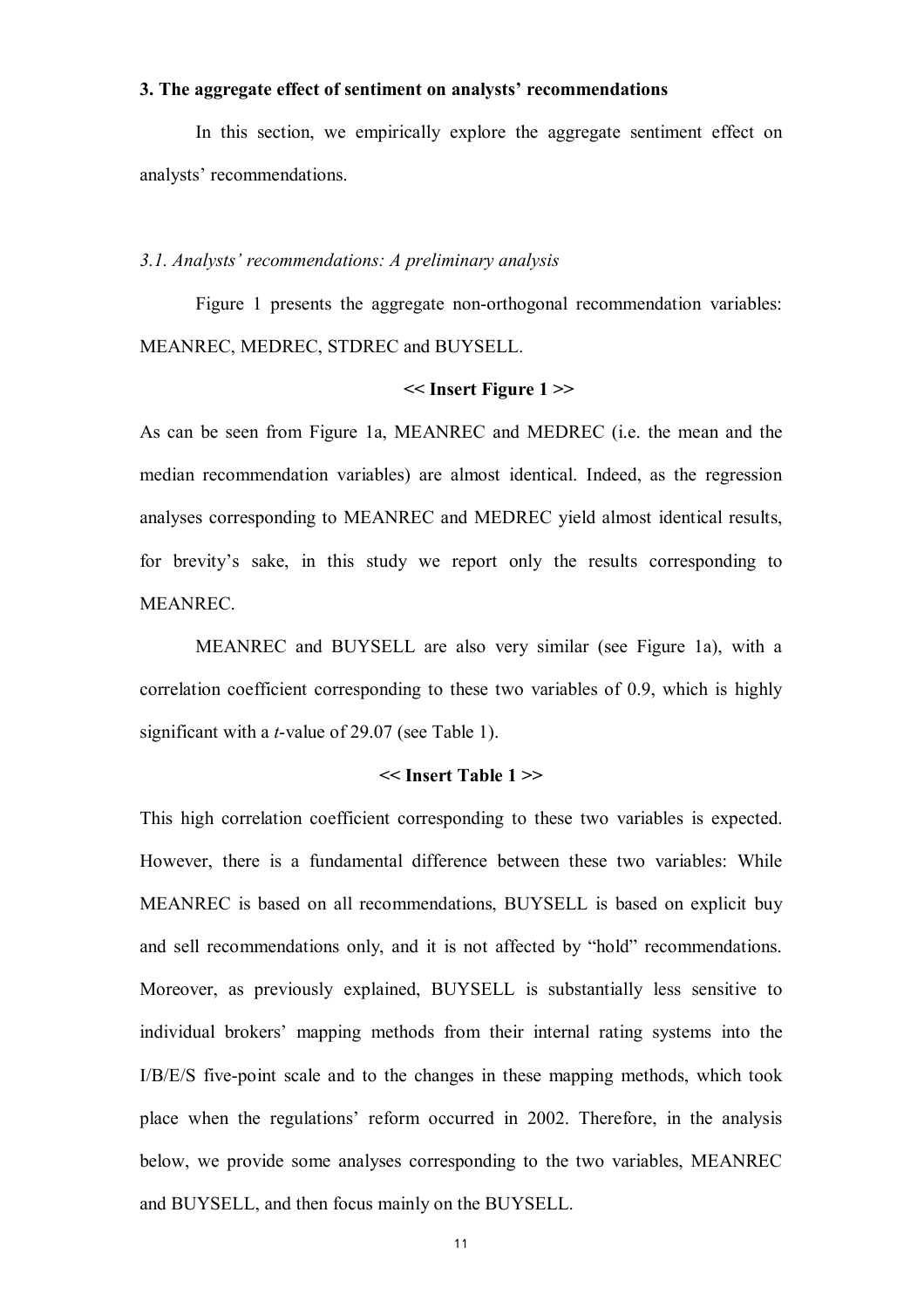As a preliminary indication of the association between analysts' recommendation and market sentiment, note that the correlation coefficients corresponding to MEANREC and BUYSELL with Baker and Wurgler's sentiment index (not orthogonal) are 0.69 and 0.81, respectively. However, the most interesting result in Figure 1b is that STDREC looks like a mirror projection of MEANREC (and BUYSELL) around the horizontal axis. Correspondingly, the correlation coefficients corresponding to STDREC with MEANREC and BUYSELL are  $-0.87$  and  $-0.93$ , with *t*-values of  $-24.67$  and  $-34.42$ , respectively. This surprising result suggests that the dispersion across recommendations on the same stock increases, on average, in periods which are characterized by relatively unfavorable recommendations and decreases, on average, in periods which are characterized by relatively favorable recommendations.

By definition, MEANREC, BUYSELL and STDREC variables are directly related to the state of the economy. In particular, we expect that, on average, favorable economic conditions lead to relatively favorable recommendations, while unfavorable economic conditions lead to relatively unfavorable recommendations. Moreover, the sentiment index (not orthogonal) may also be affected by economic conditions. Thus, any correlation corresponding to the recommendation variables, as well as any correlation corresponding to recommendation variables with the sentiment index may be spurious, due to a possible simultaneous effect of economic fundamentals on all these variables. Therefore, in an attempt to eliminate the effect of economic fundamentals, we first derive the orthogonal version of these variables; hence obtaining the variables after accounting for the effect of several major economic variables. As we heavily rely on Baker and Wurgler's sentiment index (denoted as BWSI), for consistency's sake, in deriving the orthogonal variables we follow their methodology and employ the same macroeconomic variables mentioned in the previous section.

 $12$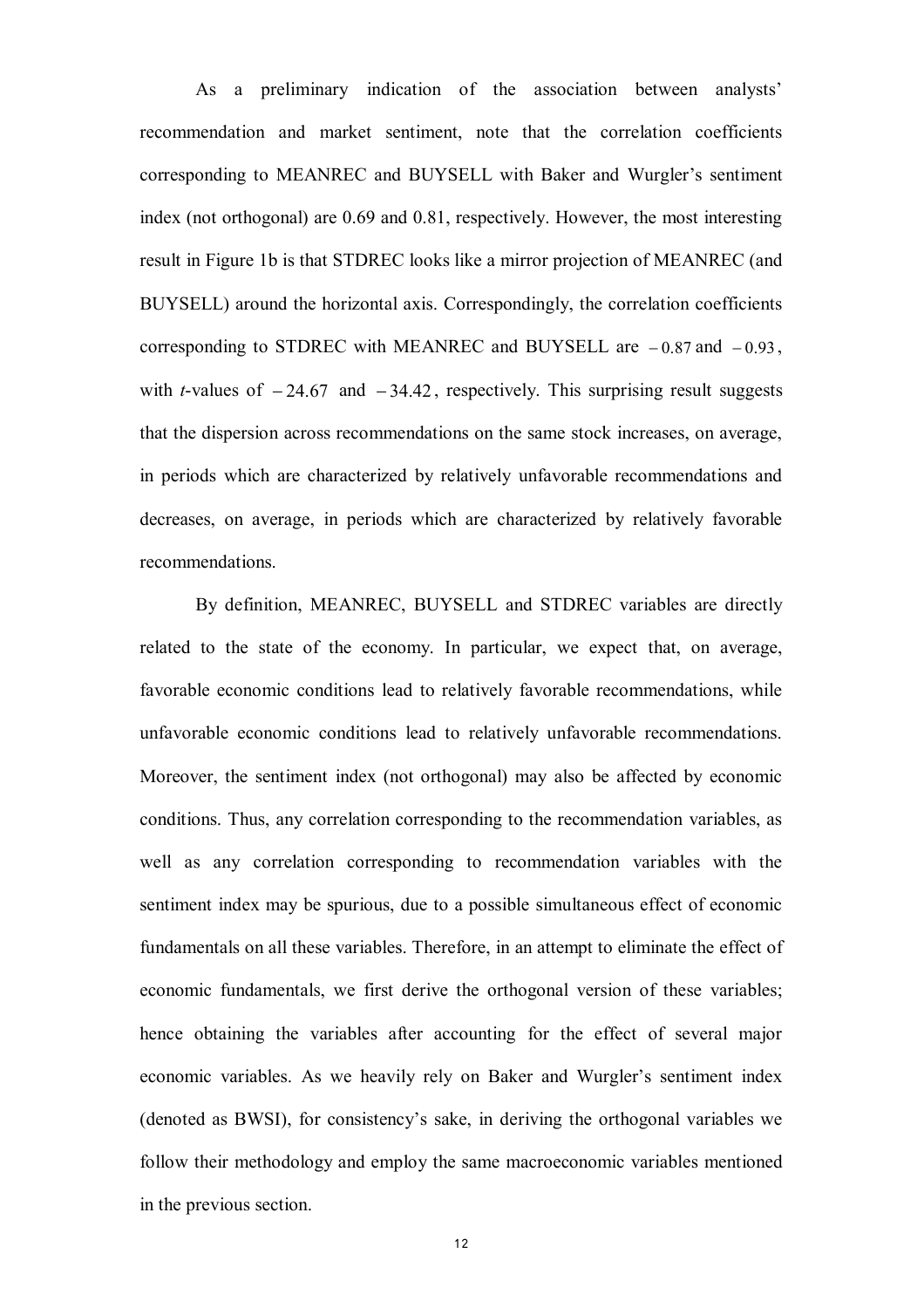Figure 2 juxtaposes the orthogonal variables, MEANREC<sup> $\pm$ </sup> and BUYSELL<sup> $\pm$ </sup>, with Baker and Wurgler's orthogonal sentiment index,  $BWSI^{\perp}$ .

## **<< Insert Figure 2 >>**

Notably, both MEANREC<sup> $\perp$ </sup> and BUYSELL<sup> $\perp$ </sup> share many similarities with BWSI<sup> $\perp$ </sup>. These variables tend to increase from 1996 up to 2002, when a drastic drop is recorded in 2002. Similarly, these variables reveal a trough in 2003 and tend to increase thereafter. The BWSI<sup> $\perp$ </sup>, for which we have data up to 2007, reveals a similar pattern providing a first indication that after accounting for the economic variables analysts' recommendations are still affected by sentiment. Indeed, the correlation coefficients corresponding to  $MEANREC^{\perp}$  and  $BUYSEL<sup>\perp</sup>$  with  $BWSI^{\perp}$ , reported in Panel 2 in Table 2, are 0.47 and 0.63, with *t*-values of 6.85 and 10.43, respectively.

#### **<< Insert Table 2 >>**

As expected, the correlation coefficients corresponding to the recommendation orthogonal variables with the sentiment index are smaller than with the raw (non-orthogonal) recommendation variables (compare Tables 1 and 2). Thus, the economic variables account for a substantial portion of the correlation between recommendations and the sentiment index, reported in Table 1. As by definition sentiment effect should be net of the effect of economic variables on analysts' recommendations, in the remainder of this study we employ the orthogonal variables. However, to shed some light on the relative impact of economic variables and sentiment on recommendations, in Appendix A we also report the basic regression with *raw* variables.

Finally, the last panel in Table 2 reports the serial correlations of the three orthogonal recommendation variables. As can be seen, the variables are significantly serially correlated up to 5-7 lags. We use this information in employing the Newey-West (1987) standard errors throughout the regression analysis to account for serial correlation.

 $13$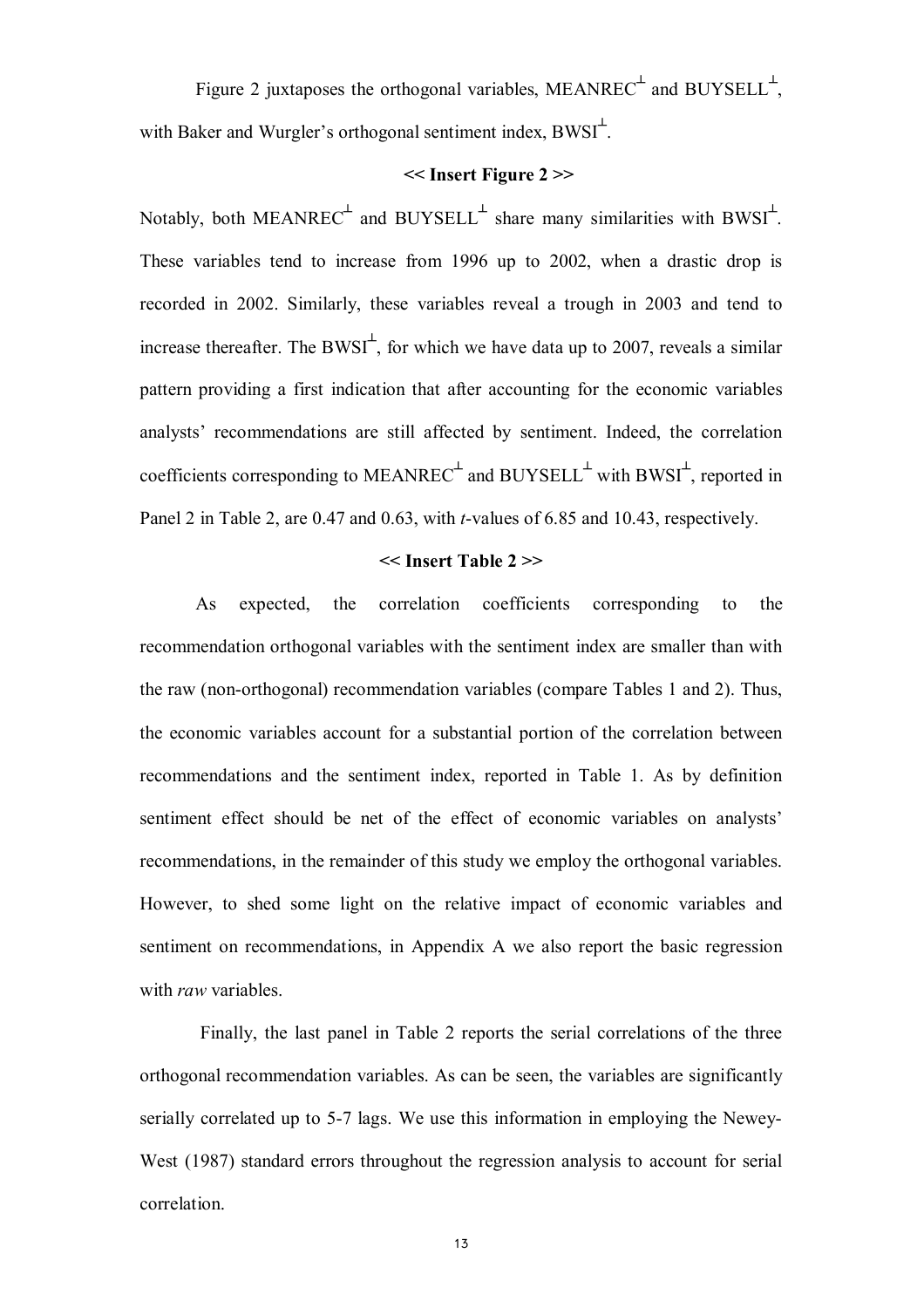Figure 3 presents a scatter diagram of MEANREC $^{\perp}$  and BUYSELL $^{\perp}$  as a function of BWSI<sup> $\perp$ </sup>. Each point in the figure is the value of MEANREC $\perp$ <sup> $\perp$ </sup> (Figure 3a) or BUYSELL<sup> $\perp$ </sup> (Figure 3b) in a certain month, as a function of BWSI<sup> $\perp$ </sup> in the same month.

#### **<< Insert Figure 3 >>**

As can be seen from the figures, both recommendation variables tend to increase when sentiment increases, and to decrease when sentiment decreases. This is particularly apparent as regards  $\text{BUYSEL}^{\perp}$  in Figure 3b.

Having shown these preliminary results corresponding to MEANREC<sup> $\pm$ </sup>,  $BUYSEL<sup>+</sup>$  and the sentiment index, we next quantify the association between sentiment and analysts' recommendations by employing a regression analysis.

# *3.2. Regression analysis of analysts' recommendations and sentiment: Time-series analysis*

As mentioned above, in the rest of the paper we employ the relevant *orthogonal* variables. Table 3 reports the results of the following regression:

$$
REC_t^{\perp} = \gamma_0 + \gamma_1 BWSI_t^{\perp} + \gamma_2 REC_{t-1}^{\perp} + \varepsilon_t,
$$
\n(1)

where  $\text{REC}_t^{\perp}$  and  $\text{REC}_{t-1}^{\perp}$  are either MEANREC<sub>t</sub><sup>1</sup> or BUYSELL<sup>1</sup><sub>t</sub> (orthogonal) in month *t* and in the previous month, respectively; and  $BWSI_t^{\perp}$  is Baker and Wurgler's sentiment index (orthogonal) in month *t*.

#### **<< Insert Table 3 >>**

The last panel in Table 2, as well as the Durbin-Watson statistics in Table 3, reveal that the recommendation variables are serially correlated. To deal with any serial correlation problems, as well as possible heteroskedasticity, in all regressions we report the *t*-values corresponding to Newey and West's (1987) standard errors. We report the Newey-West *t*-values with 7 lags, which conform to the maximum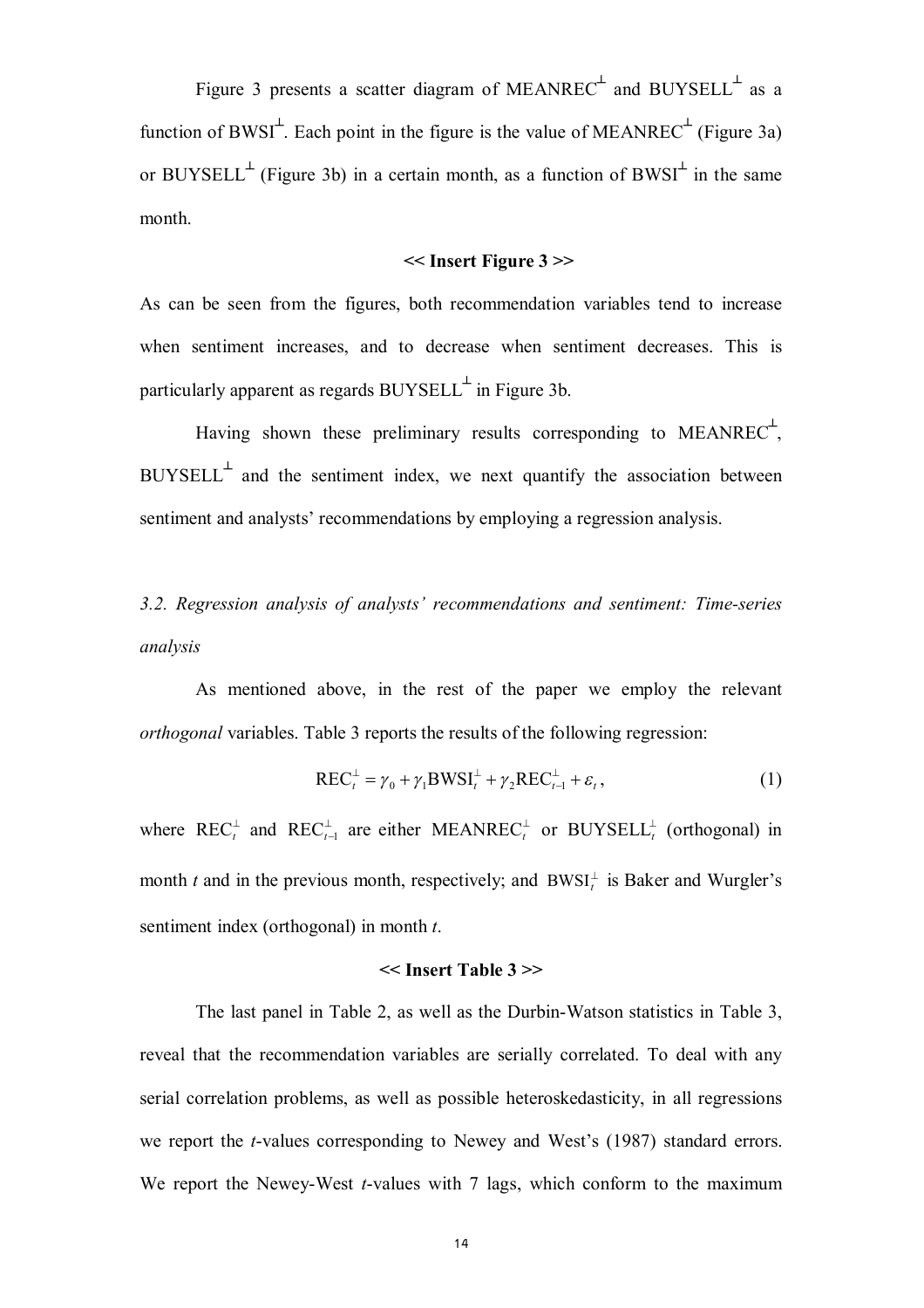lagged serial correlation variable, which is statistically significant among MEANREC<sup> $\pm$ </sup> and BUYSELL<sup> $\pm$ </sup> (see the last panel in Table 2). In unreported tests, we confirm that the results are very similar with a larger number of lags. Furthermore, in all the regressions in this section, we include the one-month lagged dependent variable, REC<sub> $t-1$ </sub>, which is found to be highly significant as an explanatory variable.<sup>7</sup> Nevertheless, as many tests also reveal some serial correlation with the lagged variable, we report the Newey-West *t*-values, without explicitly restating this each time we refer to the *t*-values. 8

Panel 1 in Table 3 corresponds to MEANREC<sup> $\perp$ </sup>, while Panel 2 corresponds to  $BUYSEL<sup>+</sup>$  as the dependent variables. As can be seen in Test 1, the coefficient corresponding to  $BWSI_t^{\perp}$  is positive and significant with a (Newey-West) *t*-value of 2.43. Test 2 also includes the lagged MEANREC<sup> $+$ </sup> (MEANREC ${}_{t-1}^{\perp}$ ) as an explanatory variable, which is highly significant.<sup>9</sup> The coefficient corresponding to  $BWSI_t^{\perp}$  in this case is positive and insignificant, with a *t*-value of 1.72.

The results corresponding to  $BUVSEL<sup>+</sup>$  in Panel 2 are substantially more significant. In both tests in Panel 2 the coefficients corresponding to  $BWSI_t^{\perp}$  are positive and highly significant with *t*-values of 4.97 and 3.48, respectively. Moreover, the R square in both tests is 0.39 and 0.74, suggesting that sentiment is an important factor in determining BUYSELL<sup>+</sup>.

To sum up, the results in Table 3 reveal that  $BUYSEL<sup>+</sup>$  is highly correlated with sentiment. This correlation, which is robust as regards serial correlation, is probably not due to economic conditions, as it exists after accounting for several

-

<sup>&</sup>lt;sup>7</sup>Adding variables which are further lagged into the past (e.g. two months' lag, etc.), the coefficients corresponding to these variables are generally insignificant and do not change the main results. Therefore, for brevity's sake, we report the regression with a one-month lag variable only.

<sup>8</sup>As expected, in all the regressions the OLS *t*-values are much larger than the Newey-West *t*-values, revealing double-digit absolute values in the cross-section analysis.

<sup>9</sup>With the lag-dependent variable as an explanatory variable, the Durbin-Watson statistic is biased towards underestimating serial correlation. Therefore, in this case Durbin (1970) suggests the h statistic, which is an unbiased normally distributed statistic for a large sample.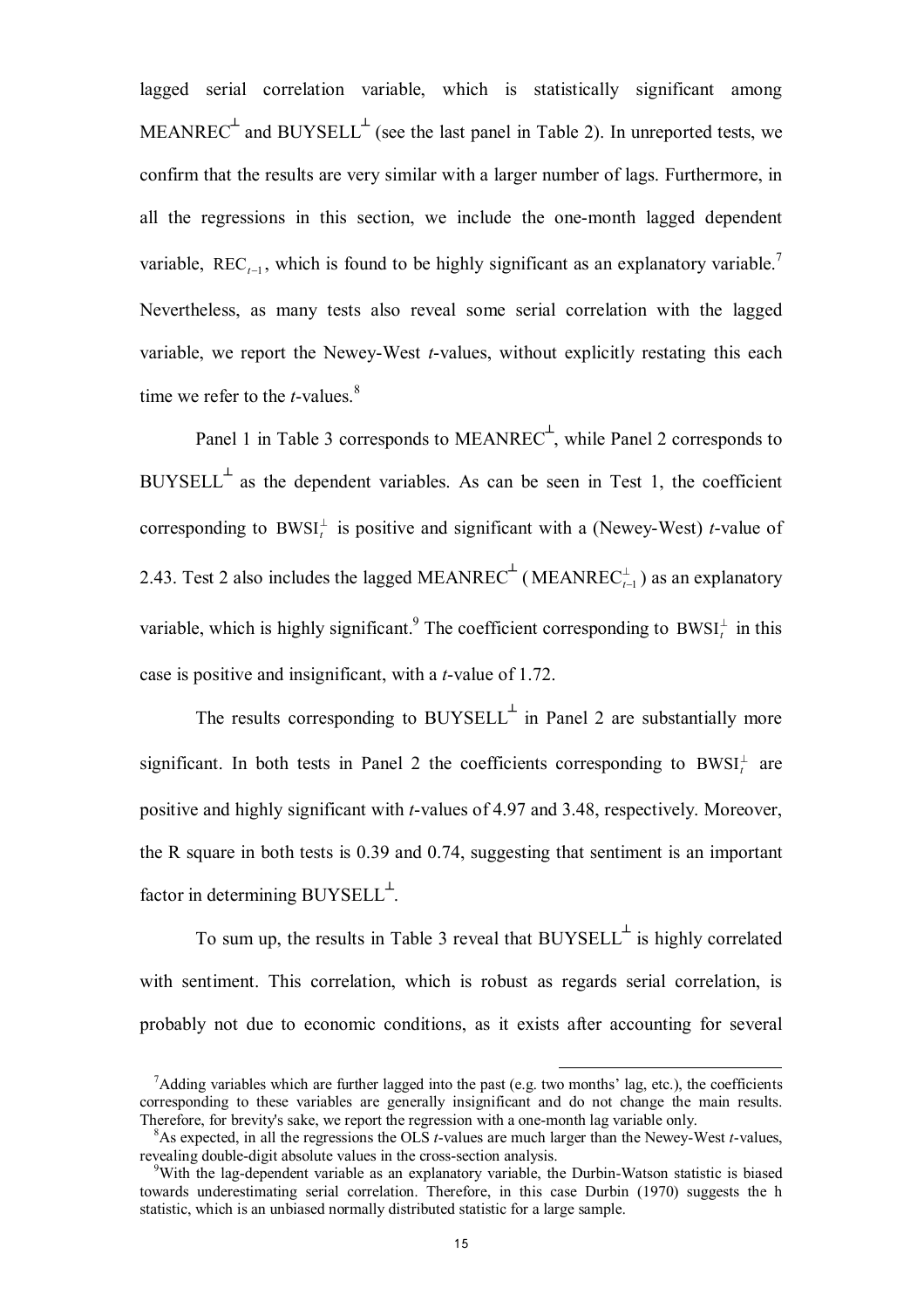major macroeconomic variables. MEANREC<sup> $\perp$ </sup>, on the other hand, reveals less significant results. As  $BUYSEL<sup>+</sup>$  is less sensitive to the individual brokers' mapping methods and to changes over time in these methods, in the remainder of this study we focus on this variable.

We next turn to explore the effect of the various regulations on  $BUYSEL<sup>+</sup>$ and to test whether the changes in regulations account for the correlation between  $\text{BUYSELL}^{\perp}$  and sentiment.

# *3.3. Sensitivity analysis: Controlling for Regulation FD, NASD 2711 and NYSE 472 with alternate time-periods*

The 2000 – 2002 period corresponded with major regulation reforms, which probably altered analysts' recommendation practices. The purpose of the following analysis is to refine the previous regressions by considering all of these regulations. Thus, in the following regressions we disentangle the sentiment effect from the regulations' effects. As the exact date when the various regulations began affecting analysts' practices is not completely clear, we conduct a sensitivity analysis by considering various critical dates in determining the relevant regulation periods.

In Table 4, we first report the relations between recommendations and sentiment, by including dummy variables for different periods, which conform to the various regulations and their time span. Utilizing a more precise method, in Table 5 we conduct two separate analyses for the two sub-periods: the pre-regulation period, and the post-regulation period. Although using the second method decreases the number of observations corresponding to each regression, this method is more precise than the dummy variable method.

Table 4 reports the results of the following regression:

$$
BUYSELL_t^{\perp} = \gamma_0 + \gamma_1 BWSI_t^{\perp} + \gamma_2 BUYSELL_{t-1}^{\perp} + \gamma_3 REGD_t + \gamma_4 REGFD_t + \varepsilon_t, \quad (2)
$$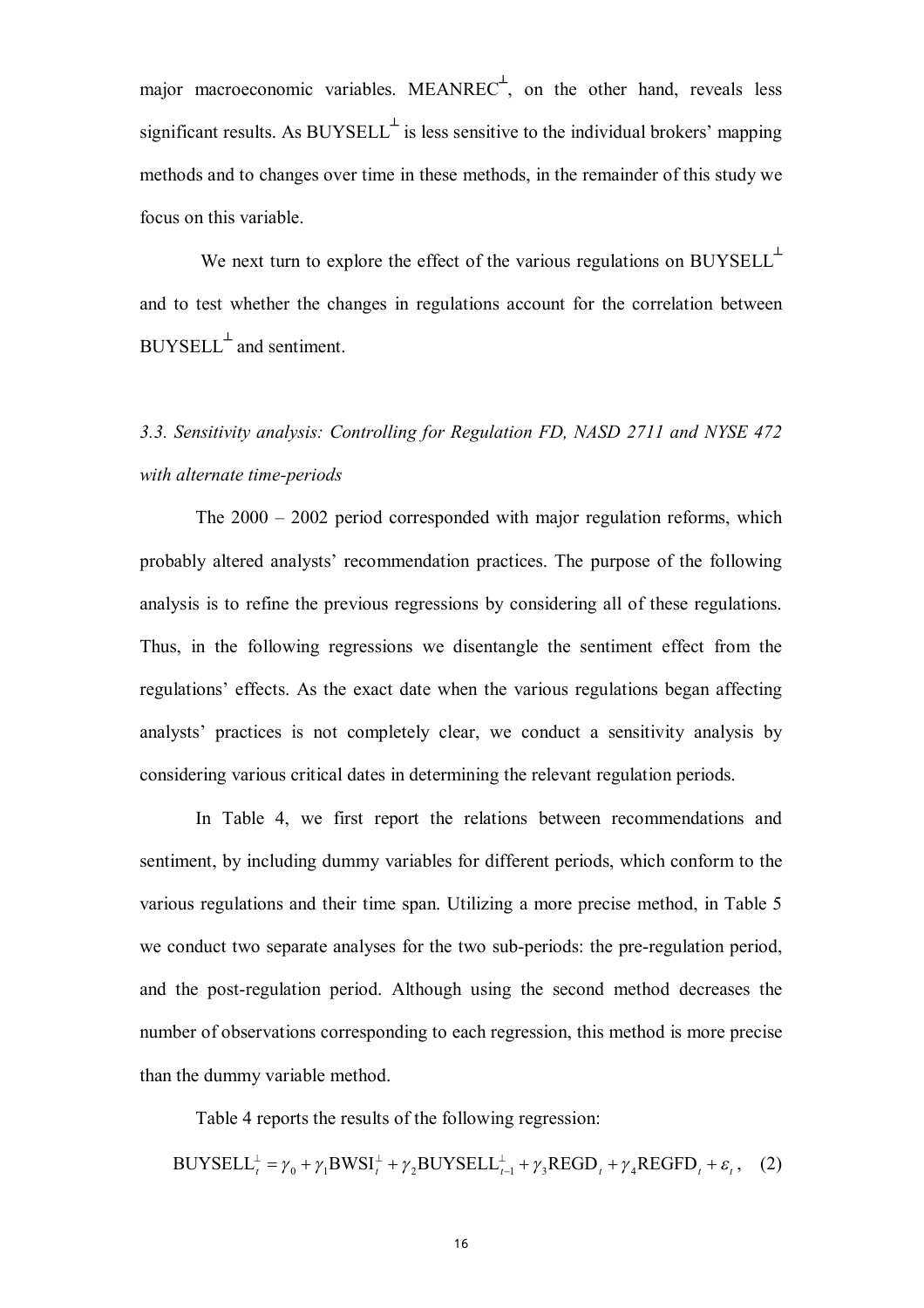where BUYSELL<sup> $\perp$ </sup> and BUYSELL<sup> $\perp$ </sup><sub>t-1</sub> are the BUYSELL variables in month *t* and the previous month, respectively;  $BWSI_t^{\perp}$  is Baker and Wurgler's sentiment index in month *t*;  $REGD<sub>t</sub>$  is a dummy variable for the NASD 2711 and NYSE 472 period; and  $REGFD<sub>t</sub>$  is a dummy variable for the Regulation FD period corresponding to October 2000 – December 2007.

#### **<< Insert Table 4 >>**

While many brokers formally adopted the NASD 2711 and NYSE 472 regulations in September 2002, other brokers probably adopted them earlier. Furthermore, it is plausible to assume that the implementation of these regulations by at least some brokers was a gradual process, which probably continued during the time span from the introduction of the regulations in May 2002, to September 2002, which was the last month to adopt them. To account for this possible time span, we run Regression (2) with four alternate definitions of REGD: Test 1 from December 2002 (the month when the Global Research Analyst Settlement was announced), Tests 2 from September 2002 (the last month for adopting the regulations), Test 3 from July 2002 (which conforms to the time when Barber, Lehavy, McNichols, and Trueman, 2006, observed the beginning of a unique trend in the percentage of buy, hold and sell recommendations and when, according to Kadan, Madureira, Wang, and Zach, 2009, changes in the regulatory environment began), and finally Test 4 from May 2002 (when the NASD 2711 and NYSE 472 regulations were approved by the SEC). In all tests, the coefficient corresponding to  $BWSI^{\perp}$  is positive and highly significant, with Newey-West *t*-values ranging from 3.09 to 3.14, depending on the employed regulation period.

Tests 5 and 6 include the Regulation FD dummy variable, REGFD . Test 5 includes this dummy variable only, and Test 6 also includes REGD. The results in these tests are very similar to those in the previous tests. In both tests the coefficient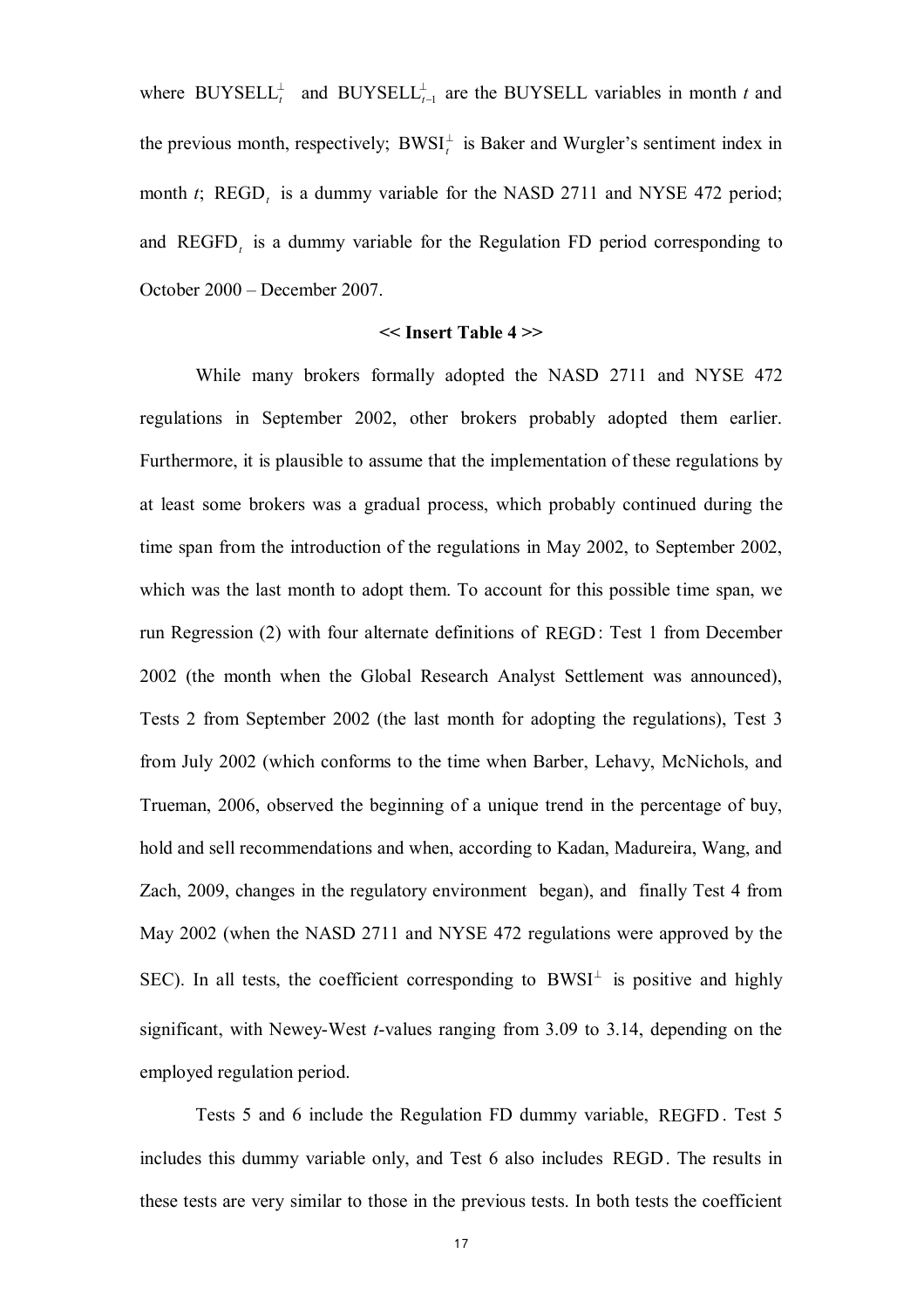corresponding to  $BWSI_t^{\perp}$  is positive and highly significant. The coefficients corresponding to the regulations, REGD and REGFD , are negative—except for the period of December 2002 – December 2007 in Test 1—but insignificant. Thus, although regulations may affect the mean recommendation, we do not find a significant effect of the regulations on  $\text{BUYSELL}^{\perp}$ .

To further refine the analysis, we next divide the data into two periods: the pre-regulation period and the post-regulation period where, in this case, we focus on the more important NASD 2711 and NYSE 472 regulations. To account for the time span during which the regulations were implemented, there are two definitions for the pre-regulation period: November 1993 – April 2002, which conforms to the SEC approval of the regulations, and November 1993 – August 2002, which conforms to the last month of implementing the regulations—September 2002. The post-regulation period is September 2002 – December 2007 (as other alternate periods yield very similar results, for brevity's sake, we do not report them).

Table 5 reports the results of Regression (1), where the data corresponds to the various sub-periods.

### **<< Insert Table 5 >>**

The first two tests in Table 5 correspond to the two alternate definitions of the preregulation sub-period, while the last test corresponds to the post-regulation subperiod. Similar to the results corresponding to the whole period (see the last test in Table 3), in all of the tests, the coefficient corresponding to  $BUYSEL<sup>\perp</sup>$  is positive and significant. Obviously, the *t*-values in this case are smaller, relative to those in the whole-period case, due to the reduced number of observations. However, the existence of a significant correlation between  $BUYSEL<sup>\perp</sup>$  and sentiment also during the sub-periods provides compelling evidence that this correlation is not due to the new regulations and the implied changes in recommendation practices.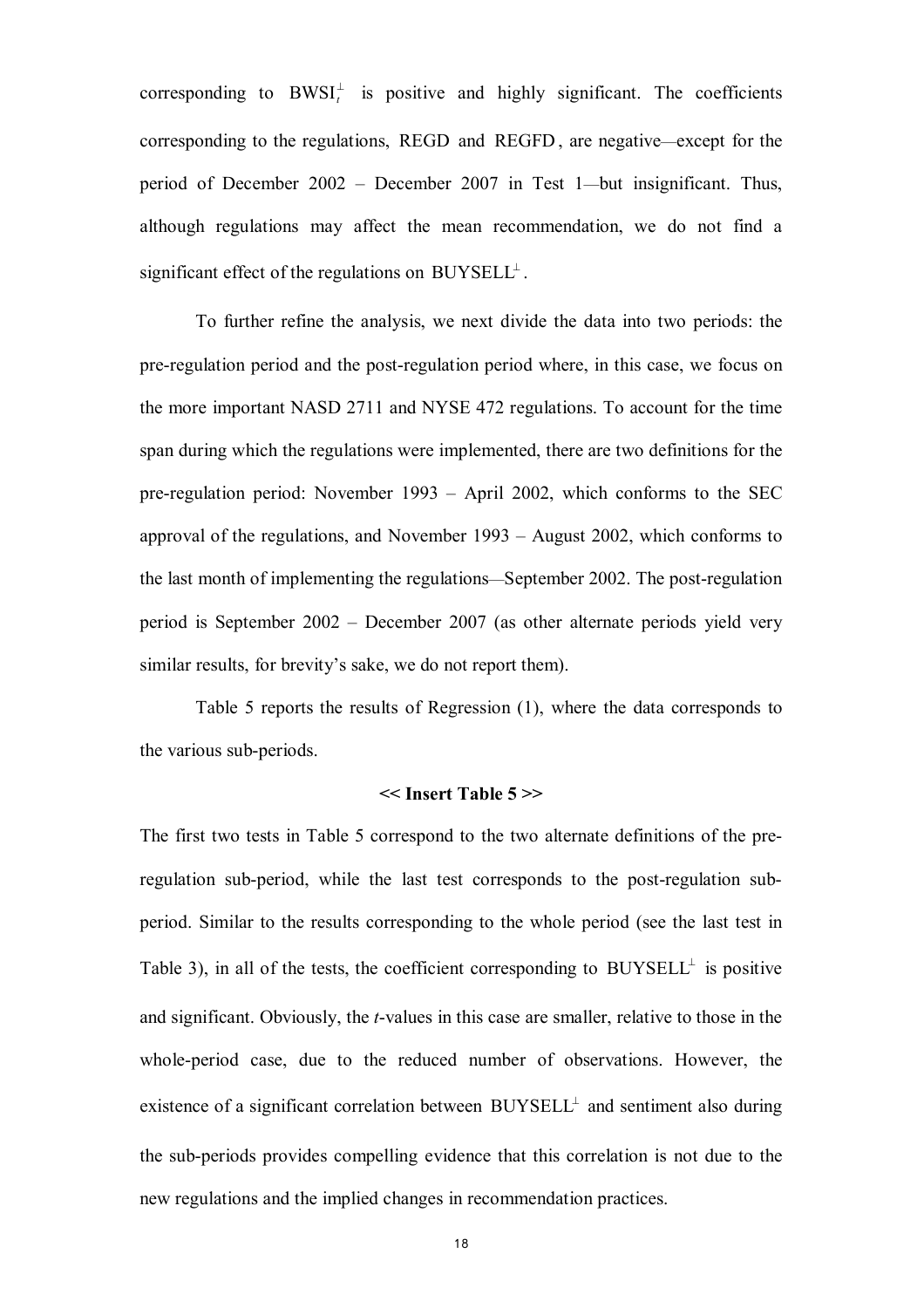In sum, we find a significant sentiment effect on recommendations, which is most profound with the  $BUYSEL<sup>\perp</sup>$  variable; this significant result is robust as regards the regulation reforms and the implied changes in analysts' recommendation practices.

#### *3.4. Causality tests: Regression analysis with changes in variables*

Does sentiment affect analysts' recommendation or do recommendations affect the variables which compose the sentiment index? In an attempt to identify an indication for causality, in this section we test whether sentiment affects analysts' recommendations with a time lag. The most straightforward way to test for a possible lag effect is to run a regression similar to Regression (1) with negative and positive lagged sentiment index variables. However, because the autocorrelation corresponding to  $BWSI_t^{\perp}$  and its lagged variables is very high (for example, the correlation coefficient corresponding to  $BWSI_t^{\perp}$  with  $BWSI_{t-1}^{\perp}$  is 0.95), multicollinearity affects the significance of the results. To deal with this problem, we employ the changes in variables, rather than the variables themselves. This procedure eliminates the problem of multicollinearity and also provides an additional robustness test for the results obtained thus far.

Table 6 reports the results of the following regression:

$$
\Delta \text{BUYSELI}_{t}^{\perp} = \gamma_0 + \sum_{i=-2}^{2} \gamma_{1i} \Delta \text{BWSI}_{t+i}^{\perp} + \varepsilon_t, \qquad (3)
$$

where  $\triangle BUYSELL_t^{\perp} = BUYSELL_t^{\perp} - BUYSELL_{t-1}^{\perp}$  is the change in BUYSELL in month *t*;  $\Delta$ BWSI $_{t+i}^{\perp}$  = BWSI $_{t+i}^{\perp}$  - BWSI $_{t+i}^{\perp}$  $+i \perp$  $\Delta BWSI_{t+i}^{\perp} \equiv BWSI_{t+i}^{\perp} - BWSI_{t+i-1}^{\perp}$  is the change in Baker and Wurgler's sentiment index; and to test the possible effect of lagged variables, we select the following values:  $i = -2, -1, 0, +1$  and  $+2$ .

## **<< Insert Table 6 >>**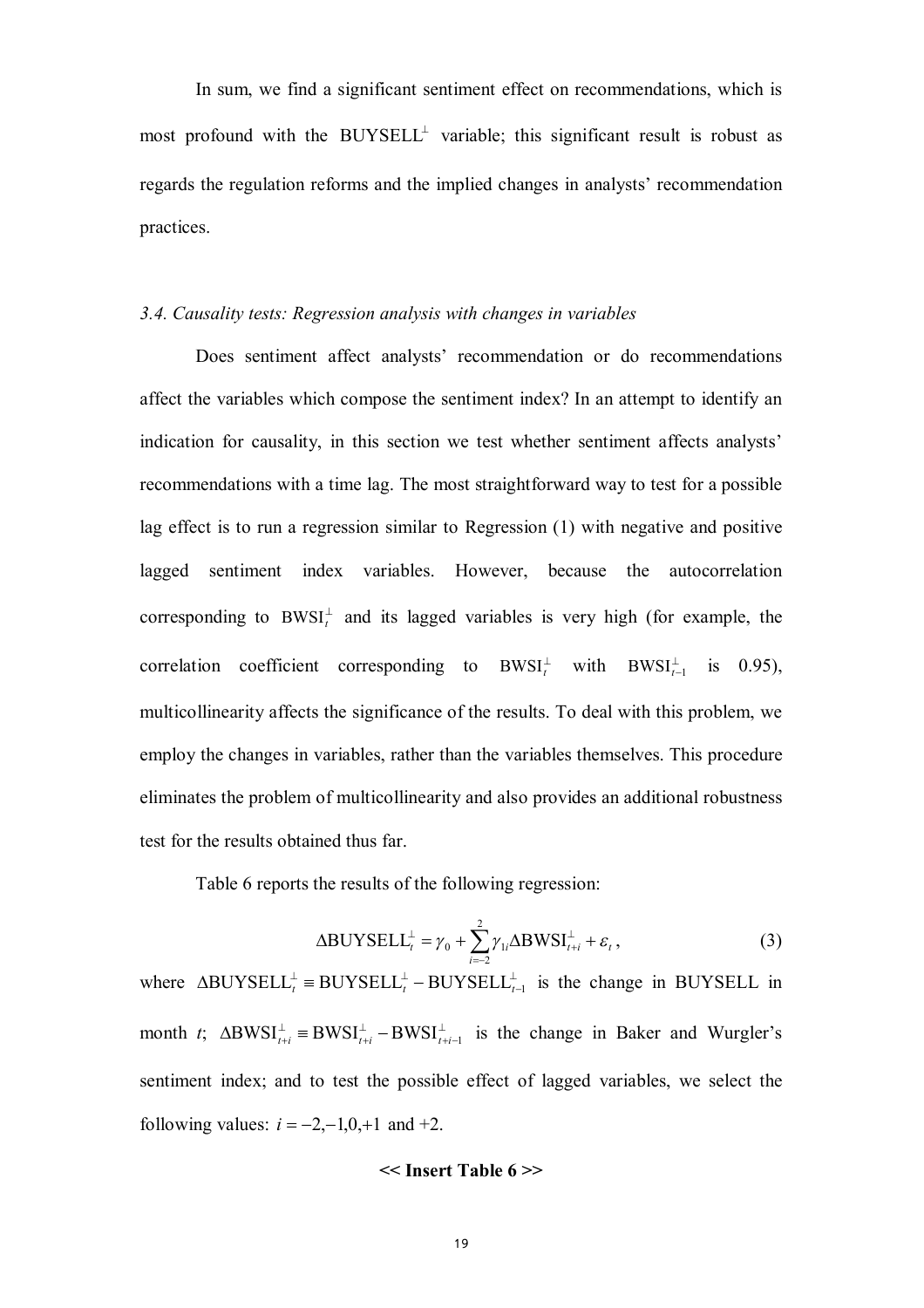Test 1 in Table 6 includes  $\Delta BWSI_t^{\perp}$  as the only explanatory variable. As can be seen, the coefficient corresponding to  $\Delta BWSI^{\perp}$  is positive and significant with a *t*-value of  $3.25<sup>10</sup>$  Thus, the correlation corresponding to analysts' recommendations with sentiment is not only significant as regards the variables themselves, but also as regards the changes in these variables.

Test 2 also includes the one- and two-month positive and negative lagged variables. Notably, only the coefficient corresponding to  $BWSI^{\perp}$  is significant with a *t*-value of 3.32. The other lagged variables are insignificant. The above findings suggest that at the monthly resolution employed in this study both BUYSELL and sentiment fluctuate in the same month. Therefore, with monthly data we cannot identify an indication for causality. It is plausible that analysts' recommendations are affected by sentiment which, in turn, affects asset prices with some delay. However, to reach ultimate conclusions and in order to analyze causality a better resolution of the data is called for, e.g. weekly or daily data. Unfortunately, such short horizon data on the investment sentiment index is unavailable. However, consistent with other studies cited in the Introduction, which find that analysts are also affected by noneconomic factors, it is reasonable to assume that analysts are affected by sentiment rather than the other way around.

#### *3.5. Dispersion of analysts' recommendations and sentiment*

Does the degree of homogeneity of analysts' recommendations vary across time? Is the degree of homogeneity related to market sentiment? If the answer to these questions is positive, it implies that the standard deviation across analysts' recommendations varies with sentiment. We briefly report below that the standard

-

 $10$ Note that including the lag-dependent variable as an additional explanatory variable in Regression (3) does not eliminate serial correlation and the coefficient corresponding to this variable is insignificant.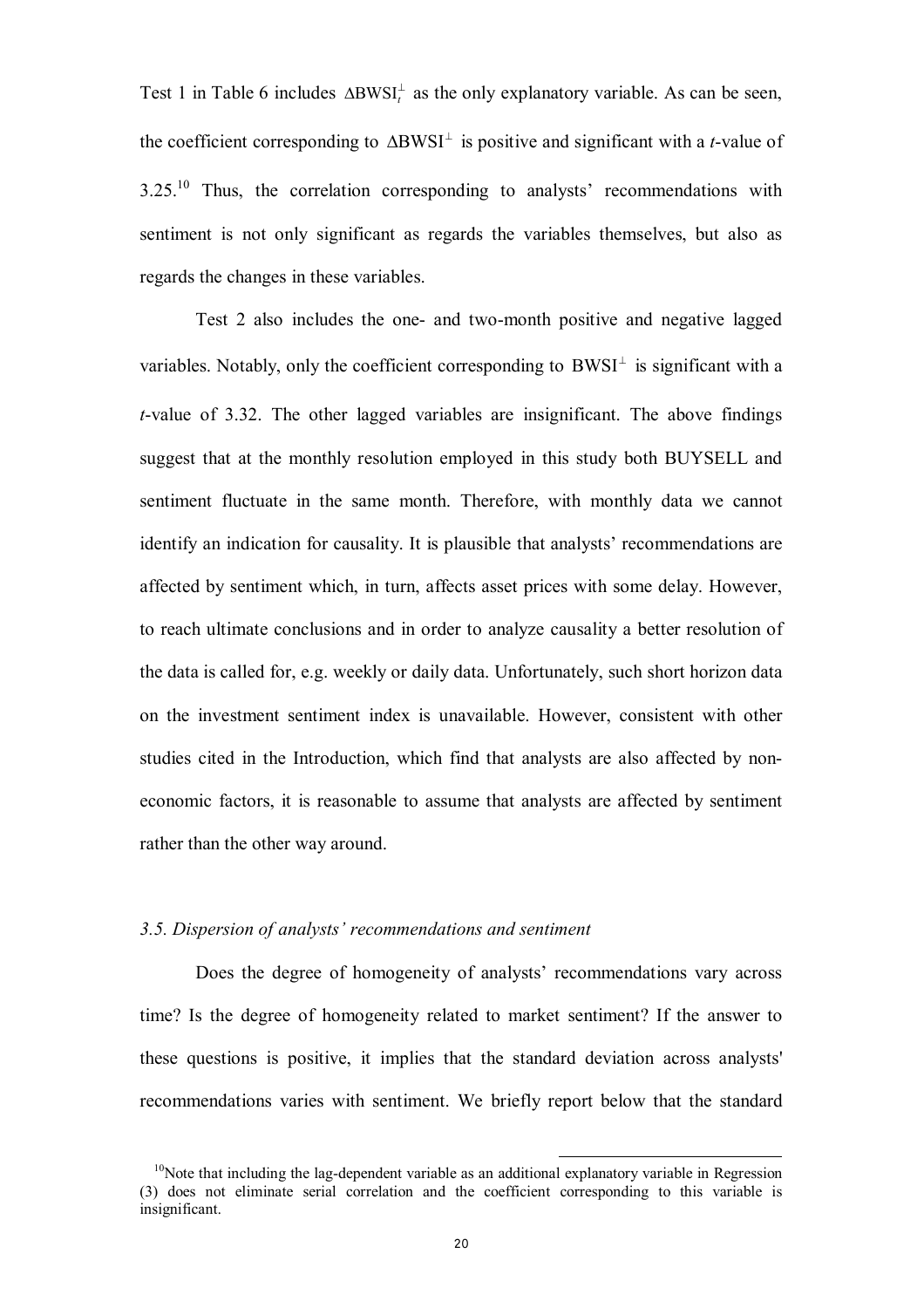deviation is indeed significantly related to sentiment, which opens up a host of new research issues. For example, does the reduction in the standard deviation during periods when sentiment is relatively high indicate that we observe more herding among analysts when sentiment is high? As sentiment is not an economic factor, does the disagreement about the idiosyncratic risk imply that when the sentiment is low more trade in the stock takes place? As this point is not the main issue of this paper, we report below the basic facts regarding sentiment and standard deviation, and leave the exploration of the meaning of these results to future research.

Table 7 reports the result of the following regression with various combinations of explanatory variables:

$$
STDREC_t^{\perp} = \gamma_0 + \gamma_1 BWSI_t^{\perp} + \gamma_2 STDREC_{t-1}^{\perp} + \gamma_3 REGD_t + \varepsilon_t,
$$
\n(4)

where STDREC<sup> $\perp$ </sup> and STDREC<sup> $\perp$ </sup><sub>t-1</sub> are the standard deviation of recommendations (orthogonal) in month *t* and the previous month, respectively; BWSI<sup> $\perp$ </sup> is Baker and Wurgler's sentiment index in month  $t$ ; and  $\text{REGD}_t$  is a dummy variable for NASD 2711 and NYSE 472 regulations corresponding to the period of September 2002 – December 2007.

#### **<< Insert Table 7 >>**

Test 1 in Table 7 includes the sentiment index,  $BWSI^{\perp}$ , as the only explanatory variable. Test 2 also includes the lagged dependent variable, STDREC<sup> $\perp$ </sup><sub>t-1</sub>, and Test 3 also includes the regulations dummy variable, REGD. In all three tests reported in Table 7 the coefficient corresponding to  $BWSI^{\perp}$  is negative and significant, with *t*-values of  $-3.81$ ,  $-3.37$ , and  $-2.44$ , respectively. Thus, when sentiment is high, analysts' recommendations tend to be more homogenous. Namely, not only the mean recommendation (and BUYSELL ratio), but also the standard deviation of recommendations is correlated with sentiment.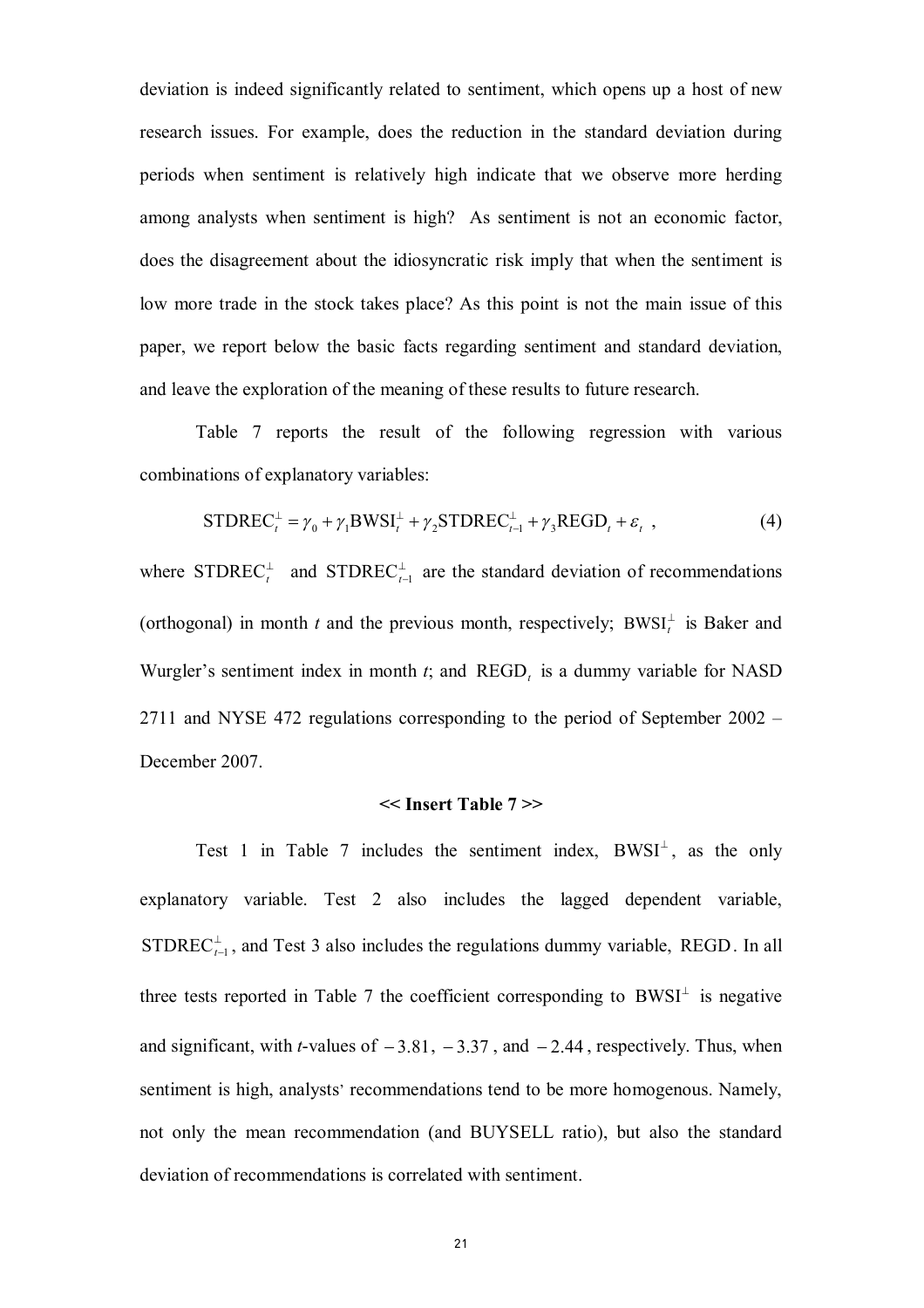## **4. Firm characteristics: Cross-section analysis of analysts' recommendations and sentiment**

Baker and Wurgler (2006) advocate and empirically document that the prices of stocks which are more difficult to arbitrage are more likely to be affected by investor sentiment. While there are several reasons why some stocks are relatively more difficult to arbitrage than others, the main reason for this phenomenon—which is also relevant to the case of analysts' recommendations—corresponds to valuation difficulties which vary across firms. Namely, when the objective valuation models are less reliable, subjective judgment, which may be affected by sentiment, plays an important role in the stock evaluation process.

The main hypothesis tested in this section*—*hereafter referred to as the "Evaluation Difficulties Hypothesis" or EDH*—*is that stocks which are relatively more difficult to evaluate are not only more difficult to arbitrage, as was profoundly analyzed by Baker and Wurgler  $(2006)$ ,<sup>11</sup> but their recommendations are probably more exposed to the influence of sentiment. Thus, according to the EDH, we expect that the effect of sentiment on analysts' recommendations will be more profound in stocks of small, young, volatile, unprofitable, dividends non-payer, growing, and financially distressed firms. As pessimism or optimism (the sign of the sentiment) may affect the magnitude and the sign of the sentiment effect, in the cross-section regressions we also test whether or not the sentiment effects vary conditionally, in accordance with the sign of the sentiment.

We stress at the outset that, although the hypothesis tested in this section is similar and based on the one tested by Baker and Wurgler, there is a distinct difference between the two studies: inspired by their research, we analyze the

-

 $11$ As Baker and Wurgler note, a stock which is more difficult to evaluate is not only more difficult to arbitrage, but may also be more exposed to sentiment-based speculative demands. However, as this study deals with analysts' recommendations and focuses on stocks which are more difficult to evaluate, we are not required to deal with this distinction.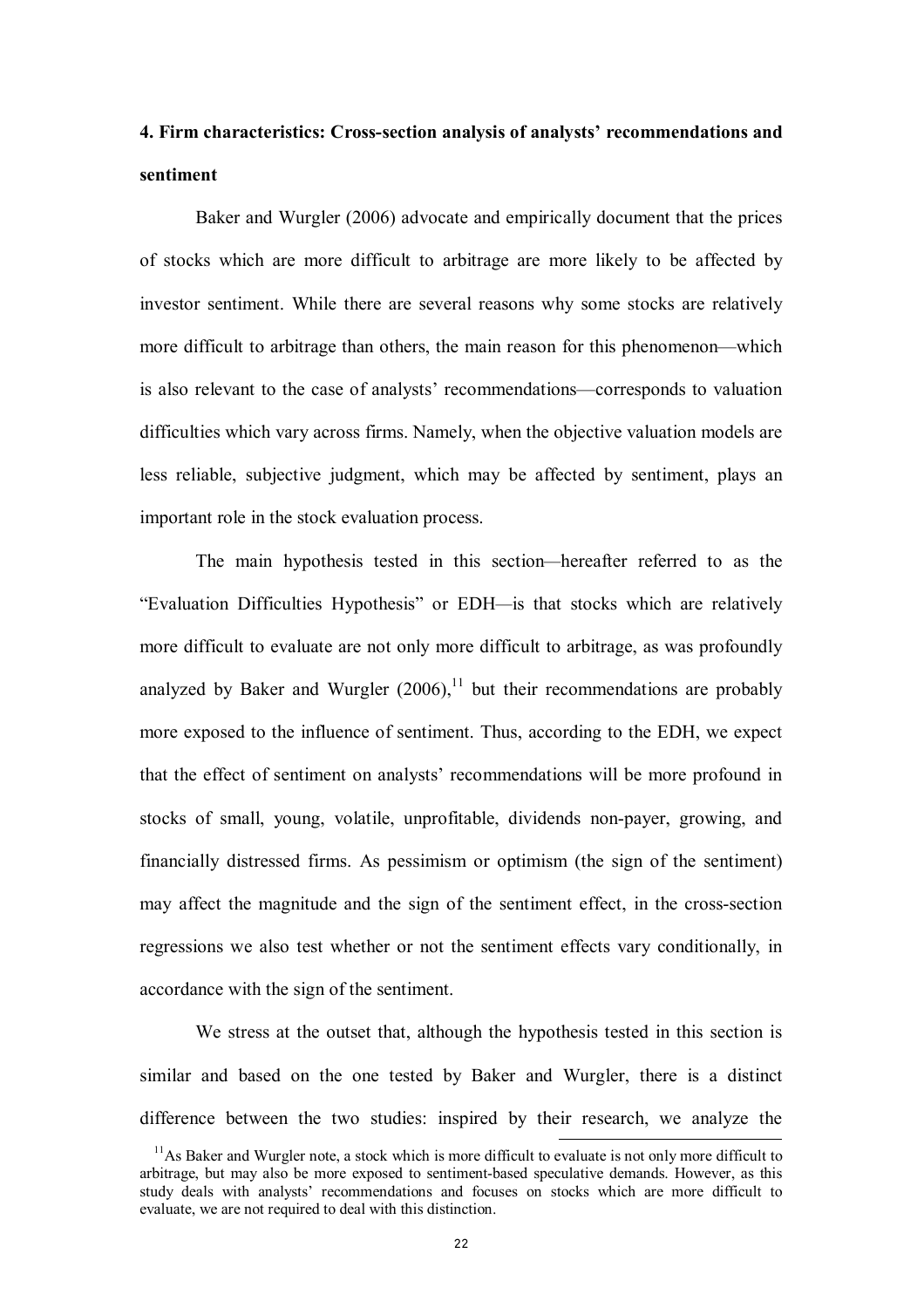sentiment effect on analysts' recommendations, whereas they analyze the sentiment effect on stock prices. These, however, are not two independent issues, as analysts' recommendations probably have some influence on investors' decisions. Therefore, the effect of sentiment on analysts' recommendations found in this study may, at least partially, derive the effect in stock prices. Of course, we do not rule out the very likely possibility that investors are also directly affected by sentiment.

### *4.1. Cross-section analysis methodology*

In the following analysis, we employ a panel data and run the following regression:

BUYSELL<sup>†</sup><sub>u</sub> = 
$$
\gamma_0 + [1 + \delta_1 ME_{u-1y} + \delta_2 LARGECAP_{u-1y} + \delta_3 SMALLCAP_{u-1y} + \delta_4 MICCAP_{u-1y} + \delta_5 AGE_u + \delta_6 STD_{u-1y} + \delta_7 (E_{u-1y}/ME_{u-1y}) + \delta_8 (D_{u-1y}/ME_{u-1y}) + \delta_9 (BE_{u-1y}/ME_{u-1y}) + \delta_{10} (HGROWTH_{u-1y}) + \delta_{11} (FDISTRESS_{u-1y}) + \delta_{12} NUMREC_u + \delta_{13} RET_t] \times \gamma_1 BWSI_t^{\perp} + \gamma_2 ME_{u-1y} + \gamma_3 AGE_u + \gamma_4 STD_{u-1y} + \gamma_5 (E_{u-1y}/ME_{u-1y}) + \gamma_6 (D_{u-1y}/ME_{u-1y}) + \gamma_7 (BE_{u-1y}/ME_{u-1y}) + \gamma_8 NUMREC_u + \gamma_9 RET_t + \sum_{j=1}^{14} \gamma_{j+9} YEAR_{jt} + \varepsilon_{it},
$$

where BUYSELL<sup> $\perp$ </sup> is the firm's BUYSELL variable (orthogonal) in month *t*; ME<sub>*it*-1y</sub> is the previous calendar year's natural logarithm of market equity, measured as price times shares outstanding (where in all variables the subscript  $_{1y}$  stands for the previous calendar year and the data is taken from either the merged Center of Research in Security Prices CRSP-Compustat database or the I/B/E/S database); LARGECAP<sub>*it*-1y</sub>, SMALLCAP<sub>*it-1y*</sub> and MICCAP<sub>*it-1y*</sub> are dummy variables for large, small and micro size firms (where the mid-size firm variable is omitted to avoid multicollinearity);  $AGE_{it}$  is the natural logarithm of the number of years since the stock's Initial Public Offering (IPO), with a maximum value of 30 years;  $\text{STD}_{it-1y}$  is the stock's monthly standard deviation over the previous calendar year, as long as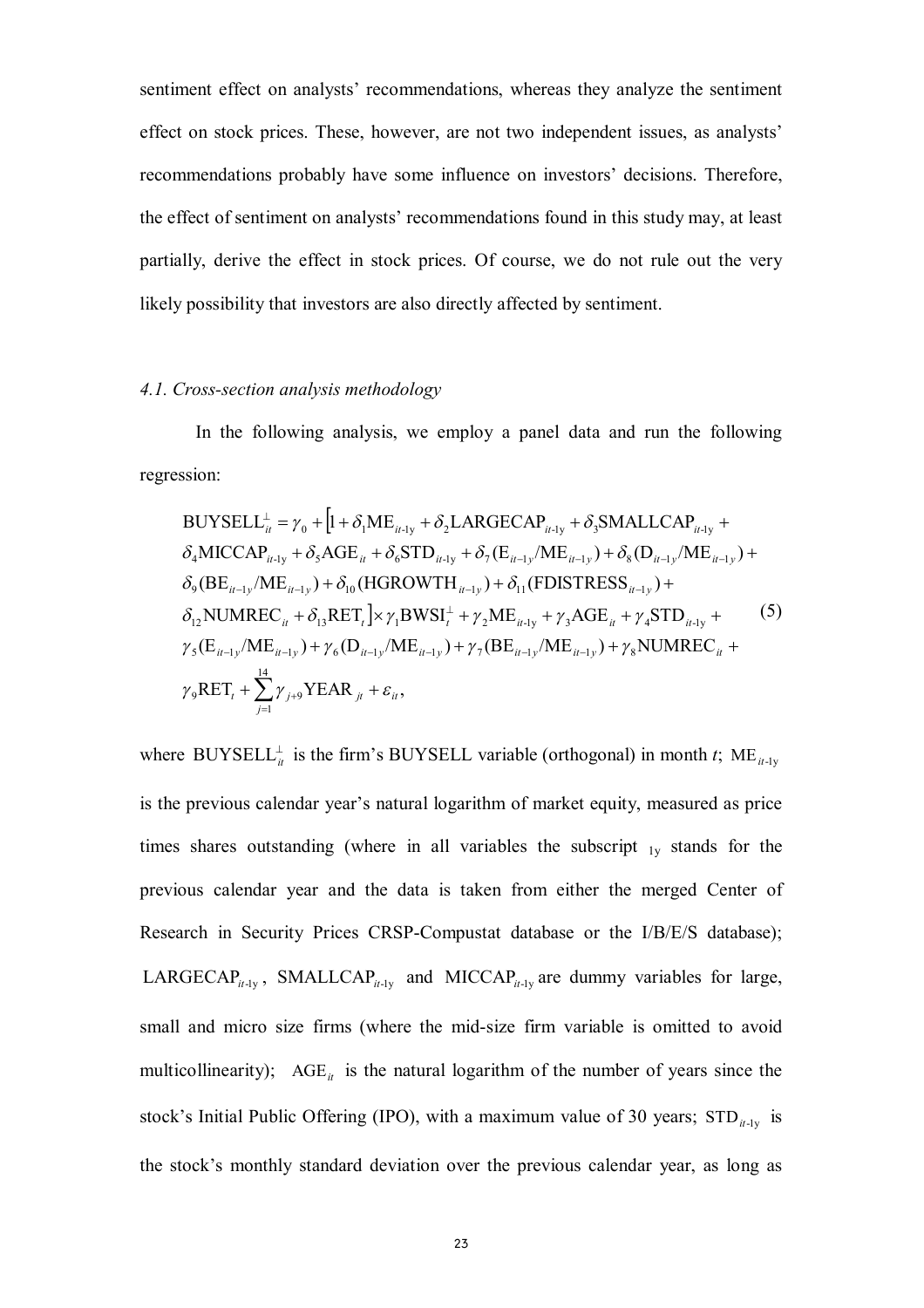there were at least eight monthly returns with which to estimate it;  $E_{it-1y}/BE_{it-1y}$  is the previous calendar year's earnings-to-book-equity ratio if earnings were positive and zero otherwise;  $D_{i t-1 y} / B E_{i t-1 y}$  is the previous calendar year's dividends-to-bookequity ratio;  $BE_{it-1y}/ME_{it-1y}$  is the previous calendar year's book-to-market ratio, where  $HGROWTH_{it-1y}$  is a dummy variable for extremely low book-to-market values (growth firms) and FDISTRESS<sub> $i_{t-1y}$ </sub> is a dummy variable for extremely high book-to-market values (financially distressed firms);<sup>12</sup> NUMREC<sub>*it*</sub> is the natural logarithm of the stock's number of outstanding recommendations in month  $t$ ;  $REF$ <sub>*t*</sub> is the return on the NYSE Composite Index in month *t*;  $BWSI_t^{\perp}$  is Baker and Wurgler's sentiment index (orthogonal) in month *t*; and YEAR  $_{it}$ ,  $j = 1...14$  are the recommendation year's dummy variables from 1993 to 2006, where 2007 is omitted to avoid multicollinearity.

According to the EDH, small firms are expected to be more affected by sentiment than large firms because they are more difficult to evaluate. However, the size variable (ME) is well-known to capture multiple effects like the Fama and French (1992) risk factor, the January effect, etc. (see for example Keim, 1983; Blume and Stambaugh, 1983. Although the January effect has been weakened in more recent years, according to Schwert, 2003, it has not completely disappeared). As a result, the EDH may be insufficient to explain the size effect, as it only considers one aspect of size: its effect on difficulties in evaluation of the firm in all states of nature. Therefore, to refine the analysis, in addition to the ME variable, we also add dummy variables for firms whose size is different from the Midcap category. These dummy variables are intended to capture specific differences, if they exist, between

-

<sup>&</sup>lt;sup>12</sup>We follow Baker and Wurgler (2006) and employ similar variables: Earnings (E) is income before extraordinary items (Item 18) plus income statement deferred taxes (Item 50) minus preferred dividends (Item 19); book equity (BE) is shareholders' equity (Item 60) plus balance sheet deferred taxes (Item 35). Dividends (D) is dividends per share at the ex date (Item 26) times Compustat's shares outstanding (Item 25).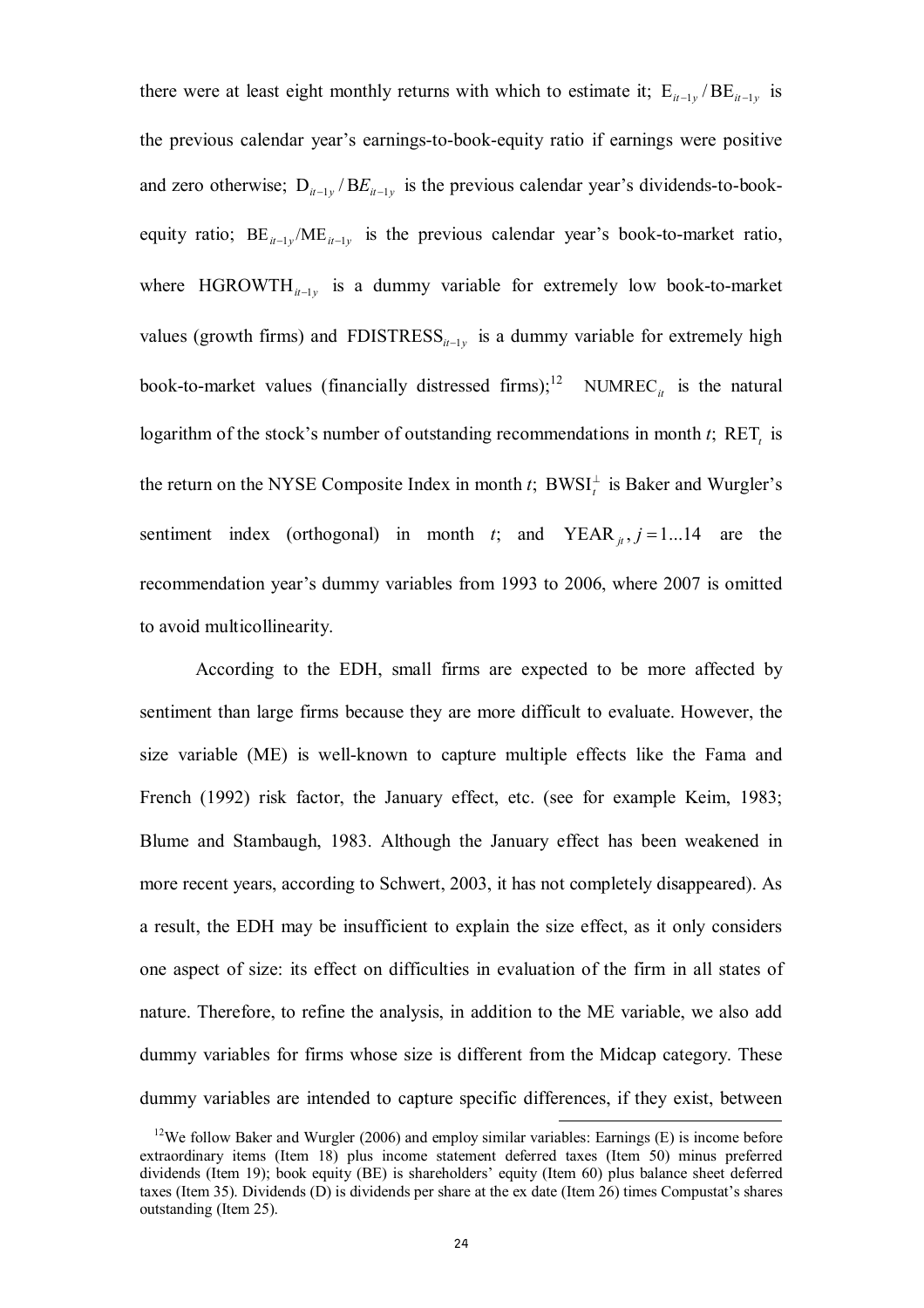the firms belonging to the common size categories. Thus, we add a dummy variable for large firms, whose market capitalization is over 10 billion US dollars, denoted by LARGECAP, a dummy variable for small firms, whose market capitalization is below two billion US dollars, but above 300 million US dollars, denoted by SMALLCAP, and a dummy variable for micro-firms whose market capitalization is below 300 million US dollars, denoted by MIDCAP.

Our hypothesis also posits that high-growth firms and distressed firms are more difficult to evaluate; hence, analysts' recommendations corresponding to these firms are more affected by sentiment relative to other firms. We use the book-tomarket variable to identify high-growth and financially distressed firms; extremely high book-to-market values are likely to indicate distress, while extremely low values are likely to indicate high-growth opportunities. Therefore, we add dummy variables for the lowest 2.5% observations, which are presumably composed of mainly highgrowth firms and denoted by HGROWTH, and the highest 2.5% observations, presumably composed mainly of firms which are financially distressed and denoted by FDISTRESS.

We use the number of outstanding recommendations (NUMREC) as an indicator of herding exposure. Obviously, there is no herding in the case of only one outstanding recommendation. Furthermore, it is most likely that herding prevails when there are many outstanding recommendations for a stock. In this case, the hypothesis is that herding, if it exists, further increases the effect of sentiment on recommendations, because analysts who herd do not base their recommendations on fundamental objective valuation models, and therefore are more exposed to noneconomic factors.

Finally, we also include the recommendation contemporaneous market return, RET. The inclusion of this variable has two purposes: First, although the employed variables in this regression are orthogonal to major macroeconomic variables it is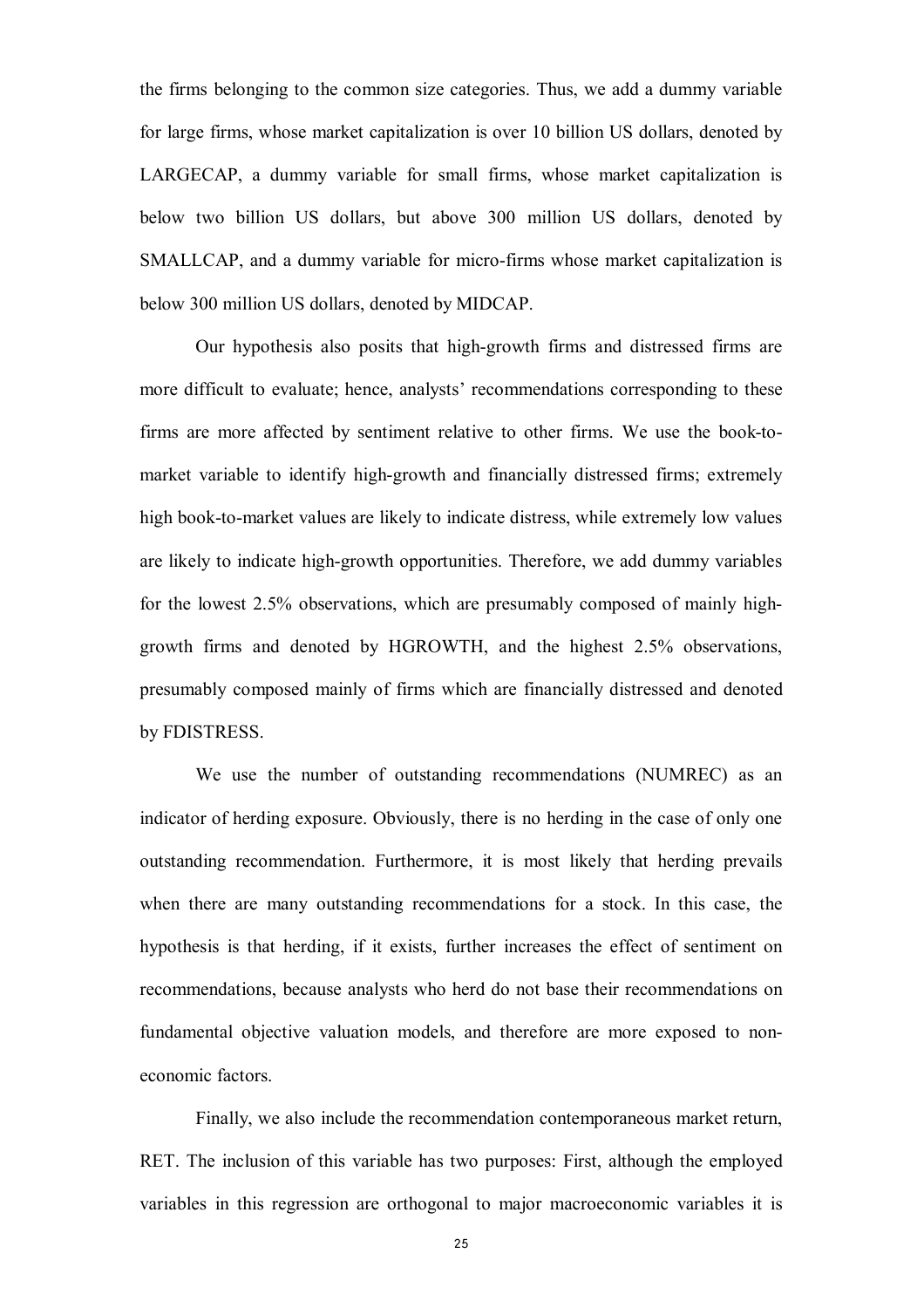always possible that we do not capture all relevant economic variables. Including this variable—which is of course a major economic indicator—is another way we use to control for economic fundamentals. Second, as we shall see below, the results generally indicate that the sentiment effect is more profound when sentiment is negative than when it is positive. Thus, including this variable multiplied by  $BWSI^{\perp}$ enables us to test whether the effect of sentiment depends upon stock market performance.

In the cross-section analysis, we are interested in the effect of the various variables on the association between  $BWSI^{\perp}$  and  $BUYSELL^{\perp}$ , rather than their impact on  $BUYSEL<sup>\perp</sup>$  in the absence of sentiment. Therefore, we are mainly interested in the coefficients of the firm's characteristics variables, which are multiplied by the sentiment variable,  $BWSI^{\perp}$ , where  $BWSI^{\perp}$  may be negative or positive (see Eq. 5). However, we also include these firm's specific variables on a standalone basis, as well as the dummy variables for the recommendations year (YEAR), to control for the effects of these firm's characteristics on  $BUYSEL<sup>\perp</sup>$  and to control for any particular year effect on  $\text{BUYSELL}^{\perp}$ . Like with the market return variable (RET), the year dummy variables also serves as yet another way to control for economic fundamentals, as these variables control for relatively good and bad years in terms of average recommendations.

Opening the brackets in Eq. (5), the equation can be rewritten in the following, more transparent, manner, <sup>13</sup>

j

 $13$ For more information on this technique, see, e.g., Kennedy (2008, p. 98).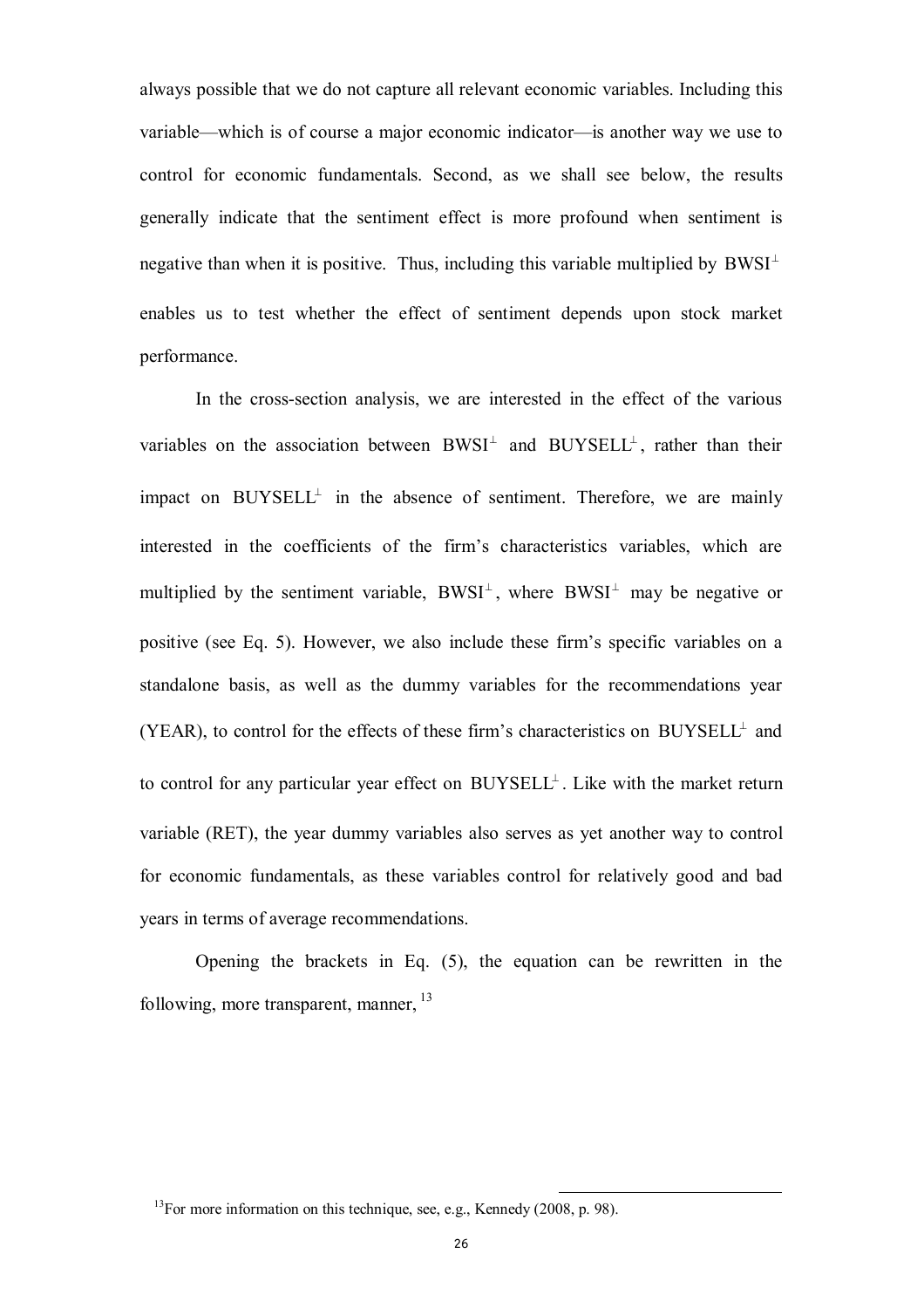BUYSEL
$$
L_{ii}^{\perp} = \gamma_0 + \gamma_1 BWSI_t^{\perp} + \delta_1^* BWSI_t^{\perp} (ME_{it-1y}) + \delta_2^* BWSI_t^{\perp} (LARGECAP_{it-1y}) + \n\delta_3^* BWSI_t^{\perp} (SMALLCAP_{it-1y}) + \delta_4^* BWSI_t^{\perp} (MICCP_{it-1y}) + \delta_5^* BWSI_t^{\perp} (AGE_{it}) + \n\delta_6^* BWSI_t^{\perp} (STD_{it-1y}) + \delta_7^* BWSI_t^{\perp} (E_{it-1y}/ME_{it-1y}) + \delta_8^* BWSI_t^{\perp} (D_{it-1y}/ME_{it-1y}) + \n+ \delta_9^* BWSI_t^{\perp} (BE_{it-1y}/ME_{it-1y}) + \delta_{10}^* BWSI_t^{\perp} (HGROWTH_{it-1y}) + \n\delta_{11}^* BWSI_t^{\perp} (FDISTRES_{it-1y}) + \delta_{12}^* BWSI_t^{\perp} (NUMREC_{it}) + \delta_{13}^* BWSI_t^{\perp} (RET_t) + \n\gamma_2 ME_{it-1y} + \gamma_3 AGE_{it} + \gamma_4 STD_{it-1y} + \gamma_5 (E_{it-1y}/ME_{it-1y}) + \gamma_6 (D_{it-1y}/ME_{it-1y}) + \n\gamma_7 (BE_{it-1y}/ME_{it-1y}) + \gamma_8 NUMREC_{it} + \gamma_9 RET_t + \sum_{j=1}^{14} \gamma_{j+9} YEAR_{jt} + \varepsilon_{it},
$$

where  $\delta_1^* = \delta_1 \gamma_1$  $\delta_1^* = \delta_1 \gamma_1, \ \delta_2^* = \delta_2 \gamma_1$  $\delta_2^* = \delta_2 \gamma_1$ , ....  $\delta_{13}^* = \delta_{13} \gamma_1$ . Indeed, we run the regression according to the formulation given in Eq.  $(5)$ .

Baker and Wurgler find that some regression coefficients "flip" signs, as one shifts from a positive to negative sentiment period; as a result, some of these variables do not have unconditional predictive power. To test whether a flip in sign in  $\delta_i^*$ occurs (i.e. if the sentiment effect is different under the two sentiment regimes), and to account for a possible difference in the intensity of the effect condition on the sign of sentiment, we conduct the main analysis, conditional upon the sign of the sentiment. Finally, to achieve a comprehensive understanding of the sentiment effect and the firm's characteristics, we also report the results of the unconditional regression, which corresponds to the weighted average of the effects under the two sentiment regimes. However, as some of the conditional regression coefficients flip their sign, depending on the prevailing sentiment, one should bear in mind that the unconditional results are not invariant to the period under consideration. A period characterized by a relatively large number of months with positive sentiment will probably reveal different unconditional results than those corresponding to a period with a relatively large number of months with negative sentiment.

To handle possible heteroskedasticity and autocorrelation, we report the Newey-West *t*-values with 7 lags. Any observation with missing data is omitted. Overall, we analyze 459,730 observations out of about 800,000 observations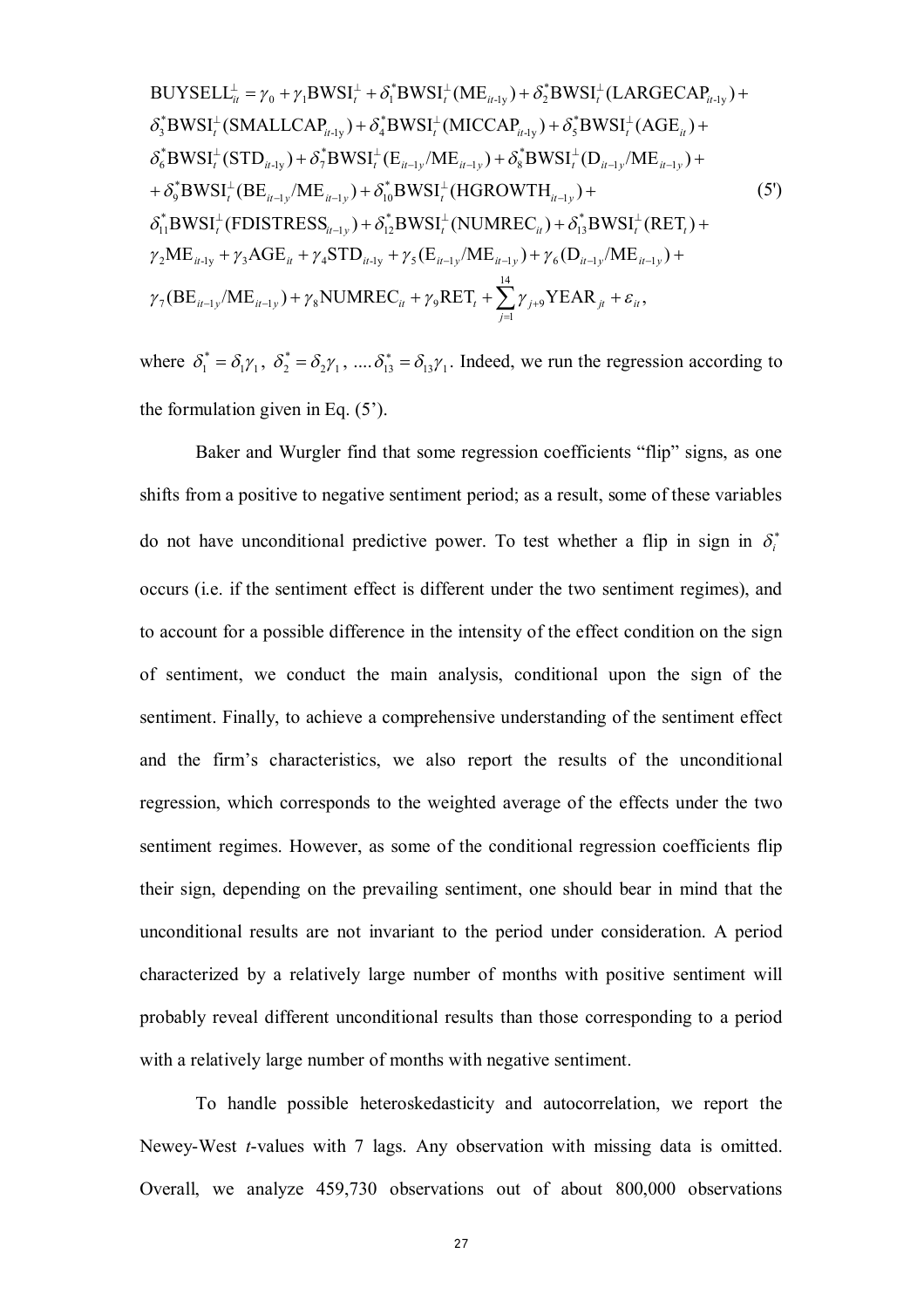available for the period of 1993 – 2007, a period for which the sentiment index is available (recall that the overall 989,309 observations, which are used to calculate the orthogonal variables, are for the whole period of 1993 – 2010, but the sentiment index is not available after 2007; hence, we have a smaller number of observations). The omitted observations include firms that did not survive their first year, firms which were not traded for at least eight months during the relevant calendar year, foreign firms' ADRs that do not appear in the CRSP database, etc.

As the current analysis is based on distinct observations, rather than on the observations' means, to reduce the possible influence of outliers and data errors in the main tests we also run the regression after omitting the lowest 0.01% and the highest  $0.01\%$  observations corresponding to each variable.<sup>14</sup> Because in many cases the omissions overlap across the variables, overall 181 observations are omitted. As we find that the results with and without the outliers, as well as without 0.1% highest and lowest observations (about 1,800 observations are omitted), are very similar, we only report the first case.

### *4.2. Cross-section regression results*

Table 8 reports the results of Regression (5'). Tests 1–2 include only the observations wherein sentiment ( $BWSI^{\perp}$ ) was positive, Tests 3–4 include only the observations wherein sentiment was negative, and Tests 5–6 include all observations, i.e. unconditional as regards sentiment.<sup>15</sup>

### **<< Insert Table 8 >>**

The main results of Table 8 are as follows:

j

 $14$ This does not include the  $\overline{AGE}$  well-defined variable. Note that three variables: micro-size firms, high growth firms and financially distressed firms' variables are all intended to explore firms with extreme parameters. Therefore, it is important that we do not omit too many observations.

 $15$ In the robustness tests, we also define high and low sentiment as being above and below the median value, rather than zero. However, as the results are very similar in both cases, for brevity's sake we do not report these tests in this paper.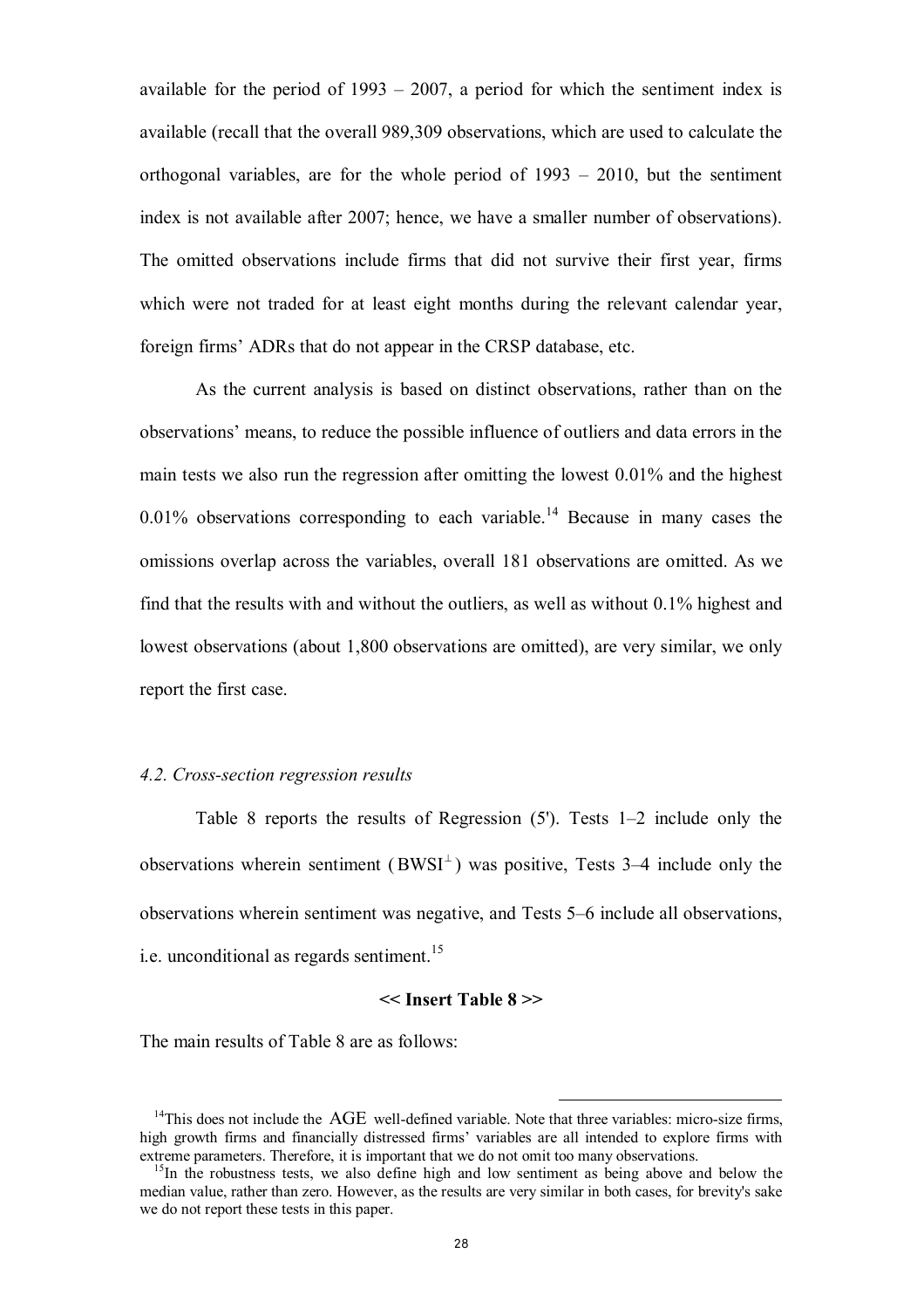1. Most of the results, albeit not all of them, conform to the EDH, asserting that sentiment mainly affects the recommendations of stocks which are more difficult to evaluate.

2. For most of the variables, the sign and the significance of the effect of sentiment on  $\text{BUYSELL}_{\mu}^{\perp}$  depends on the sign of the sentiment.

3. The sentiment effect studied in this paper is a complicated phenomenon, sometimes lacking a clear economic or psychological interpretation. While for most variables we have a clear logical explanation, a few results still remain a puzzle. Yet, one thing is certain; the conditional sentiment effects are very strong, highly significant, and robust.

4. As expected, most of the firm's characteristics are significant on a standalone basis (see Panel B in Table 8), implying that these variables are indeed associated with stocks' valuation, and correspondingly with average recommendations. In addition, most of the year variables are significant, implying that these variables indeed capture particular years' effects, which are probably related to economic conditions during these years.

With these general results in mind, let us elaborate on the regression results.

As a preliminary analysis, Tests 1, 3 and 5 repeat Regression (1), where  $BWSI_t^{\perp}$  is the only explanatory variable; in all tests the association between sentiment and analysts' recommendations is positive and highly significant (*t*-values of 4.97, 11.58 and 13.45, respectively). Thus, consistent with the time-series analysis results, when sentiment is positive it increases  $BUYSEL<sup>L</sup>$ , as both sentiment and the  $BWSI<sup>\perp</sup>$  coefficient are positive. When sentiment is negative, it decreases  $BUYSEL<sup>+</sup>$ , as sentiment is negative and the  $BWSI<sup>+</sup>$  coefficient is positive. Moreover, the BWSI<sup> $\perp$ </sup> coefficient in Test 3 (0.0965), which corresponds to negative

29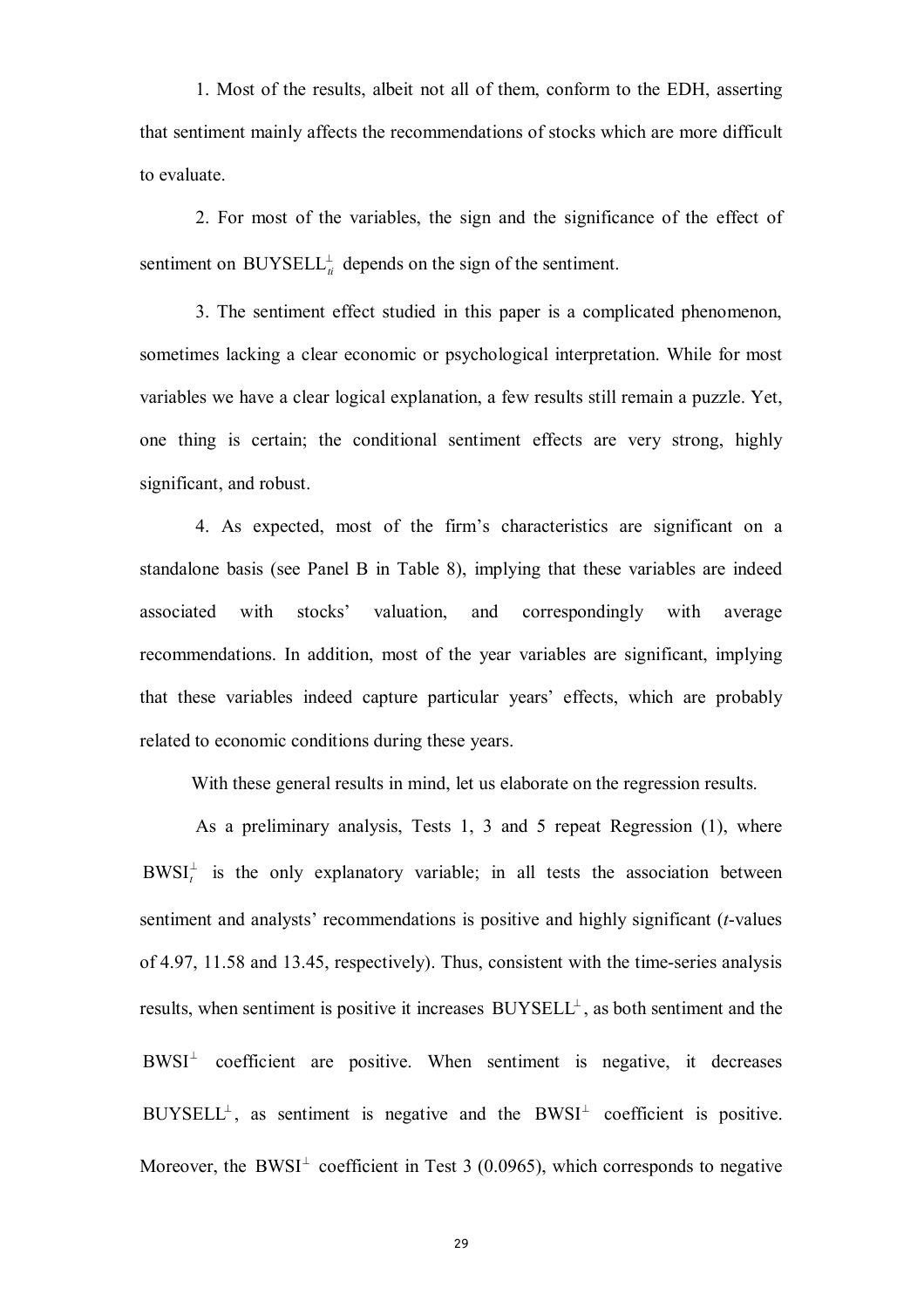sentiment, is almost seven times larger than that in Test 1 (0.0140), which corresponds to positive sentiment. Thus, the effect of sentiment on analysts' recommendations is substantially more profound when sentiment is negative.

One possible explanation for this difference in the magnitude of the sentiment effect under the two sentiment regimes relies on the theory asserting that the damage induced by a loss hurts much more than the benefit from a gain (this is the wellknown concept of "loss aversion", see, e.g., Kahneman and Tversky, 1979). In the case of financial analysts, where performance determines their prestige, a loss corresponds to issuing erroneous recommendations and a gain corresponds to issuing correct recommendations. Thus, when sentiment is negative, analysts—being pessimistic—are more concerned about errors than gains. As a result, they are probably more inclined to protect themselves against possible errors in recommendations by relying more on subjective (pessimistic) judgment, rather than objective valuation models.

We turn now to the results of the more relevant comprehensive regressions, given in Tests 2, 4 and 6, in which all the variables may simultaneously affect the association between sentiment and  $BUYSEL<sup>\perp</sup>$ . According to the EDH, we expect the  $\delta_i^*$  coefficients corresponding to size (ME and LARGECAP), age, earnings and dividends to be negative, regardless of the sign of the sentiment because an increase in these variables indicates that the firm is less difficult to evaluate and presumably less affected by sentiment. Let us illustrate this claim with the age variable, AGE and when the regression is conditional on the sign of sentiment.

 When sentiment is positive, we expect, on average, a positive sentiment effect on the dependent variable. However, this positive effect decreases as the age of the firm increases. Indeed, a negative AGE coefficient multiplied by the positive sentiment implies that the *reduction* from this average positive sentiment is larger for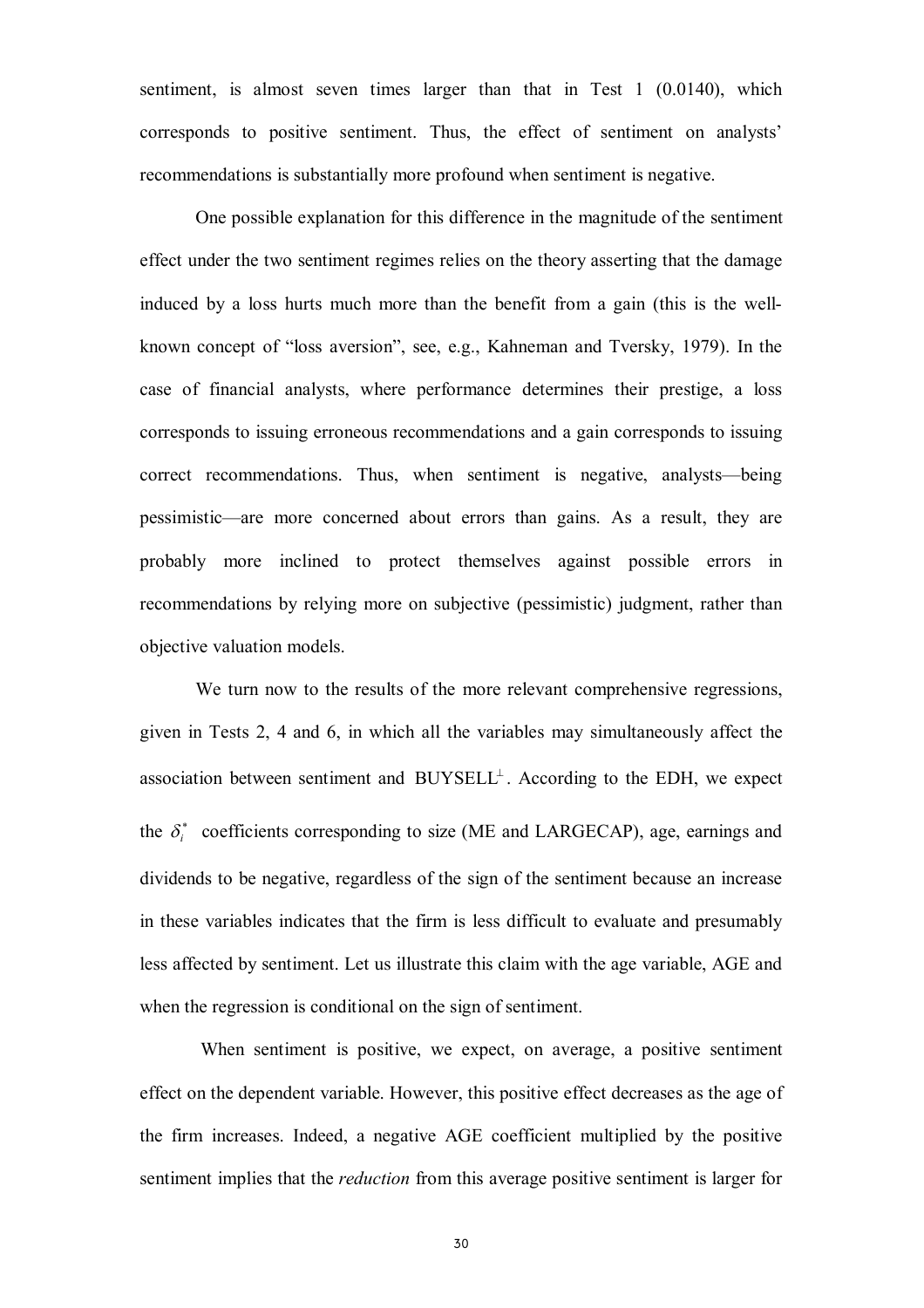older firms; hence, the remaining positive sentiment effect of old firms is smaller. Similarly, when sentiment is negative we expect, on average, a negative sentiment effect on the dependent variable. Thus, a negative AGE coefficient multiplied by the negative sentiment variable induces a positive term. Therefore, the smaller the age of the firm, the smaller the *added* positive value to the negative average sentiment effect; and correspondingly, the larger (in absolute value) the remaining negative effect of sentiment on the dependent variable. A similar logic holds for size, earnings, and dividends variables, where an increase in these variables indicates that the firm is more easily evaluated. Note that in the unconditional regression the average sentiment for the whole studied period is positive; hence, the interpretation of positive and negative regression coefficients is the same as in the conditional analysis when corresponding to positive sentiment.

The opposite positive sign is expected for the coefficients corresponding to small-size (SMALLCAP and, in particular, MICCAP), volatility, high growth, and financial distress variables. The reason for this assertion is that an increase in these variables indicates that the firm is more difficult to evaluate (the explanation corresponding to the effect with negative and positive sentiment regimes is very similar to the one employed with the AGE variable). Finally, based on the hypothesis that herding and sentiment are associated, the  $\delta_{12}^*$  coefficient corresponding to the number of outstanding recommendations variable is also expected to be positive, as an increase in this variable indicates that the likelihood of herding increases*—*a case where sentiment may play a larger role in comparison to the situation where herding does not exist. In Table 8, we add a column with  $+$  and  $-$  to indicate what is the expected sign of the regression coefficient according to the EDH. This will facilitate the comparison between the expected and observed results.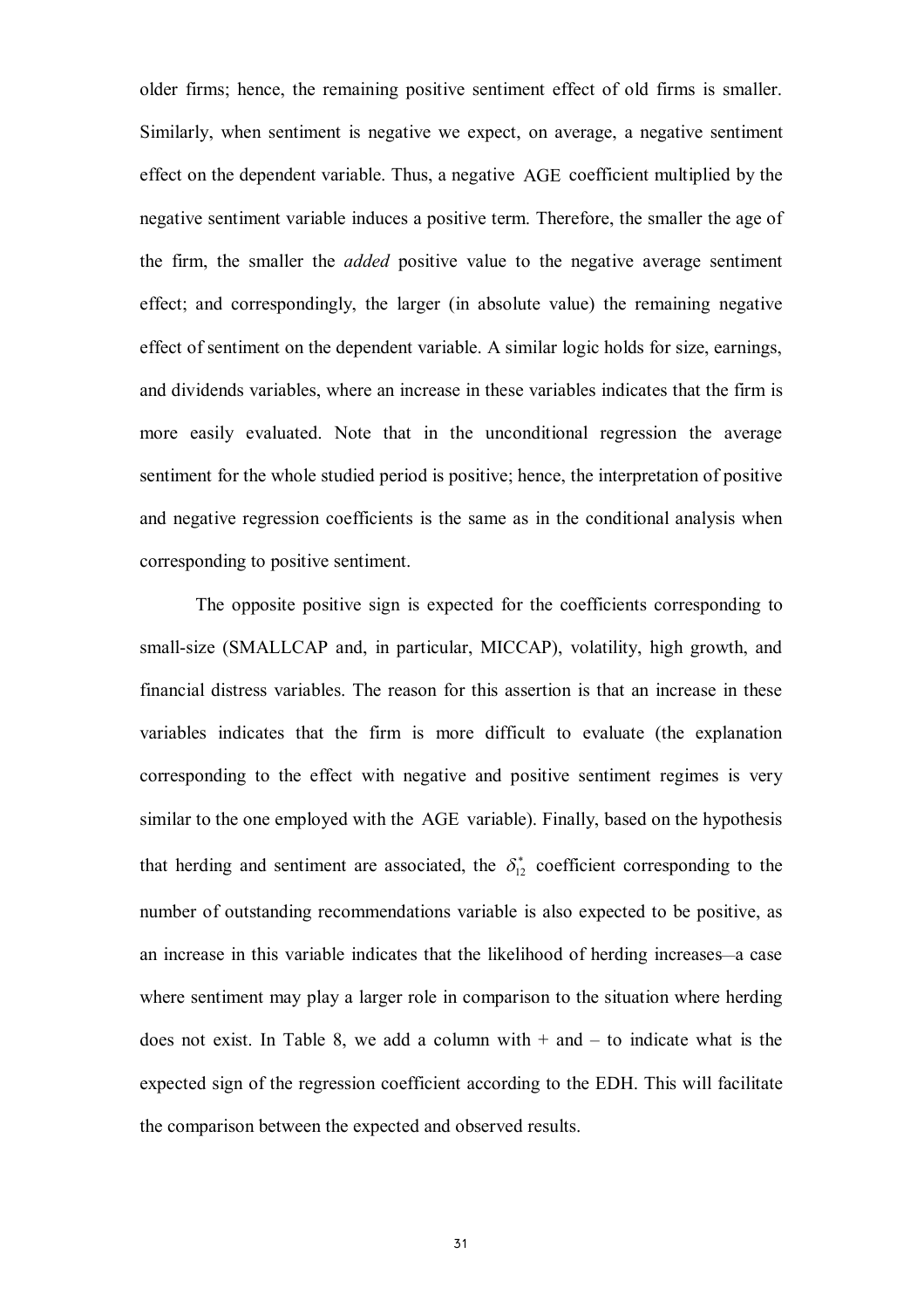While the results which are consistent with the EDH speak for themselves, as regards the few results which contradict the EDH, we suggest some explanations, but admit that some puzzles remain and more research and explanations on this matter will probably be suggested in the future. Note, however, that rich patterns in the sentiment effects, including a flip-in-sign phenomenon, is not unique to this study: Baker and Wurgler (2006), who explain stock prices rather than analysts' recommendations, also find that several variables flip signs depending on sentiment. They also provide several explanations for these phenomena which, for brevity's sake, we do not repeat here.

The coefficient corresponding to ME is positive and significant when sentiment is negative (a *t*-value of 4.64, see Panel A in Table 8). Thus, when sentiment is negative the size effect is in contradiction with the EDH, as the regression results reveal that large firms are generally more affected by sentiment than small firms. However, as previously mentioned, the size variable is well-known to capture multiple effects and the EDH probably oversimplifies the effect of size on the dependent variable. Therefore, to test for specific effects while controlling for the general size effect, we also add the dummy variables for the common firm-size categories. Indeed, the specific size effects are consistent with the EDH. When sentiment is positive the coefficients corresponding to both SMALLCAP and MICCAP are positive and significant (*t*-values of 3.83 and 3.44, respectively), and the coefficient corresponding to LARGECAP is insignificant. Thus, when sentiment is positive small and very small firms, which are presumably more difficult to evaluate, are more affected by sentiment than mid-range and large firms (recall that in this case ME is insignificant). When sentiment is negative, the coefficient corresponding to LARGECAP is negative and highly significant (a *t*-value of  $-7.47$ ), which is also consistent with the EDH, and the coefficients corresponding to SMALLCAP and MICCAP are insignificant, suggesting that beside the general size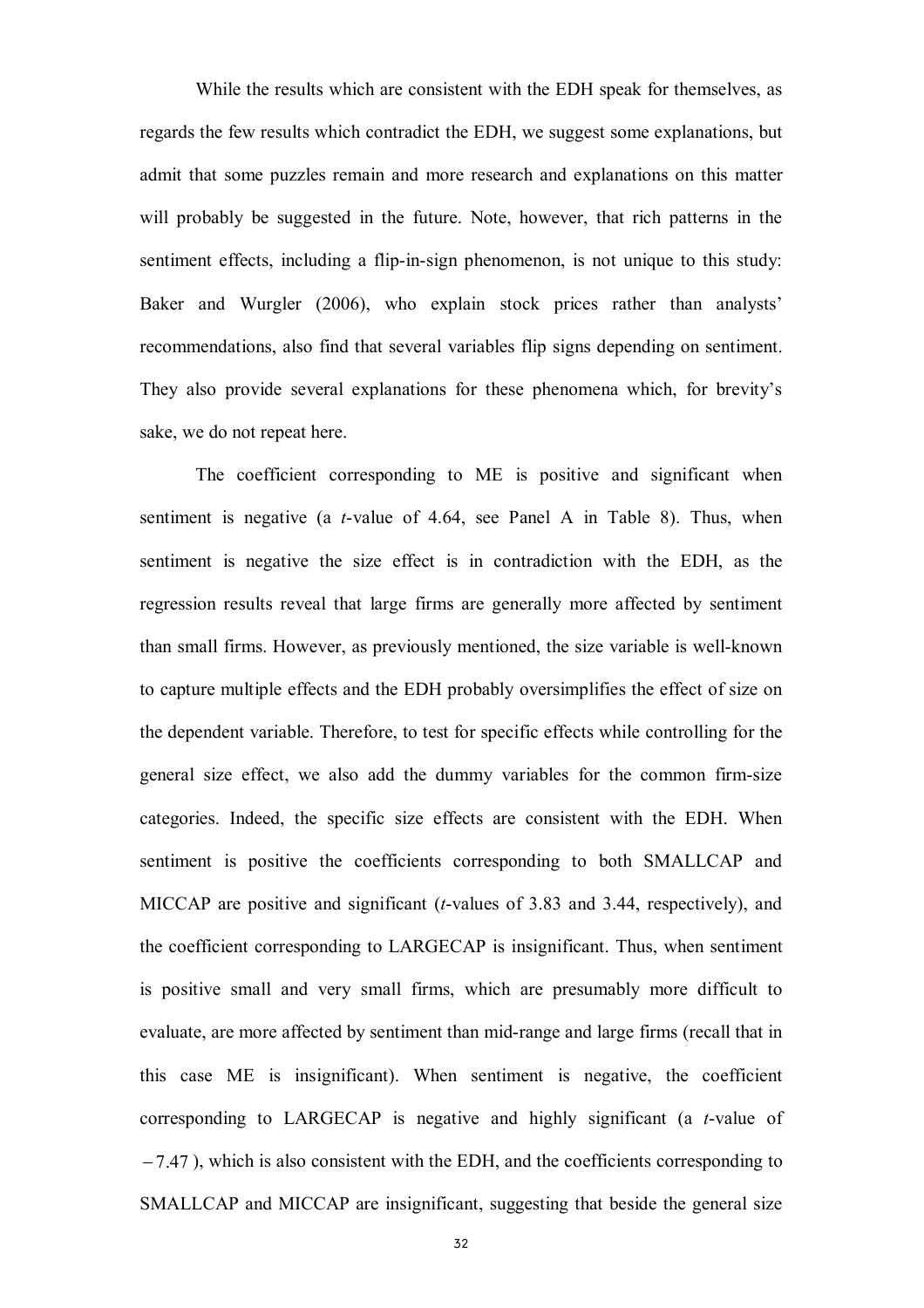affect in ME, large firms, which are presumably less difficult to evaluate, are less affected by sentiment than other firms.

The coefficient corresponding to AGE is insignificant when sentiment is positive and negative, and highly significant when sentiment is negative (a *t*-values of  $-7.79$ ). As explained above, the interpretation of the negative coefficient when sentiment is negative is straightforward and consistent with the EDH. Moreover, the result, revealing that age affects the sentiment effect only when sentiment is negative, is consistent with our general claim that the effect of sentiment is more profound when sentiment is negative.

The coefficient corresponding to STD is positive and highly significant only when sentiment is negative (a *t*-value of 6.01). Thus, when sentiment is negative the larger the stock volatility, the larger the effect of sentiment on  $\text{BUYSELL}^{\perp}$ . This result conforms to the EDH, as the larger the volatility, presumably the more difficult it is to evaluate the firm. Similar to AGE, obtaining a significant effect only when sentiment is negative is consistent with the claim that the effect of sentiment is more profound when sentiment is negative. Indeed, the STD coefficient is insignificant in the unconditional regression in Test 6.

We turn now to the profitability variables. The coefficient corresponding to earnings (E/ME) is negative and, like the previous two variables, it is significant only when sentiment is negative (a  $t$ -value of  $-2.99$ ). Thus, consistent with the EDH when sentiment is negative, profitable firms—which are presumably less difficult to evaluate—are less affected by sentiment. In contrast, the coefficient corresponding to dividends (D/ME) is positive, but barely significant, when sentiment is negative (a *t*values of 2.35). This positive coefficient when sentiment is negative is a puzzle, as it is in contradiction with the EDH, implying that firms that pay dividends, which are presumably less difficult to evaluate, are more affected by sentiment. However, in the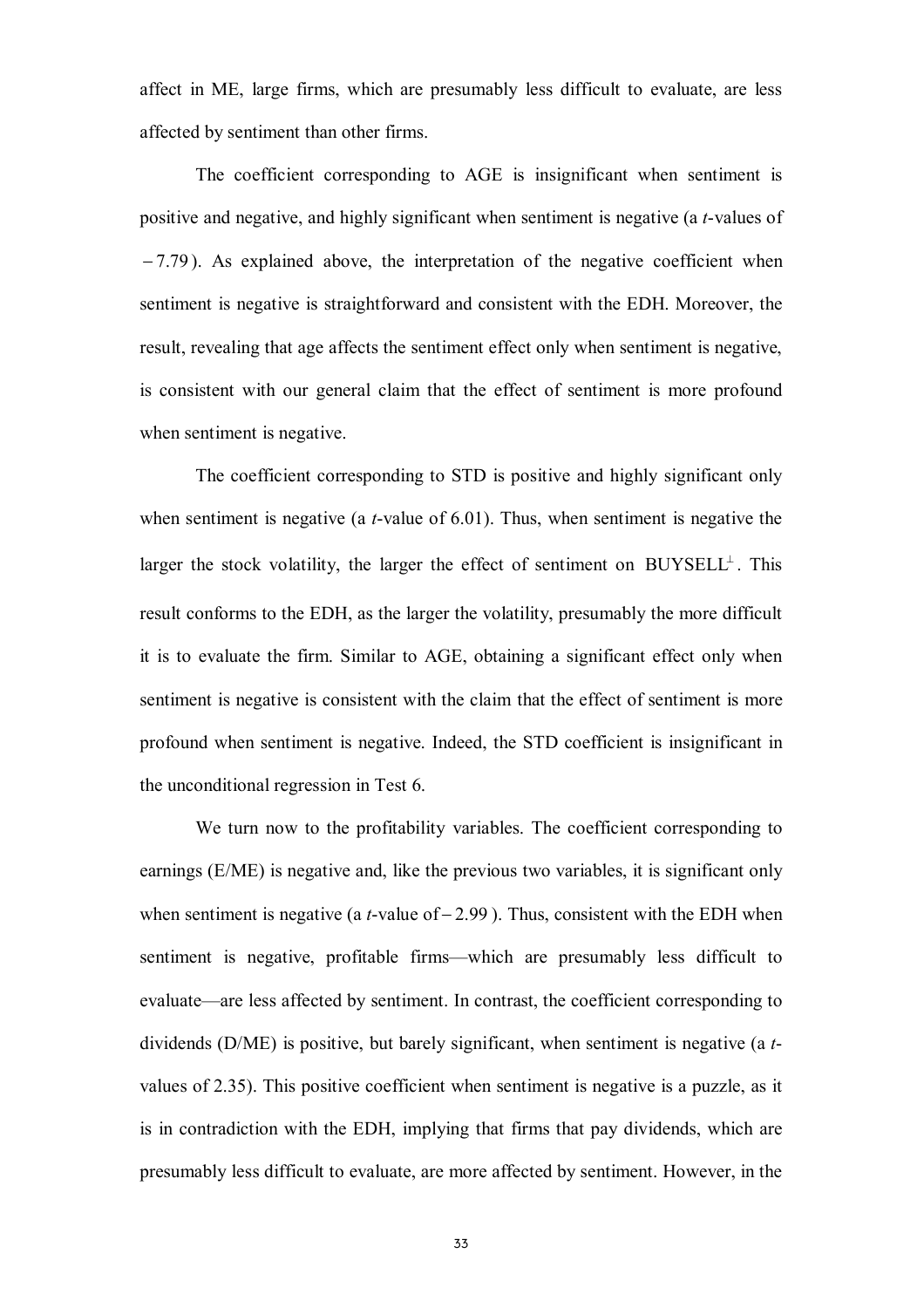unconditional regression in Test 6 the coefficient is negative, which is consistent with the EDH (a *t*-value of  $-2.53$ ).

Let us now consider the book-to-market variables (BE/ME, HGROWTH and FDISTRESS). As Baker and Wurgler note, the book-to-market ratio captures several effects which are difficult to disentangle. Thus, although when sentiment is positive the coefficient corresponding to BE/ME is positive and significant (a *t*-values of 3.00), it is difficult to interpret this result. Therefore, we also add the two dummy variables for extreme book-to-market values to capture any effect corresponding to high growth firms as well as financially distressed firms.

Consistent with the EDH, the coefficient corresponding to high growth firms (HGROWTH) is positive and highly significant when sentiment is positive (a *t*-values of 6.39). Thus, when sentiment is positive, firms which face high growth opportunities are more affected by sentiment than other firms. The same result is observed with the unconditional regression (a *t*-values of 5.20), whereas this coefficient is insignificant when sentiment is negative. A possible explanation for this asymmetry under the two sentiment regimes may be that while positive sentiment allegedly induces more possible opportunities for high-growth firms in comparison to other firms—thus making them even more difficult to evaluate—negative sentiment induces the same negative effect on all firms, regardless of their growth opportunities; hence, no particular sentiment effect is observed. It is interesting to note that Baker and Wurgler also observe a unique investors' demand for high-growth firms when sentiment is high (a positive sentiment in our case), which disappears when sentiment is low.

The coefficient corresponding to financial distress (FDISTRESS) significantly flips sign, conditional upon sentiment; it is negative when sentiment is positive and positive when sentiment is negative, where in both cases it is highly significant (*t*-values of  $-6.39$  and 4.83, respectively). Thus, when sentiment is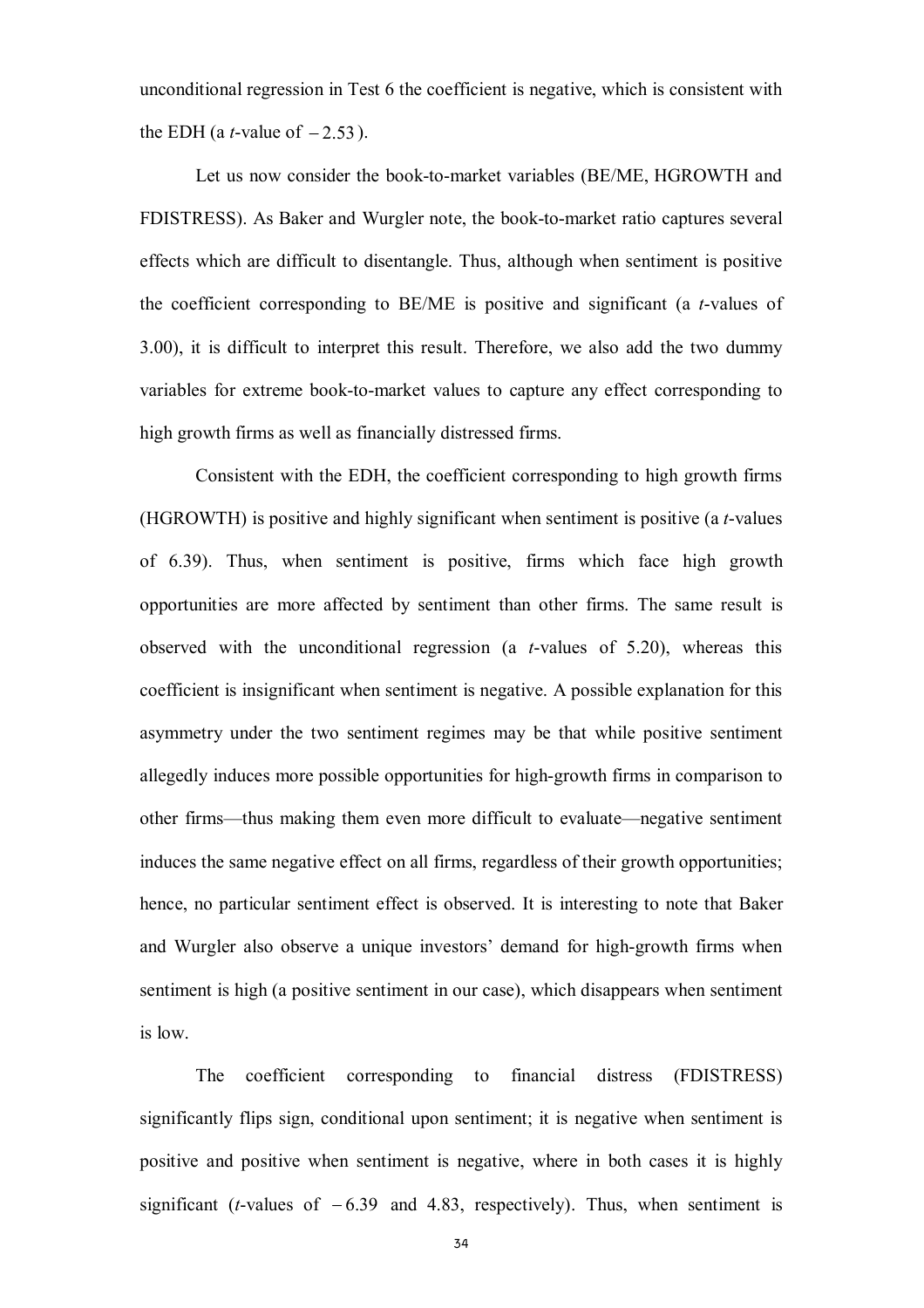positive financially distressed firms are less affected by sentiment than other firms; and the opposite holds true when sentiment is negative. In addition, this coefficient is negative and significant in the unconditional regression (*t*-values of  $-4.34$ ). The positive coefficient when sentiment is negative is consistent with the EDH, as it implies that distressed firms, which are presumably more difficult to evaluate, are also more affected by negative sentiment. The negative coefficient corresponding to positive sentiment contradicts the EDH. However, like with the size variable, the EDH probably oversimplifies the effect of financial distress on the analyst's work by only considering evaluation difficulties. If, for example, optimistic analysts view financially distressed firms as being less competent than other firms as regards exploiting the allegedly positive conditions induced by the positive sentiment, due to a lack of capital and managerial incentives, then indeed these firms' recommendations will be less affected by positive sentiment. This explanation is supported by the result showing that when sentiment is negative these firms are more affected by negative sentiment. Being already under distress, pessimistic analysts are probably even more concerned about the survival of these firms. It is worth mentioning that Baker and Wurgler also find that distressed firms are more affected by sentiment when sentiment is low, and less affected by sentiment when sentiment is high. Thus, the two studies reveal similar patterns.

Finally, it is interesting to note that the effects of high-growth and financially distressed firms are more profound than the general book-to-market effect. In particular, the significance level of the coefficients corresponding to HGROWTH and FDISTRESS are substantially larger than the ones corresponding to the book-tomarket variable (BE/ME).

The coefficient corresponding to NUMREC is positive and significant when sentiment is positive (a *t*-value of 3.59). Thus, when sentiment is positive firms whose stock has a relatively large number of outstanding recommendations is more

35 and the contract of the contract of the contract of the contract of the contract of the contract of the contract of the contract of the contract of the contract of the contract of the contract of the contract of the con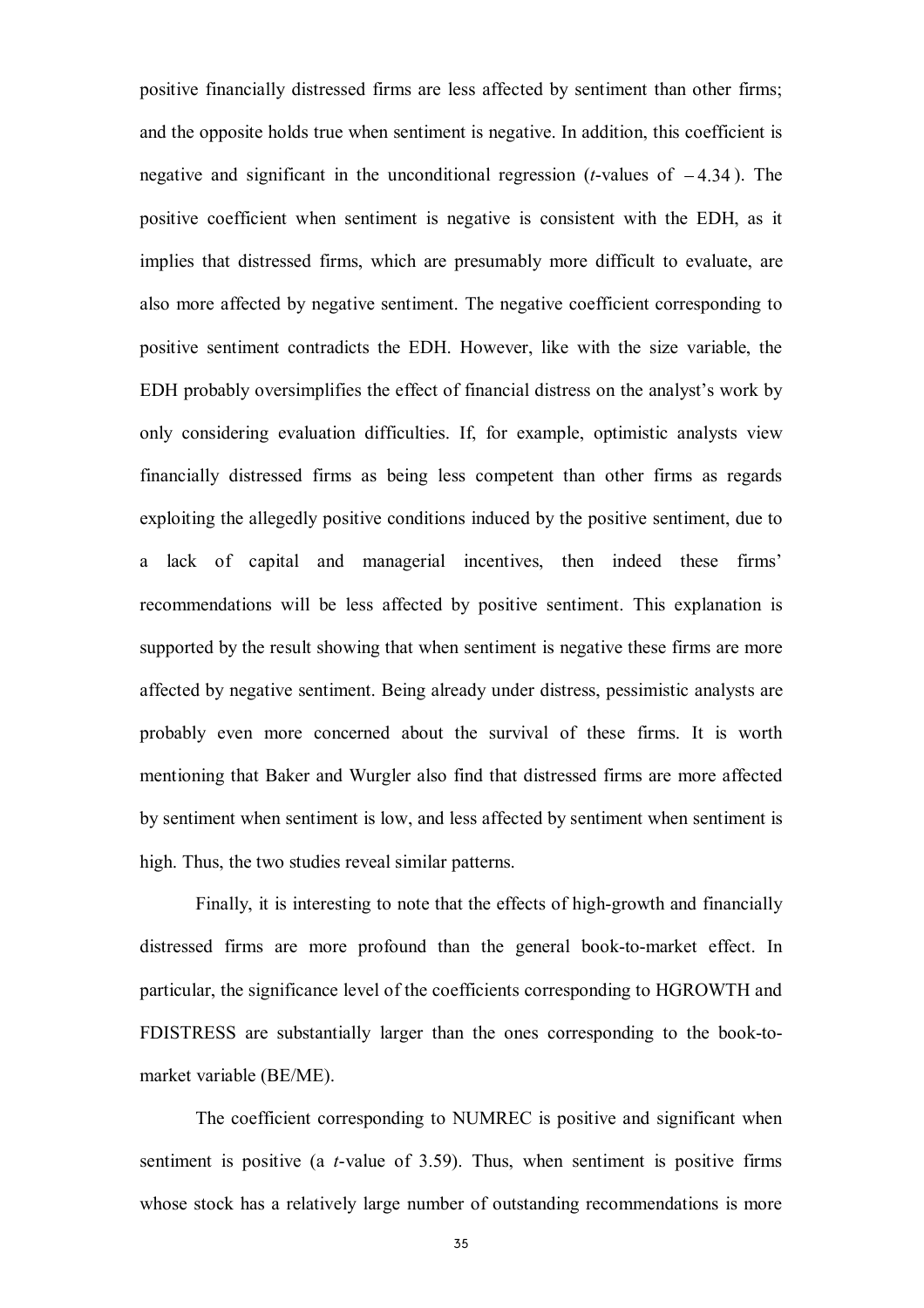affected by sentiment than firms with only a few outstanding recommendations. This result may indicate that the effects of sentiment and herding are related. As herding is less likely in stocks with only one or a few outstanding recommendations, it is possible that, when sentiment is positive, analysts who herd, rather than base their recommendations on fundamental models follow other optimistic analysts who overestimate stock valuations, thereby further increasing the effect of sentiment. This result conforms to the results of Welch (2000), who finds that herding is more profound when the market is bullish, which is usually also associated with positive sentiment.

As expected, most of the coefficients corresponding to the firm's characteristic control variables ( $\gamma_3$  to  $\gamma_7$ ) are significant (see Table 8 Panel B). Thus, these variables, which are related to firm performance, are, as expected, associated with  $\text{BUYSELL}^{\perp}$ .

Finally, most of the years' variables are significant, implying that these variables indeed capture particular years' effects, which are probably related to the economic conditions existing during these years.

## *6. Concluding Remarks*

Nowadays, it is well documented that investors do not always make rational investment decisions, and that the stock market is not perfectly efficient, at least in the short run. Ample experimental and economic evidence reveal that sentiment affects asset prices. Recognizing the important role that non-economic factors play in the capital market, Baker and Wurgler (2006) have developed a sentiment index, which measures the sentiment level for each month. In contrast to classical theory, they show that sentiment significantly affects assets prices, in some cases in a very complicated manner.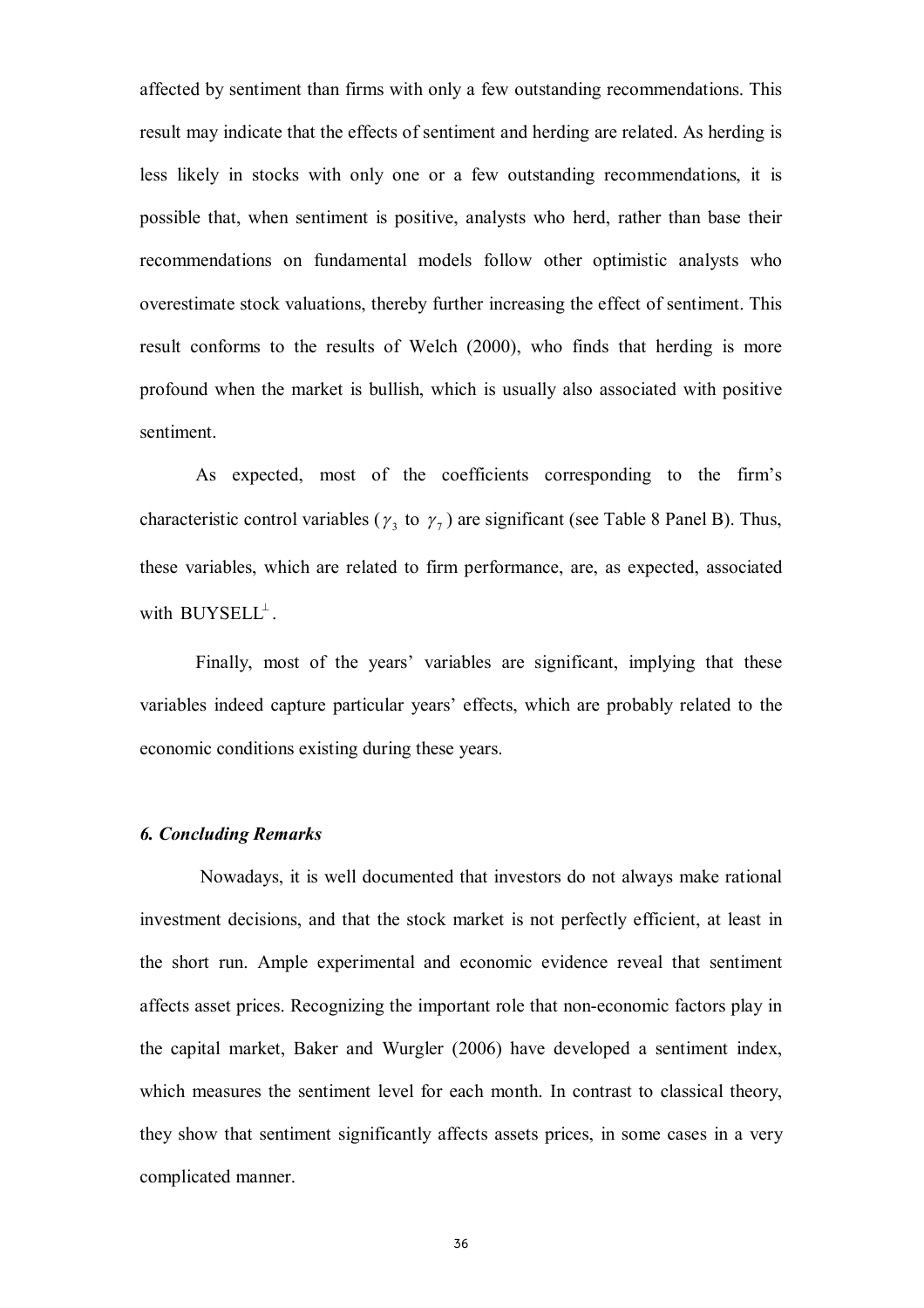The common belief is that the less sophisticated investors, also called Noise Traders, are the ones who are mainly affected by sentiment; hence, they are responsible for the effect in asset prices. In this study, we find that sophisticated investors—the financial analysts—are not immune to the effect of sentiment. Thus, the professional analysts, who presumably employ scientific valuation models, also change their recommendations depending on the prevailing sentiment. As analysts' recommendations are affected by sentiment, it is possible that this phenomenon accounts, at least partially, for the observed phenomenon in asset prices.

A time-series analysis of analysts' recommendations reveals that when investor sentiment is positive, analysts issue more optimistic recommendations, while the opposite takes place when sentiment is negative. This sentiment effect is highly significant and robust as regards the effects of macroeconomic variables, serial correlation and, in particular, the various regulations (the NASD Rule 2711, the modification to NYSE Rule 472 and Regulation FD) which were imposed about a decade ago and have presumably affected analysts' practices. Moreover, when sentiment is positive, financial analysts also tend to issue recommendations that are more homogeneous, and the opposite holds true when sentiment is negative. This result may imply that the sign of sentiment and herding among analysts are two related variables.

In the cross-section analysis, we study the interrelations between firm characteristics and the sentiment effect. For most variables, the results are highly significant. According to Baker and Wurgler's (2006) theory, sentiment has a greater influence on the prices of stocks that are more difficult to evaluate. Our results generally conform to this theory. The cross-section analysis of analysts' recommendations generally reveals that recommendations corresponding to stocks of small, young, volatile, unprofitable, dividend non-payers, growing, and financially distressed firms are more affected by sentiment. Recommendations corresponding to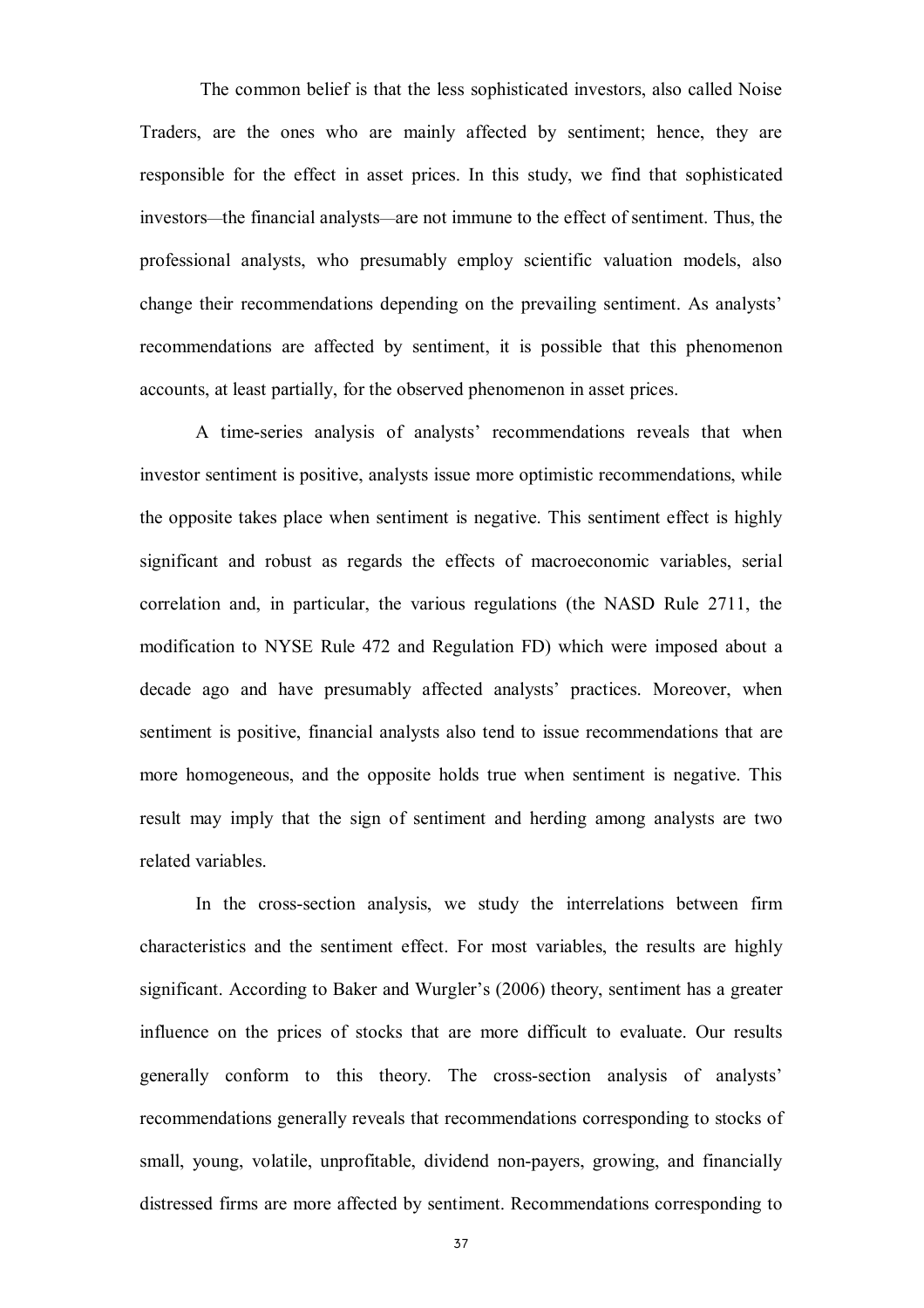stocks with a large number of recommendations are also more affected by sentiment, which may indicate that when herding takes place sentiment plays a more crucial role in the forming of recommendations.

Finally, an analysis conditional upon the sign of the sentiment reveals a dramatic asymmetry in the sentiment effect, where the effect of sentiment on analysts is generally more profound when sentiment is negative and, in particular, also when the stock market is bearish. Although most of the results conform to the evaluation difficulties hypothesis, some of the results remain a puzzle. Thus, sentiment remains a complicated phenomenon, sometimes lacking a clear economic or psychological interpretation. Yet, the highly significant results show that financial analysts, like other less sophisticated investors, are affected by emotions, mood and sentiment. Of course, we do not rule out that financial analysts are immune to sentiment and change their recommendations because they know that the less sophisticated investors are affected by sentiment, which in turn, affects prices. However, this explanation is very unlikely given the evidence in other studies showing that analysts are also affected by non-economic variables.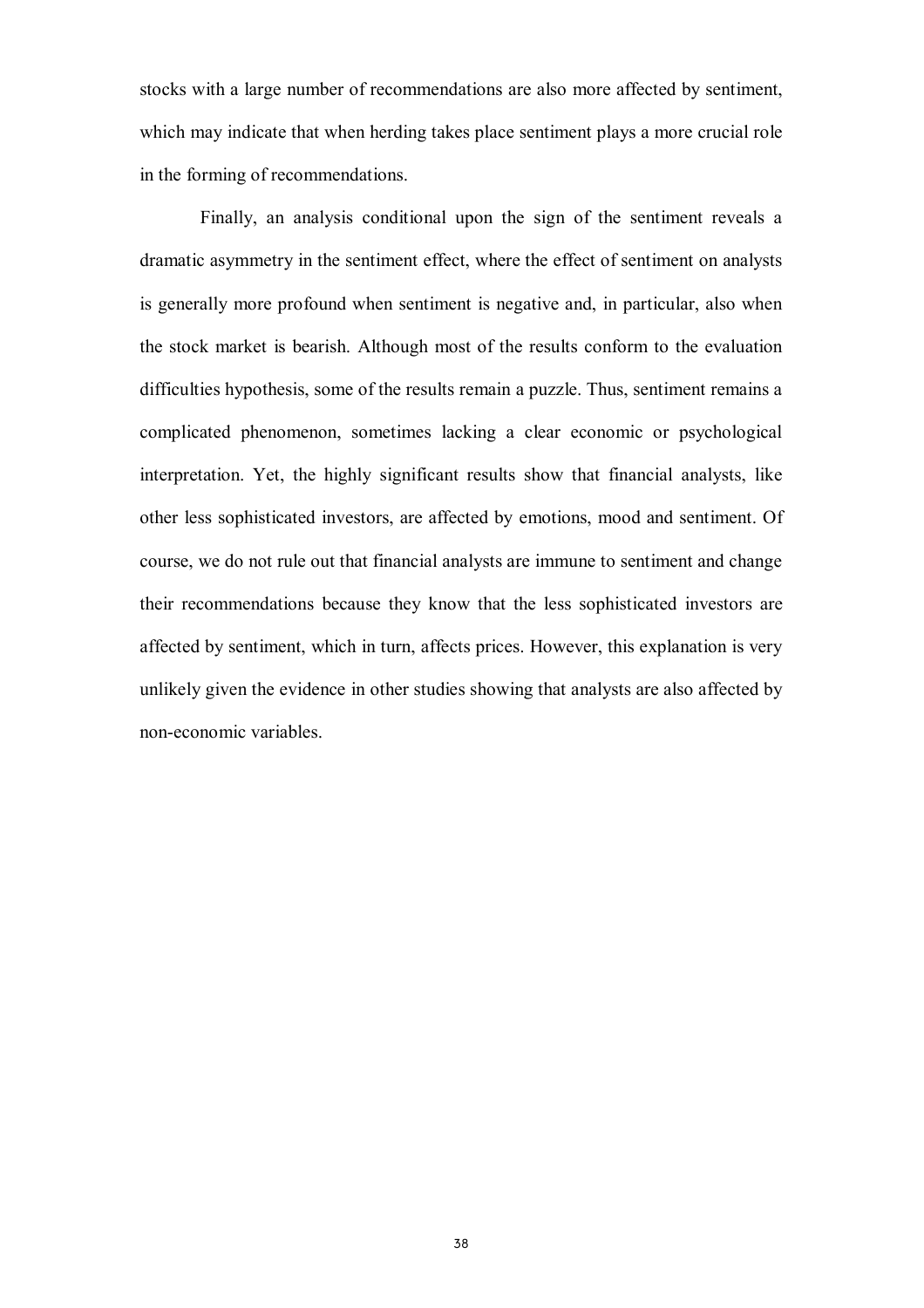#### **References**

Agrawal, A. Chadha, S. and Chen, M. 2006. Who is Afraid of Reg FD? The Behavior and Performance of Sell-side Analysts Following the SEC's Fair Disclosure Rules. *Journal of Business* 79, 2811–2834.

Bailey, W., H. Li, C. Mao, and R. Zhong. 2003. Regulation Fair Disclosure and Earnings Information: Market, Analyst, and Corporate Response. *The Journal of Finance* 58, 2487–2514.

Baker, M. and Wurgler, J. 2006. Investor Sentiment and the Cross-Section of Stock Returns. *Journal of Finance* 61, 1645–1680.

Baker, M. and Wurgler, J. 2007. Investor Sentiment in Stock Market. *Journal of Economic Perspectives* 21, 129–151.

Barber, B. Lehavy, R. McNichols, M. and Trueman B. 2001. Can Investors Profit from the Prophets? Security Analyst Recommendations and Stock Returns. *Journal of Finance* 56, 531–564.

Barber, B. Lehavy, R. McNichols, M. and Trueman B. 2006. Buys, Holds, and Sells, the Distribution of Investment Banks' Stock Ratings and the Implications for the Profitability of Analysts' Recommendations. *Journal of Accounting and Economics* 41, 87–117.

Barniv, R., Hope, O. Myring, M. and Thomas, W. 2009. Do Analysts Practice What They Preach and Should Investors Listen? Effects of Recent Regulations. *Accounting Review* 84, 1015–1039.

Bernhardt, D. Campello, M. and Kutsoati E. 2006. Who Herds? *Journal of Financial Economics* 80, 657– 675.

Block, S.B. 1999. A Study of Financial Analysts: Practice and Theory. *Financial Analysts Journal* 55, 86– 95.

Blume, M. and Stambaugh, R. 1983. Biases in Computed Returns: An Application to the Size Effect, *Journal of Financial Economics* 12, 387-404.

Bradshaw, M. 2004. How Do Analysts Use Their Earnings Forecasts in Generating Stock Recommendations? *Accounting Review* 79, 25–50.

Chen, C. and Chen. P. 2009. NASD Rule 2711 and Changes in Analysts' Independence in Making Stock Recommendations. *Accounting Review* 84, 1041–1071.

De Long, J.B. Shleifer, A. Summers, L.H. and Waldmann, R.J. 1990. Noise Trader Risk in Financial Markets. *Journal of Political Economy* 98, 703–738.

Durbin, J. 1970. Testing for Serial Correlation in Least-Squares Regression When Some of the Regressors are Lagged Dependent Variables. *Econometrica* 38, 410–421.

Easterwood. J.C. and Nutt, S.R. 1999. Inefficiency in Analysts' Earnings Forecasts: Systematic Misreaction or Systematic Optimism? *Journal of Finance* 54, 1777–1797.

Ertimur, Y. Sunder, J. and Sunder, S. 2007. Measure for Measure: the Relation between Forecast Accuracy and Recommendation Profitability of Analysts. *Journal of Accounting Research* 45, 567–606.

Fama, E.F. and French. K.R. 1992. The Cross-Section of Expected Stock Returns. *Journal of Finance* 47, 427–465.

Graham, J.R. 1999. Herding Among Investment Newsletters: Theory and Evidence. *Journal of Finance* 54, 237–268.

Herrmann, D., Hope, O-K. and Thomas, W.B. 2008. International Diversification and Forecast Optimism: The Effects of Reg FD. *Accounting Horizons* 22, 179–197.

Jegadeesh, N. and Kim, W. 2010. Do Analysts Herd? An Analysis of Recommendations and Market Reactions. *Review of Financial Studies* 23, 901–937.

Jegadeesh, N. Kim, J. Krische, S. and Lee, C. 2004. Analyzing the Analysts: When Do Recommendations Add Value. *Journal of Finance* 59, 1083–1124.

Kadan, O. Madureira, L. Wang, R. and Zach, T. 2009. Conflicts of Interest and Stock Recommendations – the Effect of the Global Settlement and Related Regulations. *Review of Financial Studies* 22, 4189–4217.

Keim, D. 1983. Size-Related Anomalies and Stock Return Seasonality: Further Empirical Evidence, *Journal of Financial Economics* 12, 13-32.

Kennedy, P. 2008. *A Guide to Econometrics*. (6 Eds.), Blackwell Publishing, 98.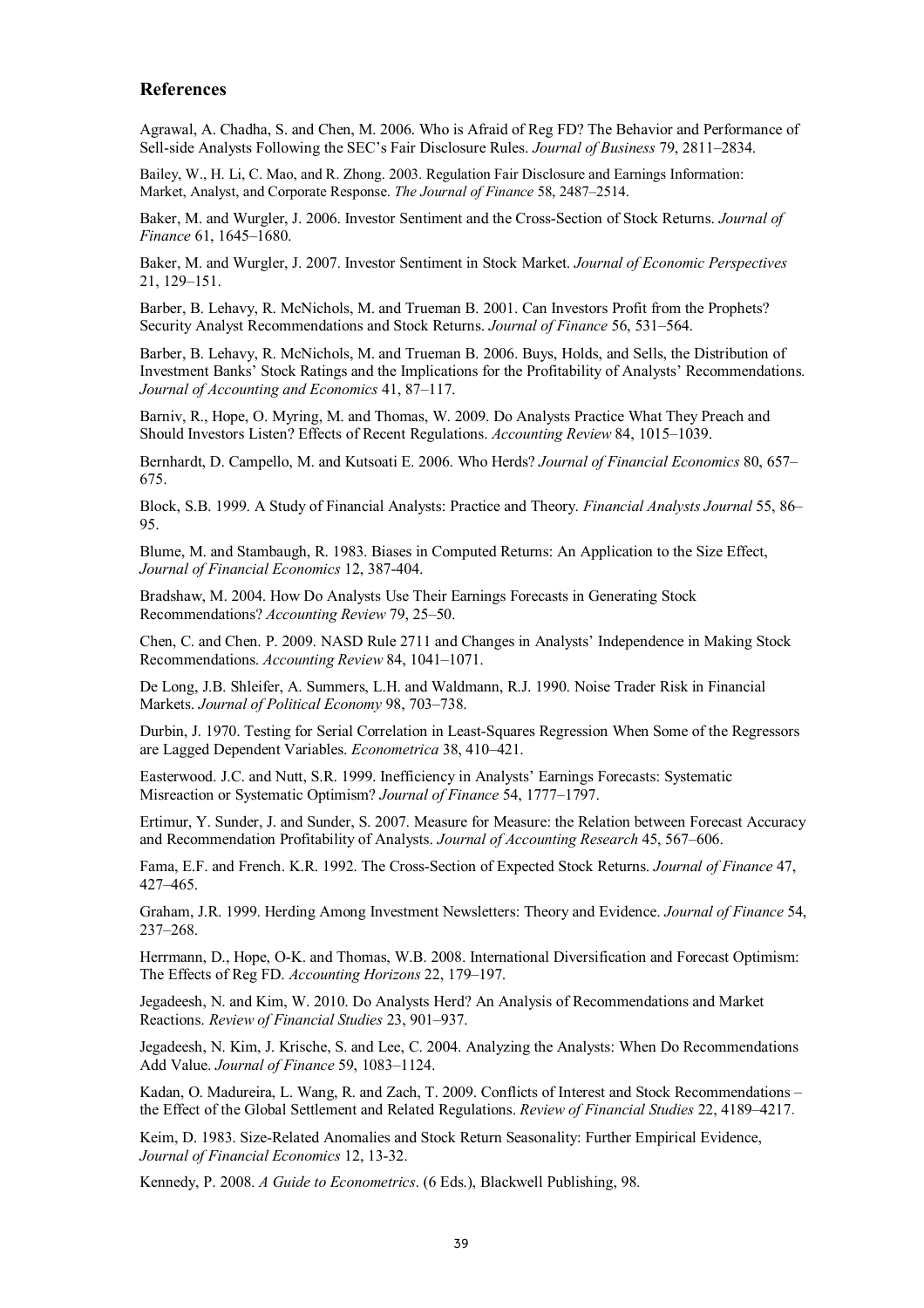Ljungqvist, A. Marston, F. Starks, L.T. Wei, K.D. and Yan, H. 2007. Conflicts of Interest in Sell-side Research and the Moderating Role of Institutional Investors. *Journal of Financial Economics* 85, 420–456.

Mola, S. and Guidolin, M. 2009. Affiliated Mutual Funds and Analyst Optimism. *Journal of Financial Economics* 93, 108–137.

Newey, W.K. and West, K.D. 1987. A Simple Positive Semi-Definite, Heteroskedasticity and Autocorrelation Consistent Covariance Matrix. *Econometrica* 55, 703–708.

Schwert, G.W. 2003. Anomalies and Market Efficiency. In: Constantinides, G., Harris, M. Stulz, R.M. *Handbook of the Economics of Finance*, North-Holland, 937–972.

Shleifer, A., and Summers, L.H. 1990. The Noise Trader Approach to Finance. *Journal of Economic Perspectives* 4, 19–33.

Shleifer, A., and Vishny, R.W. 1997. The Limits of Arbitrage*. Journal of Finance* 52, 35–55.

Trueman, B. 1994. Analyst Forecasts and Herding Behavior. *Review of Financial Studies* 7, 97–124.

Tversky, A. and Kahneman, D. 1979. Prospect Theory: An Analysis of Decisions under Risk. *Econometrica* 47 313–327.

Welch, I. 2000. Herding among Security Analysts. *Journal of Financial Economics* 58, 369–396.

Womack, K. 1996. Do Brokerage Analysts' Recommendations Have Investment Value? *Journal of Finance* 51, 137–167.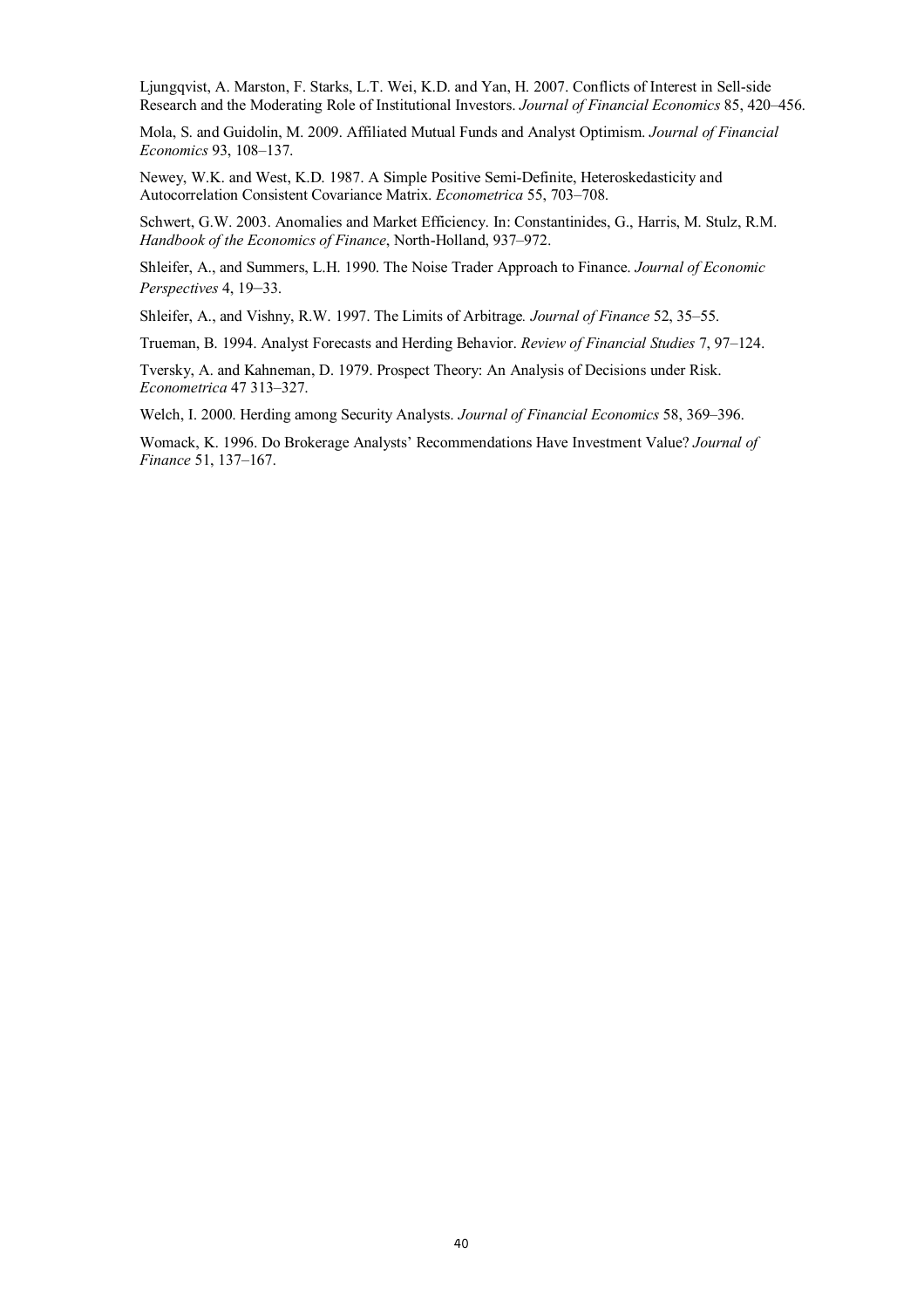Figure 1a



Figure 1b



Figure 1. MEANREC, MEDREC, STDREC, and BUYSELL variables

Figure 1a presents the monthly average recommendation (MEANREC), the monthly median recommendation (MEDREC), and the monthly average percentage of buy recommendations divided by the average percentage of sell recommendations (BUYSELL). Figure 1b presents the monthly average recommendation (MEANREC) and the monthly average standard deviation of recommendations (STDREC). Recommendation data covers the period of September 1993 – March 2010 with 989,309 recommendations. As the I/B/E/S database ratings are on a scale from 1 to 5, where 1 is strong buy (i.e. positive recommendation) and 5 is sell (i.e. negative recommendation), for presentation purposes we always use the mean recommendation with a negative sign in front of it.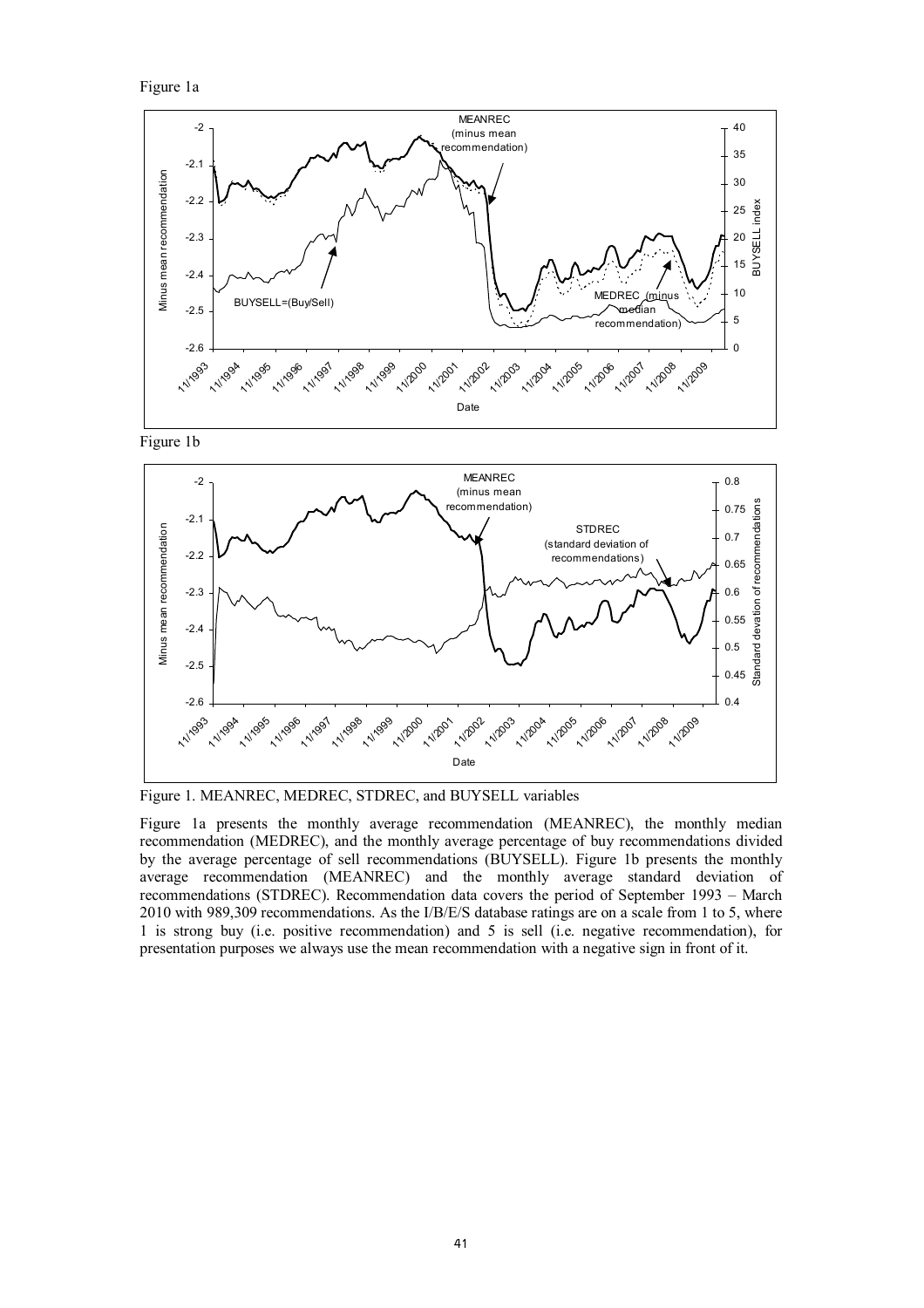Figure 2a



**Figure 2. MEANREC┴ and BUYSELL┴ indices vs. Baker and Wurgler's sentiment index** The Figures compare the monthly average recommendation (MEANREC<sup> $+$ </sup>) and the monthly average buy to sell ratio (BUYSELL<sup>+</sup>) indices with Baker and Wurgler's sentiment index (BWSI<sup>+</sup>). All three indices are orthogonal to macroeconomic variables. Recommendation data covers the period of September 1993 – March 2010, with 989,309 recommendations, while Baker and Wurgler's sentiment index covers the period from November 1993 to December 2007.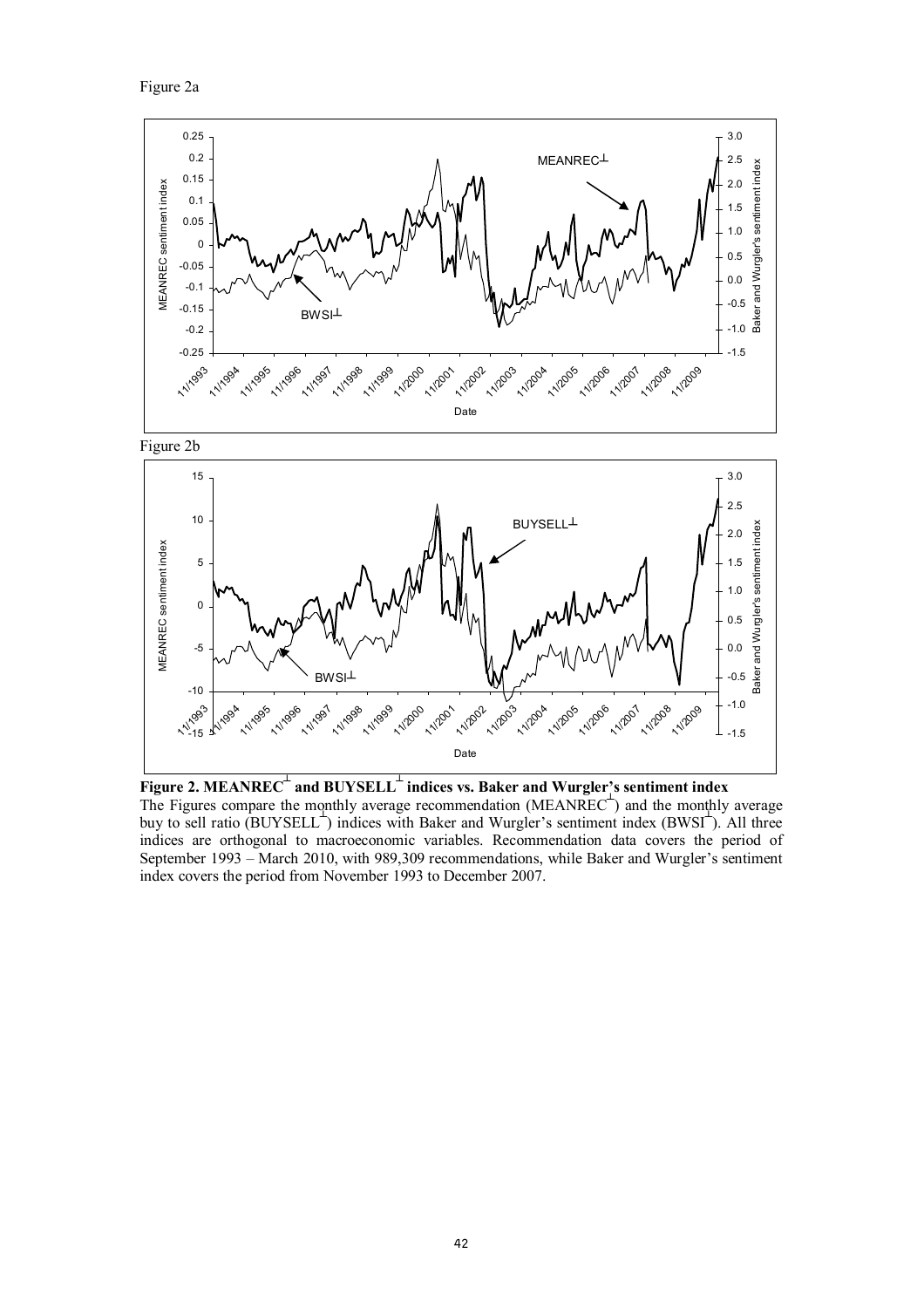



**Figure 3. MEANREC┴ and BUYSELL┴ indices as a function of Baker and Wurgler's sentiment index**

The Figures depict the monthly average recommendation (MEANREC $\overline{C}$ ) and the monthly average buy to sell ratio (BUYSELL<sup>+</sup>) indices, as a function of the contemporaneous Baker and Wurgler's sentiment index (BWSI<sup><sup>+</sup>).</sup> All three indices are orthogonal to macroeconomic variables. Recommendation data covers the period from November 1993 to December 2007.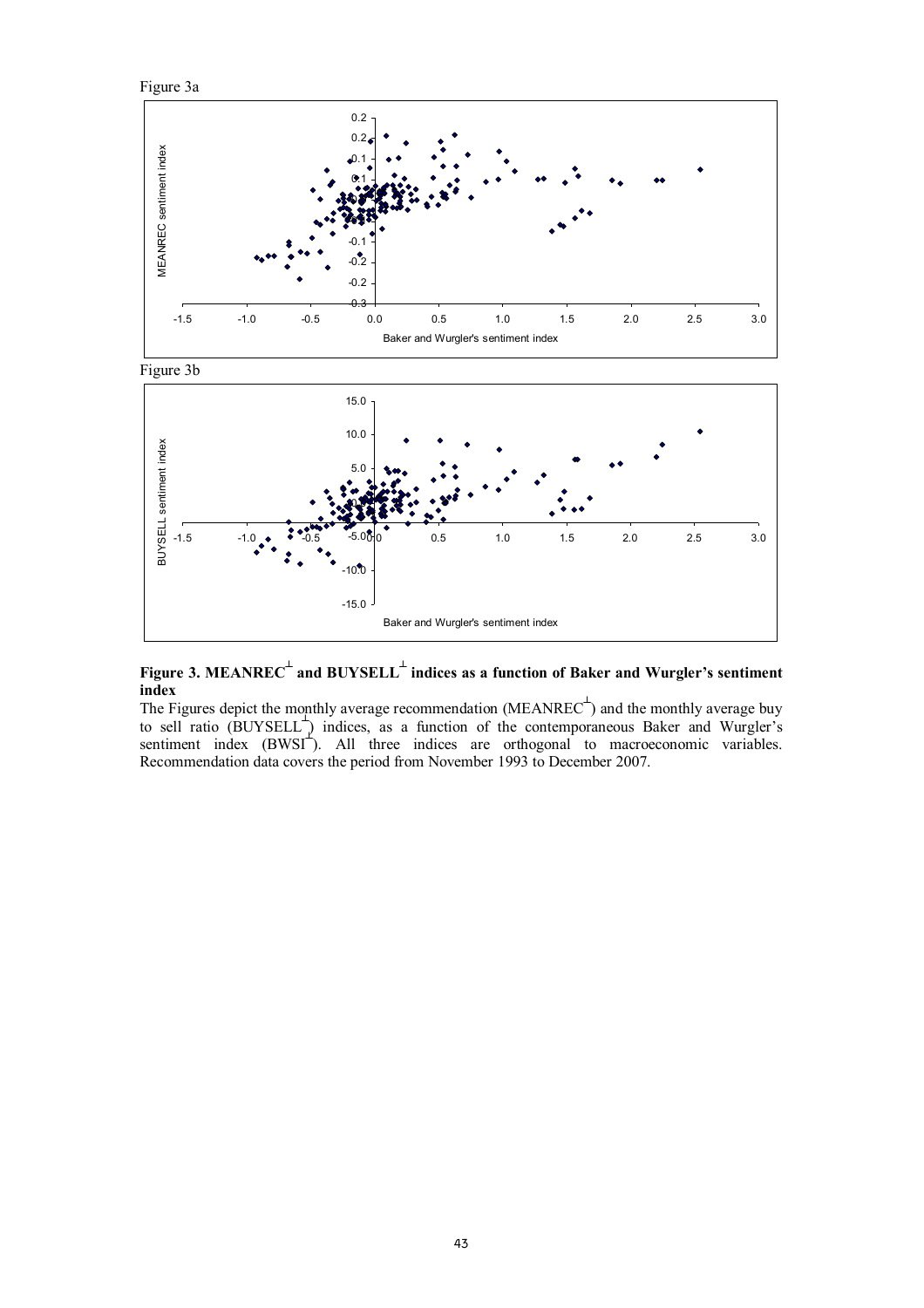#### **Table 1: Descriptive statistics of raw recommendation variables**

The table reports some statistics of the recommendation raw variables. The upper panel reports the basic statistics, while the lower panel reports the correlation coefficients across the variables. Recommendation data covers the period of November 1993 – March 2010 with 989,309 recommendations and Baker and Wurgler's sentiment index covers the period of November 1993 – December 2007. MEANREC is the monthly average recommendation (with a minus sign in front), BUYSELL is the monthly average percentage of buy recommendations divided by the average percentage of sell recommendations, STDREC is the monthly average standard deviation of recommendations, and BWSI is Baker's and Wurgler's sentiment index. One and two asterisks indicate a two-tail test significance level of 5% and 1%, respectively.

|                                 |         | <b>MEANREC</b> | <b>BUYSELL</b> | <b>STDREC</b> | <b>BWSI</b> |
|---------------------------------|---------|----------------|----------------|---------------|-------------|
| Average                         |         | $-2.23$        | 14.27          | 0.58          | 0.28        |
| Standard deviation              |         | 0.15           | 9.15           | 0.05          | 0.60        |
| Skewness                        |         | $-0.19$        | 0.57           | $-0.38$       | 1.23        |
| Maximum                         |         | $-2.02$        | 34.21          | 0.65          | 2.24        |
| Minimum                         |         | $-2.50$        | 3.80           | 0.44          | $-0.79$     |
| <b>Correlation Coefficients</b> |         |                |                |               |             |
| <b>BUYSELL</b>                  |         | 0.90           |                |               |             |
|                                 | t-value | $(29.07**)$    |                |               |             |
| <b>STDEV</b>                    |         | $-0.87$        | $-0.93$        |               |             |
|                                 | t-value | $(-24.67**)$   | $(-34.42**)$   |               |             |
| <b>BWSI</b>                     |         | 0.69           | 0.81           | $-0.66$       |             |
|                                 | t-value | $(12.38**)$    | $(17.66**)$    | $(-11.54**)$  |             |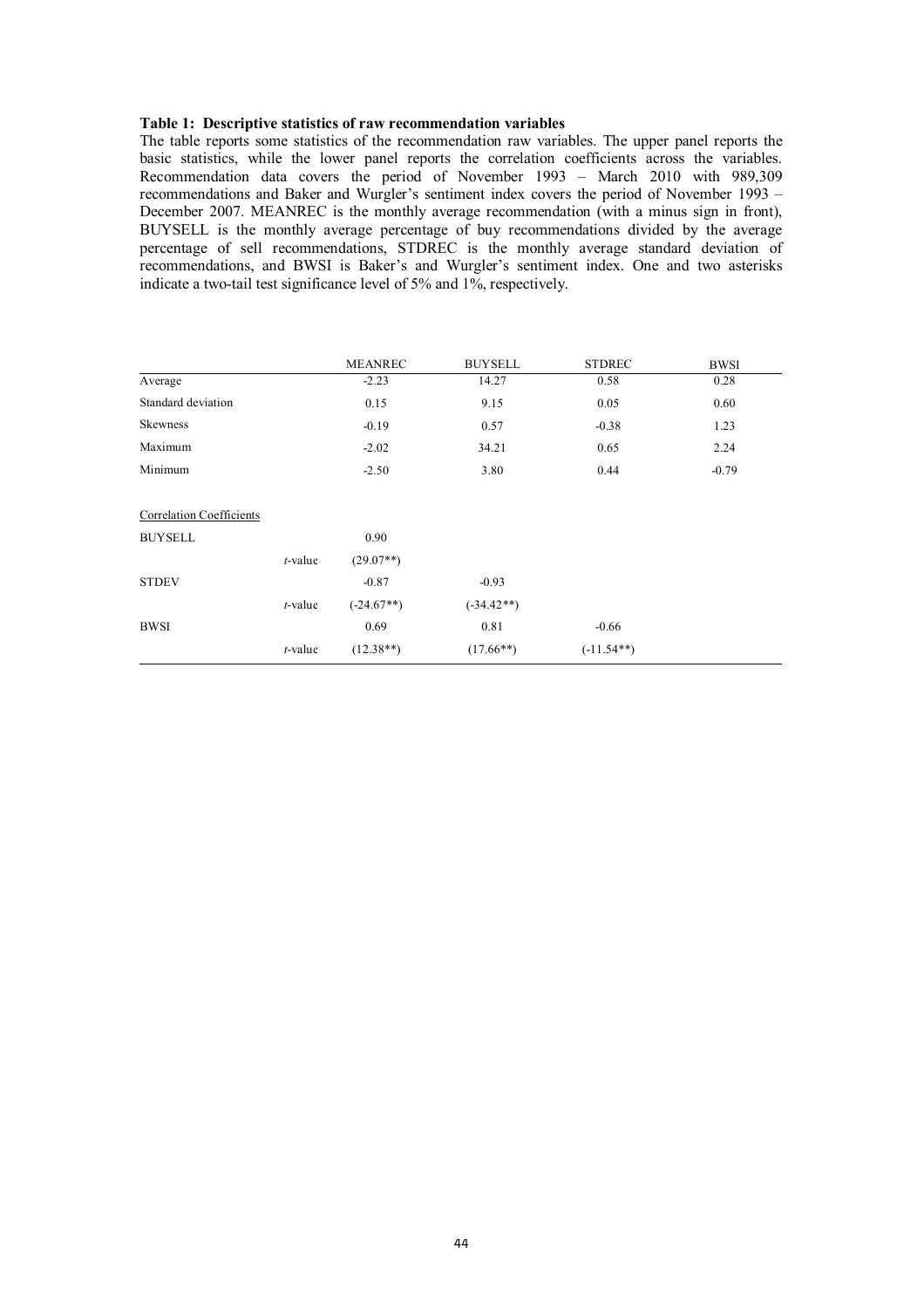#### **Table 2: Descriptive statistics of recommendation indices orthogonal to macroeconomic variables**

The table reports the statistics of the recommendation indices employed in this study. The upper panel reports the basic statistics, Panels 2–5 report the cross correlation across the variables for various periods, while the lower panel reports the autocorrelation across the variables. Recommendation data covers the period of November 1993 – March 2010 with 989,309 recommendations and Baker and Wurgler's sentiment index covers the period of November 1993 – December 2007. MEANREC is the monthly average recommendation, BUYSELL is the monthly average buy to sell ratio, STDREC is the monthly average standard deviation of recommendations, and BWSI is Baker's and Wurgler's sentiment index. The superscript  $\perp$  stands for the residuals from the regression of these variables on macroeconomic variables. One and two asterisks indicate a two-tail test significance level of 5% and 1%, respectively.

| $1, 0, 1$ vop vert ville           |            | MEANREC                                                                    | BUYSELL <sup>1</sup> | STDREC <sup>1</sup> | $BWSI\perp$       |
|------------------------------------|------------|----------------------------------------------------------------------------|----------------------|---------------------|-------------------|
| 1. Descriptive statistics          |            |                                                                            |                      |                     |                   |
| Average                            |            | 0.00                                                                       | 0.00                 | 0.00                | 0.18 <sup>1</sup> |
| Standard deviation                 |            | 0.07                                                                       | 4.02                 | 0.02                | 0.62              |
| Skewness                           |            | 0.06                                                                       | 0.40                 | $-2.75$             | 1.41              |
| Maximum                            |            | 0.20                                                                       | 12.51                | 0.04                | 2.54              |
| Minimum                            |            | $-0.19$                                                                    | $-9.27$              | $-0.16$             | $-0.92$           |
|                                    |            |                                                                            |                      |                     |                   |
|                                    |            | 2. Correlation Coefficients: 11/1993 - 12/2007 (whole period)              |                      |                     |                   |
| BUYSELL <sup>1</sup>               |            | 0.88                                                                       |                      |                     |                   |
|                                    | t-value    | $(25.51**)$                                                                |                      |                     |                   |
| STDREC <sup>1</sup>                |            | $-0.62$                                                                    | $-0.64$              |                     |                   |
|                                    | t-value    | $(-11.11**)$                                                               | $(-11.55**)$         |                     |                   |
| $BWSI^{\perp}$                     |            | 0.47                                                                       | 0.63                 | $-0.37$             |                   |
|                                    | $t$ -value | $(6.85**)$                                                                 | $(10.43**)$          | $(-5.11**)$         |                   |
|                                    |            | 3. Correlation Coefficients: 11/1993 - 9/2000 (pre all regulations)        |                      |                     |                   |
| BUYSELL <sup>1</sup>               |            | 0.86                                                                       |                      |                     |                   |
|                                    | $t$ -value | $(15.38**)$                                                                |                      |                     |                   |
| STDREC <sup>1</sup>                |            | $-0.61$                                                                    | $-0.45$              |                     |                   |
|                                    | t-value    | $(-6.93**)$                                                                | $(-4.59**)$          |                     |                   |
| $BWSI\perp$                        |            | 0.53                                                                       | 0.43                 | $-0.15$             |                   |
|                                    | t-value    | $(5.68**)$                                                                 | $(4.27**)$           | $(-1.34)$           |                   |
|                                    |            | 4. Correlation Coefficients: 11/1993 - 8/2002 (pre NASD 2711 regulation)   |                      |                     |                   |
| BUYSELL <sup>1</sup>               |            | 0.80                                                                       |                      |                     |                   |
|                                    | $t$ -value | $(13.74**)$                                                                |                      |                     |                   |
| STDREC-                            |            | $-0.63$                                                                    | $-0.59$              |                     |                   |
|                                    | t-value    | $(-8.16**)$                                                                | $(-7.42**)$          |                     |                   |
| $BWSI^{\perp}$                     |            | 0.22                                                                       | 0.51                 | $-0.24$             |                   |
|                                    | $t$ -value | $(2.31*)$                                                                  | $(5.98**)$           | $(-2.50*)$          |                   |
|                                    |            | 5. Correlation Coefficients: 9/2000 - 12/2007 or 3/2010 (post regulations) |                      |                     |                   |
| BUYSELL <sup>1</sup>               |            | 0.90                                                                       |                      |                     |                   |
|                                    | t-value    | $(19.02**)$                                                                |                      |                     |                   |
| STDREC <sup>1</sup>                |            | $-0.65$                                                                    | $-0.83$              |                     |                   |
|                                    | $t$ -value | $(-8.04**)$                                                                | $(-14.17**)$         |                     |                   |
| $BWSI\perp$                        |            | 0.73                                                                       | 0.74                 | $-0.49$             |                   |
|                                    | $t$ -value | $(8.49**)$                                                                 | $(8.58**)$           | $(-4.47*)$          |                   |
|                                    |            |                                                                            |                      |                     |                   |
| 6. Serial Correlation Coefficients |            |                                                                            |                      |                     |                   |
| Lag $1(t-1)$                       |            | 0.88                                                                       | 0.88                 | 0.72                |                   |
|                                    | t-value    | $(25.34**)$                                                                | $(26.36**)$          | $(14.58**)$         |                   |
| Lag 2 $(t-2)$                      |            | 0.76                                                                       | 0.78                 | 0.49                |                   |
|                                    | t-value    | $(16.21**)$                                                                | $(17.22**)$          | $(7.75**)$          |                   |
| Lag $3(t-3)$                       |            | 0.65                                                                       | 0.67                 | 0.34                |                   |
|                                    | t-value    | $(11.87**)$                                                                | $(12.65**)$          | $(5.01**)$          |                   |
| Lag $4(t-4)$                       |            | 0.54                                                                       | 0.56                 | 0.25                |                   |
|                                    | t-value    | $(8.96**)$                                                                 | $(9.53**)$           | $(3.65**)$          |                   |
| Lag $5(t-5)$                       |            | 0.41                                                                       | 0.45                 | 0.16                |                   |
|                                    | $t$ -value | $(6.23**)$                                                                 | $(7.07**)$           | $(2.26*)$           |                   |
| Lag $6(t-6)$                       |            | 0.29                                                                       | 0.33                 | 0.10                |                   |
|                                    | $t$ -value | $(4.17**)$                                                                 | $(4.88**)$           | (1.43)              |                   |
| Lag $7(t-7)$                       |            | 0.19                                                                       | 0.22                 | 0.10                |                   |
|                                    | t-value    | $(2.74**)$                                                                 | $(3.16**)$           | (1.33)              |                   |
| Lag $8(t-8)$                       |            | 0.08                                                                       | 0.10                 | 0.08                |                   |
|                                    | $t$ -value | (1,19)                                                                     | (1.37)               | (1.10)              |                   |

<sup>1</sup>Note that the average BWSI<sup> $\pm$ </sup> is not zero, as was originally calculated by Baker and Wurgler for the period of July 1965 – December 2007. In contrast, we use it only from November 1993.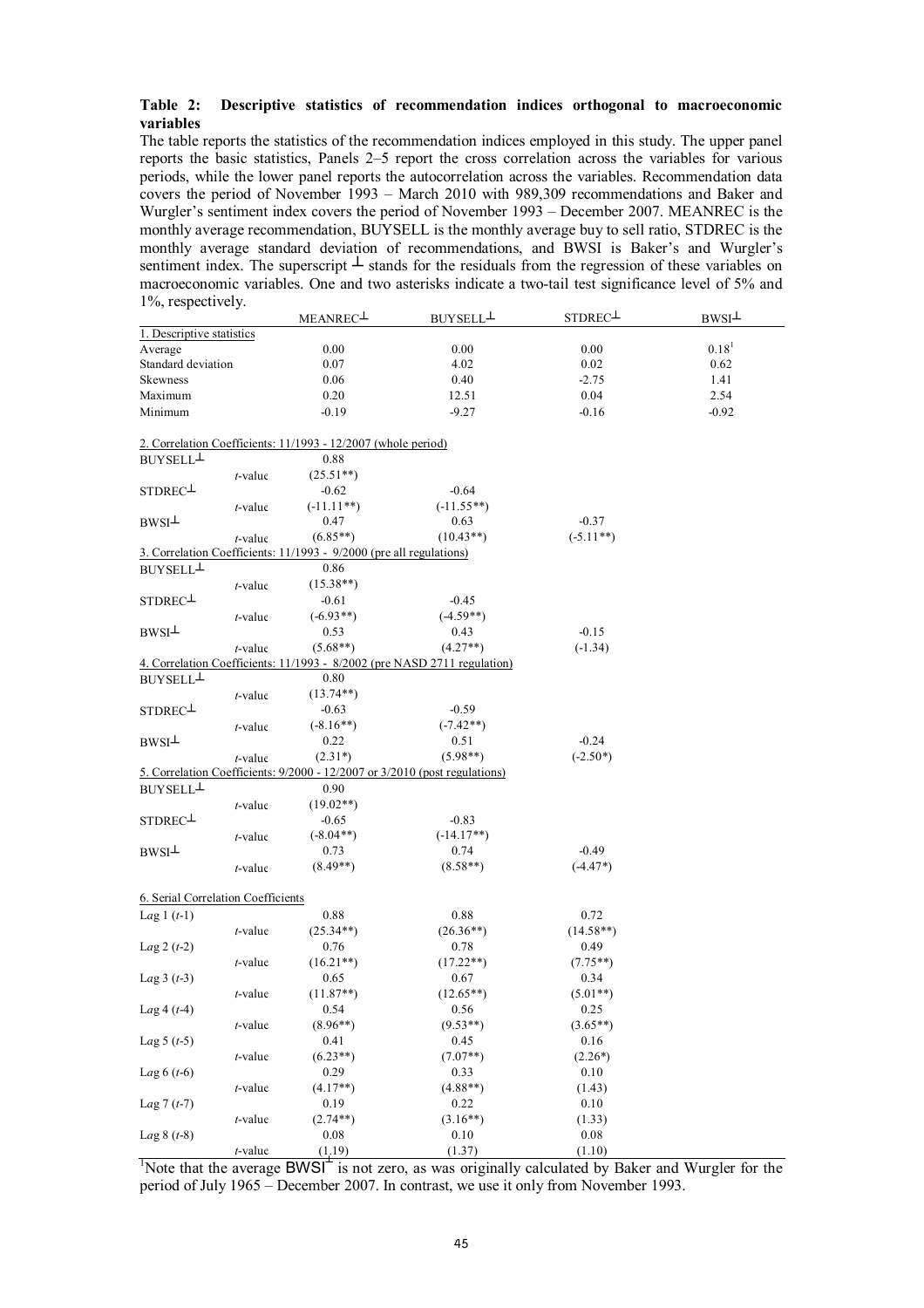#### **Table 3: Recommendation indices orthogonal to macroeconomic variables and sentiment**  The table reports the results of the following regression:

#### $\gamma_t^{\perp} = \gamma_0 + \gamma_1 \text{BWSI}_t^{\perp} + \gamma_2 \text{REC}_{t-1}^{\perp} + \varepsilon_t$  $\text{REC}_t^{\perp} = \gamma_0 + \gamma_1 \text{BWSI}_t^{\perp} + \gamma_2 \text{REC}_{t-1}^{\perp} + \varepsilon_t,$

where  $\text{REC}_t^{\perp}$  and  $\text{REC}_{t-1}^{\perp}$  are either MEANREC or BUYSELL recommendation indices (orthogonal to macroeconomic variables) in month *t* and the previous month, respectively; and  $BWSI_t^{\perp}$  is Baker and Wurgler's sentiment index (orthogonal to macroeconomic variables) in month *t*. The data covers the period of November 1993 – December 2007. The first line of each test reports the regression coefficients, while the next lines report the corresponding *t*-values (in brackets) for OLS, and Newey-West standard errors with 7 lags, respectively. One and two asterisks indicate a two-tail test significance level of 5% and 1%, respectively. SC stands for rejecting the null hypothesis asserting no serial correlation.

|    | ${\gamma}_0$ | $BWSI_{t}^{\perp}$ | MEANREC $_{t-1}$ | Durbin-Watson | $R^2/F$ |
|----|--------------|--------------------|------------------|---------------|---------|
|    | $-0.0096$    | 0.0480             |                  | $0.32$ (SC)   | 0.22    |
|    | $(-0.94)$    | $(2.43*)$          |                  |               |         |
|    |              |                    |                  | Durbin h-test |         |
| 2. | $-0.0021$    | 0.0100             | 0.8211           | 1.91(SC)      | 0.76    |
|    | $(-0.77)$    | (1.72)             | $(20.41**)$      |               |         |

| 1. MEANREC <sub>t</sub> <sup>1</sup> = $\gamma_0$ + $\gamma_1$ BWSI <sub>t</sub> <sup>1</sup> + $\gamma_2$ MEANREC <sub>t-1</sub> + $\varepsilon_t$ |  |
|-----------------------------------------------------------------------------------------------------------------------------------------------------|--|
|-----------------------------------------------------------------------------------------------------------------------------------------------------|--|

#### 2. BUYSELL $_t^{\perp} = \gamma_0 + \gamma_1 BWSI_t^{\perp} + \gamma_2 BUYSELL_{t-1}^{\perp} + \varepsilon_t$  $\text{BUYSELL}_t^\perp = \gamma_0 + \gamma_1 \text{BWSI}_t^\perp + \gamma_2 \text{BUYSELL}_{t-1}^\perp$

|     | ${\gamma}_{0}$ | $BWSI_t^{\perp}$ | $BUVSELL_{t-1}^{\perp}$ | Durbin-Watson | $R^2/F$ |
|-----|----------------|------------------|-------------------------|---------------|---------|
|     | $-0.6567$      | 3.5509           |                         | $0.41$ (SC)   | 0.39    |
|     | $(-1.40)$      | $(4.97**)$       |                         |               |         |
|     |                |                  |                         | Durbin h-test |         |
| -4. | $-0.2066$      | 1.0181           | 0.7432                  | 2.25(SC)      | 0.74    |
|     | $(-1.24)$      | $(3.48**)$       | $(14.04**)$             |               |         |

 $\frac{(1.24)}{\text{The critical values for the Durbin-Watson statistic to reject the null hypothesis asserting no serial.}$ correlation at a 5% significance level are  $d_1=1.74$  and  $d_1=1.76$ . The critical values for the Durbin h statistic to reject the null hypothesis are h=-1.65 and h=1.65.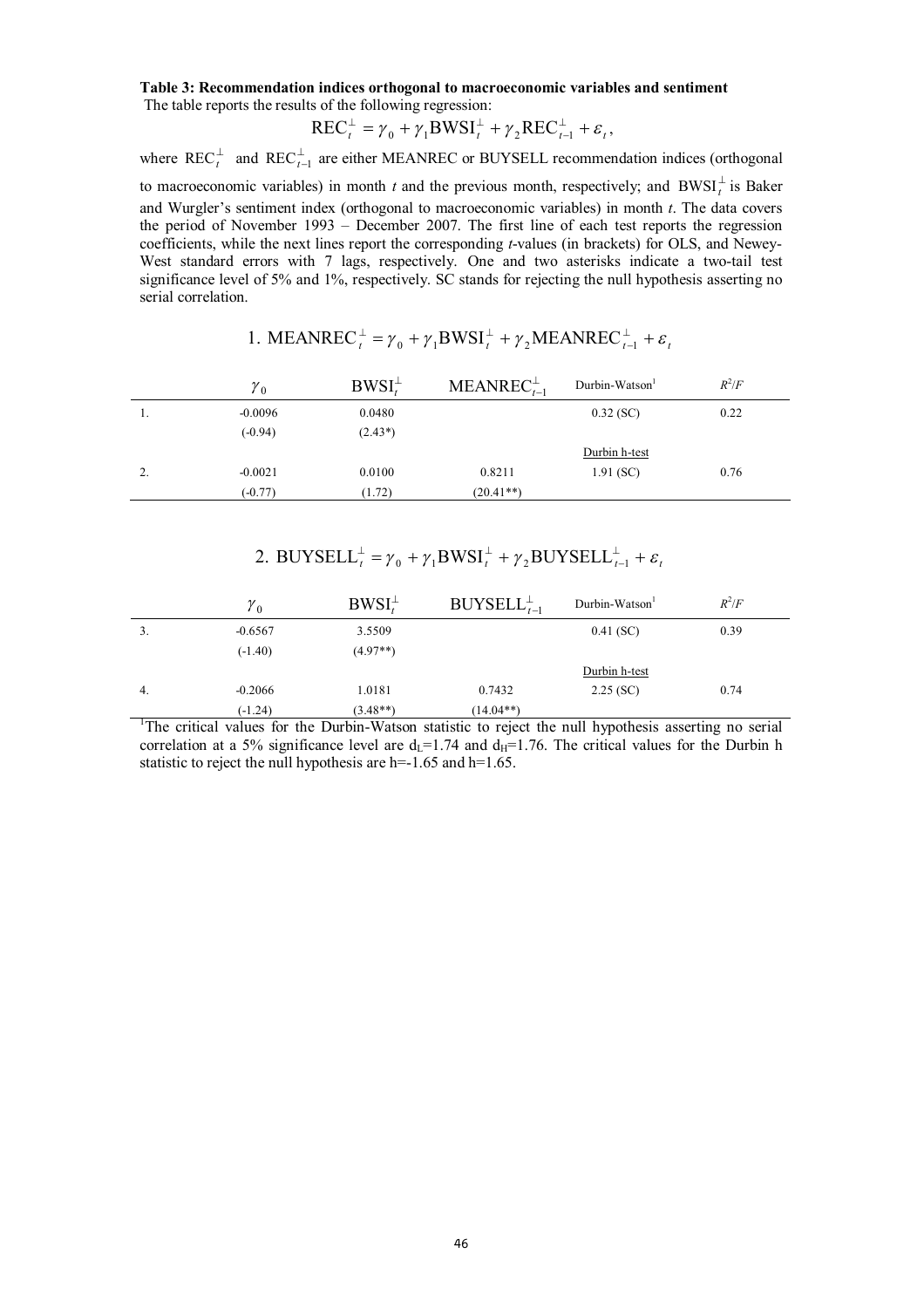#### **Table 4: Controlling for NASD Rule 2711, NYSE modification to Rule 472 and Regulation FD alternate periods**

 The table reports the results of the following regression for the whole period of November 1993 - December 2007:

 $\mu_t^{\perp} = \gamma_0 + \gamma_1 \text{BWSI}_t^{\perp} + \gamma_2 \text{BUYSELL}_{t-1}^{\perp} + \gamma_3 \text{REGD}_t + \gamma_4 \text{REGFD}_t + \varepsilon_t$  $\text{BUYSELL}_t^{\perp} = \gamma_0 + \gamma_1 \text{BWSI}_t^{\perp} + \gamma_2 \text{BUYSELL}_{t-1}^{\perp} + \gamma_3 \text{REGD}_t + \gamma_4 \text{REGFD}_t + \varepsilon_t,$ where BUYSELL<sup> $\perp$ </sup> and BUYSELL<sup> $\perp$ </sup><sub>t-1</sub> are BUYSELL index (orthogonal) in month *t* and the previous month, respectively; BWSI<sup> $\perp$ </sup> is Baker and Wurgler's sentiment index (orthogonal) in month *t*; REGD*<sup>t</sup>* is a dummy variable for NASD Rule 2711 and NYSE modification to Rule 472; and REGFD*<sup>t</sup>* is a dummy variable for the Regulation FD period from October 2000 to December 2007. The REGD<sub>t</sub> alternate periods are: from May 2002 (when the NASD 2711 and NYSE 472 regulations were approved by the SEC), from September 2002 (the last month to implement the regulations), from December 2002 (the month when the Global Research Analyst Settlement was announced), and from July 2002 when Barber, Lehavy, McNichols, and Trueman (2006) observed the beginning of a unique trend in the percentage of buy, hold and sell recommendations and, according to Kadan, Madureira, Wang ,and Zach (2009), changes in the regulatory environment began. The first line of each test reports the regression coefficients, while the next lines report the corresponding *t*-values (in brackets) for OLS, and Newey-West standard errors with 7 lags, respectively. One and two asterisks indicate a two-tail test significance level of 5% and 1%, respectively. SC stands for rejecting the null hypothesis asserting no serial correlation.

|    | $\gamma_0$ |            | $BWSI_t^{\perp}$ BUYSELL $_{t-1}^{\perp}$ | $REGD_t$        | $REGFD$ , | Durbin h-test <sup>1</sup> | $R^2/F$ |
|----|------------|------------|-------------------------------------------|-----------------|-----------|----------------------------|---------|
|    |            |            |                                           | 12/2002-12/2007 |           |                            |         |
| 1. | $-0.2731$  | 1.0696     | 0.7456                                    | 0.1598          |           | 2.26(SC)                   | 0.74    |
|    | $(-1.03)$  | $(3.11**)$ | $(13.50**)$                               | (0.47)          |           |                            |         |
|    |            |            |                                           | 9/2002-12/2007  |           |                            |         |
| 2. | $-0.0858$  | 0.9292     | 0.7368                                    | $-0.2789$       |           | $2.29$ (SC)                | 0.74    |
|    | $(-0.44)$  | $(3.14**)$ | $(14.31**)$                               | $(-0.79)$       |           |                            |         |
|    |            |            |                                           | 7/2002-12/2007  |           |                            |         |
| 3. | $-0.0838$  | 0.9228     | 0.7390                                    | $-0.2726$       |           | 2.19(SC)                   | 0.74    |
|    | $(-0.43)$  | $(3.09**)$ | $(14.50**)$                               | $(-0.79)$       |           |                            |         |
|    |            |            |                                           | 5/2002-12/2007  |           |                            |         |
| 4. | $-0.0891$  | 0.9278     | 0.7406                                    | $-0.2535$       |           | 2.17(SC)                   | 0.74    |
|    | $(-0.45)$  | $(3.11**)$ | $(14.56**)$                               | $(-0.78)$       |           |                            |         |
|    |            |            |                                           |                 |           |                            |         |
| 5. | $-0.0883$  | 1.0118     | 0.7421                                    |                 | $-0.2290$ | $2.22$ (SC)                | 0.74    |
|    | $(-0.51)$  | $(3.67**)$ | $(14.34**)$                               |                 | $(-0.73)$ |                            |         |
|    |            |            |                                           | 9/2002-12/2007  |           |                            |         |
| 6. | $-0.0778$  | 0.9650     | 0.7390                                    | $-0.1561$       | $-0.1184$ | 2.30(SC)                   | 0.74    |
|    | $(-0.43)$  | $(2.91**)$ | $(14.52**)$                               | $(-0.17)$       | $(-0.15)$ |                            |         |

<sup>1</sup>The critical values for the Durbin h statistic to reject the null hypothesis are  $h=1.65$  and  $h=1.65$ .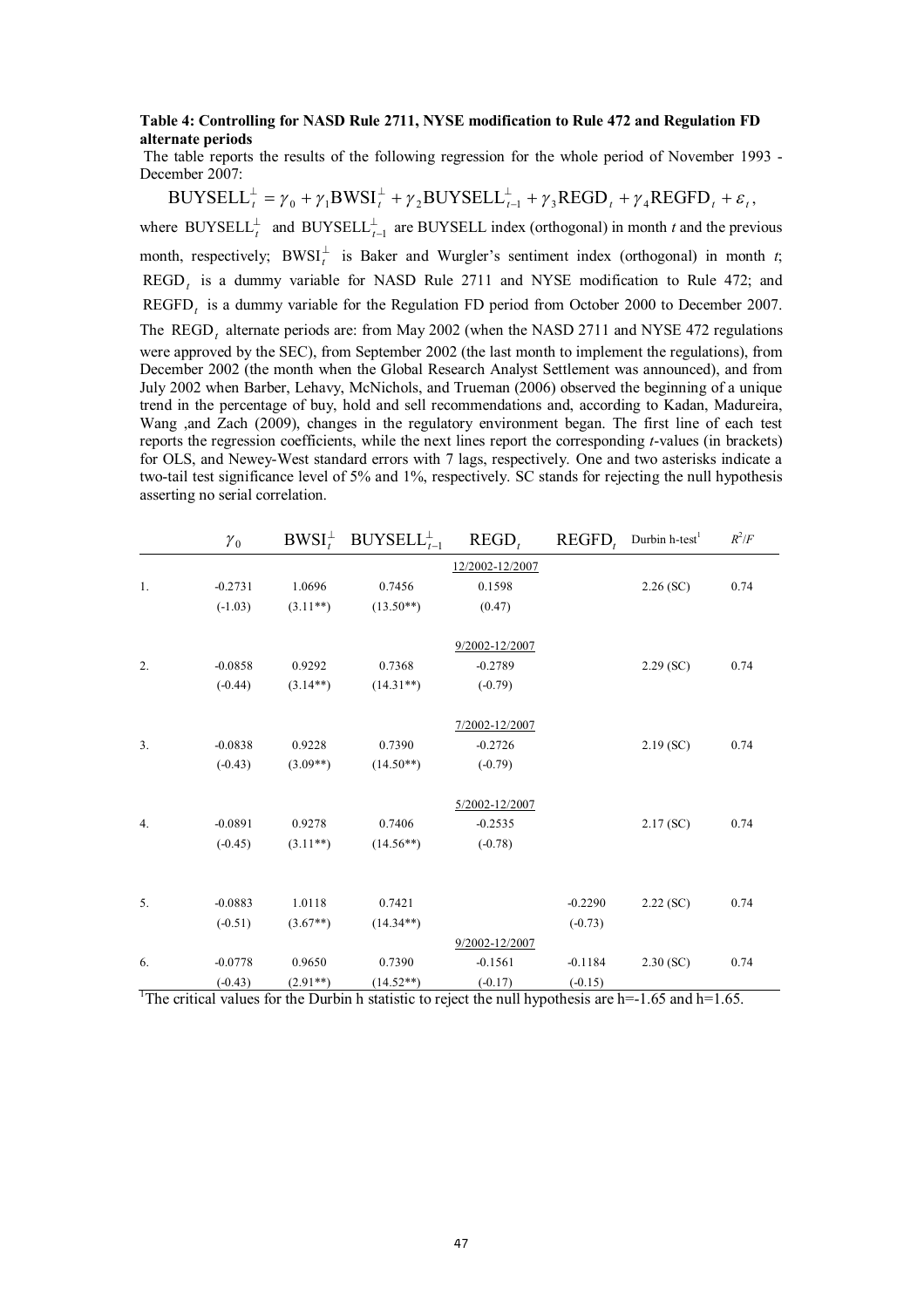#### **Table 5: Recommendation indices and market sentiment – Sub-periods**

The table reports the results of the following regression:

$$
BUYSELL_t^{\perp} = \gamma_0 + \gamma_1 BWSI_t^{\perp} + \gamma_2 BUYSELL_{t-1}^{\perp} + \varepsilon_t,
$$

where BUYSELL<sup> $\perp$ </sup> and BUYSELL<sup> $\perp$ </sup><sub>t-1</sub> are BUYSELL index (orthogonal) in month *t* and the previous

month, respectively; and  $BWSI_t^{\perp}$  is Baker and Wurgler's sentiment index (orthogonal) in month *t*. The various periods are November 1993 – April 2002 (pre-approval of the NASD 2711 and NYSE 472 regulations by the SEC), November 1993 - August 2002 (pre the final date for implementing the NASD 2711 and NYSE 472 regulations), and September 2002 - December 2007 (post the final date for implementing the NASD 2711 and NYSE 472 regulations). The first line of each test reports the regression coefficients, while the next lines report the corresponding *t*-values (in brackets) for OLS, and Newey-West standard errors with 7 lags, respectively. One and two asterisks indicate a two-tail test significance level of 5% and 1%, respectively. SC stands for rejecting the null hypothesis asserting no serial correlation.

| Period         | $\gamma_0$ | $BWSI_{t}^{\perp}$ | $BUYSELL_{t-1}^{\perp}$ | Durbin h-test <sup>1</sup> | $R^2/F$ |
|----------------|------------|--------------------|-------------------------|----------------------------|---------|
| 1.             | 0.0031     | 0.6895             | 0.7507                  | 0.09                       | 0.68    |
| 11/1993-4/2002 | (0.02)     | $(2.49*)$          | $(11.57**)$             |                            |         |
| 2.             | $-0.0042$  | 0.7235             | 0.7416                  | 0.19                       | 0.68    |
| 11/1993-8/2002 | $(-0.02)$  | $(2.62**)$         | $(12.51**)$             |                            |         |
| 3.             | $-0.0528$  | 3.4312             | 0.5982                  | 5.48 (SC)                  | 0.72    |
| 9/2002-12/2007 | $(-0.22)$  | $(2.74**)$         | $(4.04**)$              |                            |         |

<sup>1</sup>The critical values for the Durbin h statistic to reject the null hypothesis are  $h=1.65$  and  $h=1.65$ .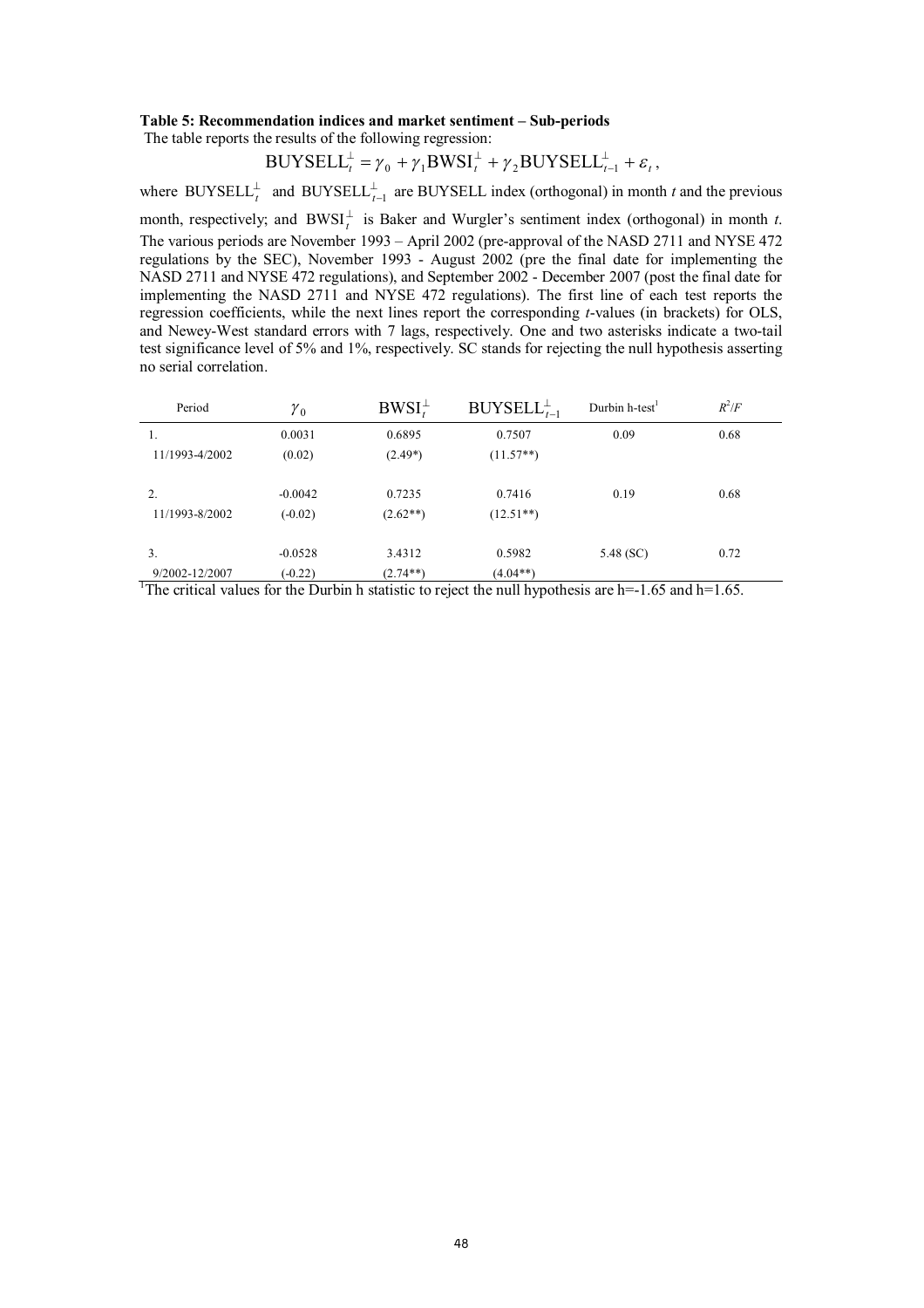#### **Table 6: The change in recommendation indices and tests for time shifts**

The table reports the results of the following regression:

$$
\Delta \text{BUYSELL}_t^{\perp} = \gamma_0 + \sum_{i=-2}^2 \gamma_{1i} \Delta \text{BWSI}_{t+i}^{\perp} + \varepsilon_t,
$$

where  $\triangle BUYSELL_t^{\perp} = BUYSELL_t^{\perp} - BUYSELL_{t-1}^{\perp}$  is the change in the BUYSELL index orthogonal

to macroeconomic variables in month *t*; and  $\triangle BWSI_{t+i}^{\perp} = BWSI_{t+i}^{\perp} - BWSI_{t+i-1}^{\perp}$  are the changes in Baker and Wurgler's sentiment index in months  $t - 2$ ,  $t - 1$ ,  $t$ ,  $t + 1$  and  $t + 2$ . The data covers the period of November 1993 – December 2007. The first line reports the regression coefficients, while the next lines report the corresponding *t*-values (in brackets) for OLS, and Newey-West standard errors with 7 lags, respectively. One and two asterisks indicate a two-tail test significance level of 5% and 1%, respectively. SC stands for rejecting the null hypothesis asserting no serial correlation.

| γo        |        |           |            |           |           | $\Delta$ BWSI $_{t-2}^{\perp}$ $\Delta$ BWSI $_{t-1}^{\perp}$ $\Delta$ BWSI $_{t}^{\perp}$ $\Delta$ BWSI $_{t+1}^{\perp}$ $\Delta$ BWSI $_{t+2}^{\perp}$ Durbin-Watson <sup>1</sup> | $R^2/F$ |
|-----------|--------|-----------|------------|-----------|-----------|-------------------------------------------------------------------------------------------------------------------------------------------------------------------------------------|---------|
| $-0.0468$ |        |           | 3.9761     |           |           | $1.96$ (SC)                                                                                                                                                                         | 0.16    |
| $(-0.40)$ |        |           | $(3.25**)$ |           |           |                                                                                                                                                                                     |         |
|           |        |           |            |           |           | Durbin h-test                                                                                                                                                                       |         |
| $-0.0458$ | 1.3901 | $-0.7543$ | 4.0097     | $-0.1496$ | $-0.6896$ | Not applicable                                                                                                                                                                      | 0.19    |
| $(-0.37)$ | (1.46) | $(-0.56)$ | $(3.32**)$ | $(-0.25)$ | $(-1.15)$ |                                                                                                                                                                                     |         |

<sup>1</sup>The critical values for the Durbin-Watson statistic to reject the null hypothesis asserting no serial correlation at a 5% significance level are  $d_I=1.74$  and  $d_H=1.76$ .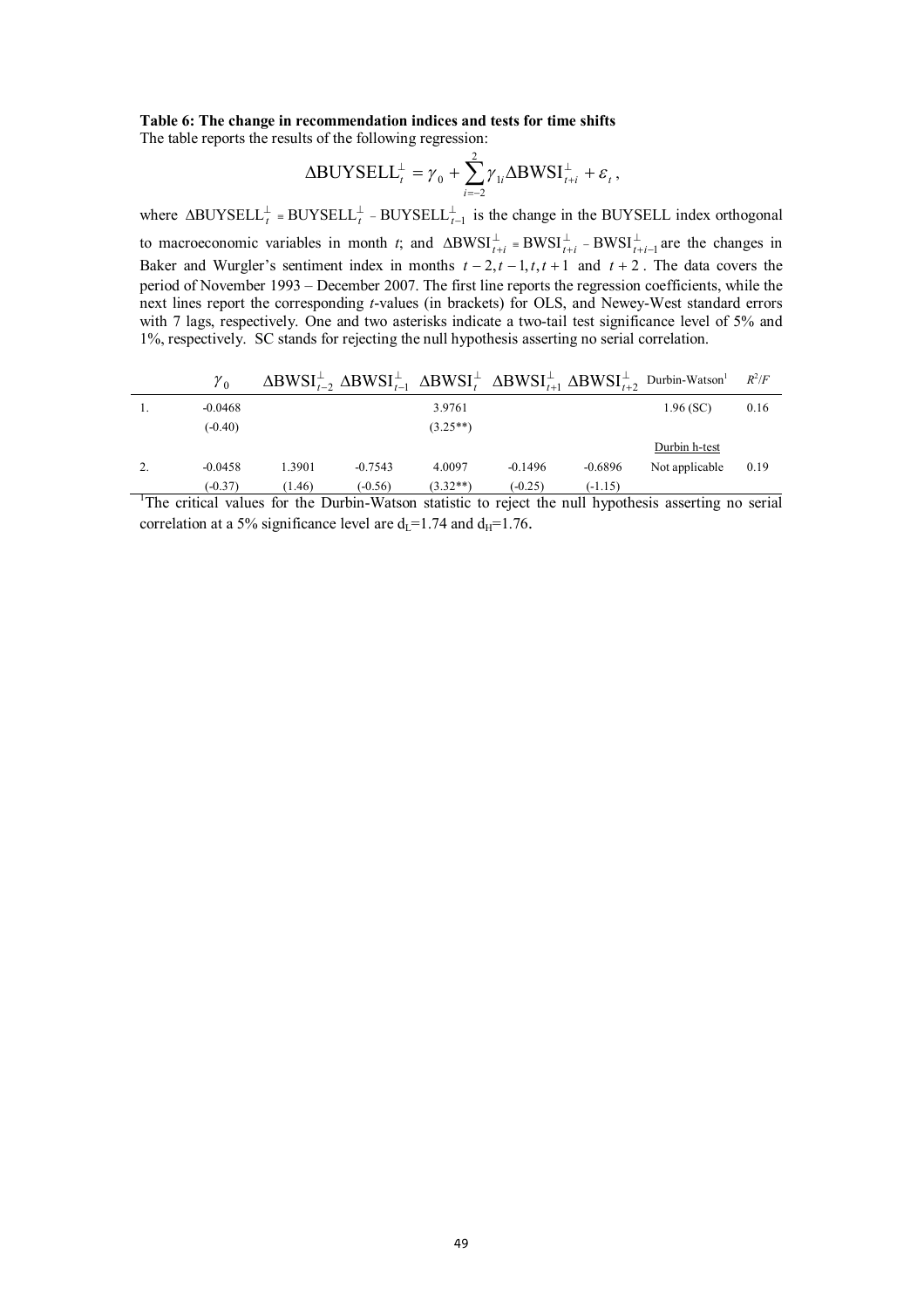#### **Table 7: Recommendation standard deviation and sentiment**

The table reports the results of the following regression:

$$
STDREC_t^{\perp} = \gamma_0 + \gamma_1 BWSI_t^{\perp} + \gamma_2 STDREC_{t-1}^{\perp} + \gamma_3 REGD_t + \varepsilon_t,
$$

where  $\text{STDREC}_t^{\perp}$  and  $\text{STDREC}_{t-1}^{\perp}$  are the standard deviation of recommendations (orthogonal) in month *t* and the previous month, respectively;  $BWSI_t^{\perp}$  is Baker and Wurgler's sentiment index (orthogonal) in month  $t$ ; and  $\text{REGD}_t$  is a dummy variable for the NASD 2711 and NYSE 472 regulations corresponding to the period of September 2002 – December 2007. The data covers the period of November 1993 – December 2007. The first line of each test reports the regression coefficients, while the next lines report the corresponding *t*-values (in brackets) for OLS, and Newey-West standard errors with 7 lags, respectively. One and two asterisks indicate a two-tail test significance level of 5% and 1%, respectively. SC stands for rejecting the null hypothesis asserting no serial correlation.

|    | $\gamma_0$ | $BWSI_t^{\perp}$ | STDREC $_{t-1}^{\perp}$ | <b>REGD</b> | Durbin-Watson | $R^2/F$ |
|----|------------|------------------|-------------------------|-------------|---------------|---------|
| 1. | 0.0023     | $-0.0111$        |                         |             | $0.56$ (SC)   | 0.14    |
|    | (1.05)     | $(-3.81**)$      |                         |             |               |         |
|    |            |                  |                         |             | Durbin h-test |         |
| 2. | 0.0014     | $-0.0065$        | 0.4605                  |             | 8.88 (SC)     | 0.32    |
|    | (1.14)     | $(-3.37**)$      | $(4.21**)$              |             |               |         |
|    |            |                  |                         |             | Durbin h-test |         |
| 3. | 0.0002     | $-0.0055$        | 0.4532                  | 0.0026      | $9.25$ (SC)   | 0.33    |
|    | (0.10)     | $-2.44*)$        | $(3.94**)$              | (0.75)      |               |         |

<sup>1</sup>The critical values for the Durbin-Watson statistic to reject the null hypothesis asserting no serial correlation at a 5% significance level are  $d<sub>L</sub>=1.74$  and  $d<sub>H</sub>=1.76$ . The critical values for the Durbin h statistic to reject the null hypothesis are h= $-1.65$  and h= $1.65$ .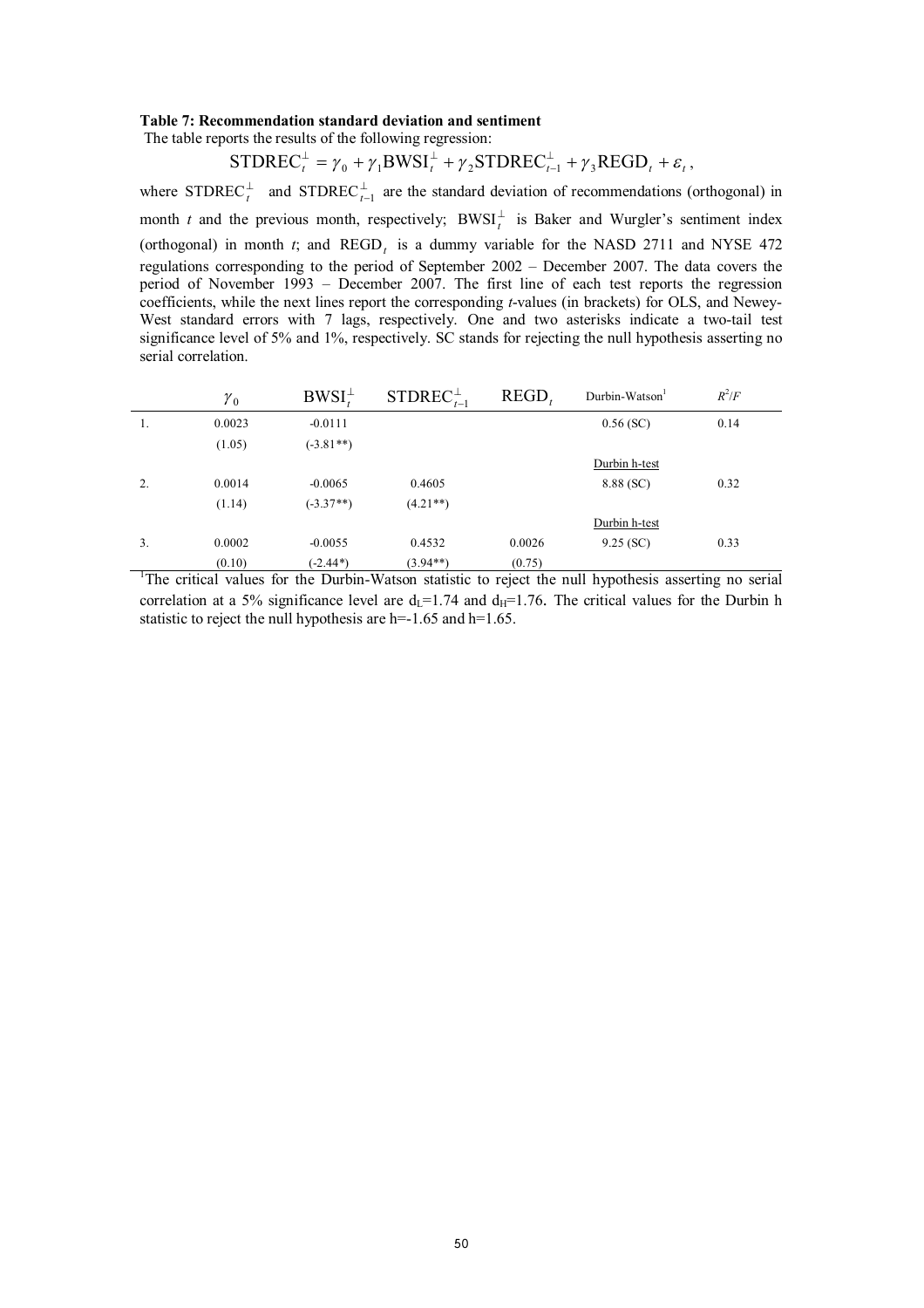#### **Table 8: Cross-section regressions**

The table reports the results of the following regression:  
\nBUYSEL<sup>L</sup><sub>it</sub> = 
$$
\gamma_0 + \gamma_1 BWSI_t^{\perp} + \delta_1^* BWSI_t^{\perp} (ME_{it-1y}) + \delta_2^* BWSI_t^{\perp} (LARGEAP_{it-1y}) + \n\delta_3^* BWSI_t^{\perp} (SMALLCAP_{it-1y}) + \delta_4^* BWSI_t^{\perp} (MICCAP_{it-1y}) + \delta_5^* BWSI_t^{\perp} (AGE_{it}) + \n\delta_6^* BWSI_t^{\perp} (STD_{it-1y}) + \delta_7^* BWSI_t^{\perp} (E_{it-1y}/ME_{it-1y}) + \delta_8^* BWSI_t^{\perp} (D_{it-1y}/ME_{it-1y}) + \n+ \delta_9^* BWSI_t^{\perp} (BE_{it-1y}/ME_{it-1y}) + \delta_{i0}^* BWSI_t^{\perp} (HGROWTH_{it-1y}) + \delta_{i1}^* BWSI_t^{\perp} (FDISTRESS_{it-1y}) + \n\delta_{i2}^* BWSI_t^{\perp} (NUMREC_{it}) + \delta_{i3}^* BWSI_t^{\perp} (RET_t) + \gamma_2 ME_{it-1y} + \gamma_3 AGE_{it} + \gamma_4 STD_{it-1y} + \n\gamma_5 (E_{it-1y}/ME_{it-1y}) + \gamma_6 (D_{it-1y}/ME_{it-1y}) + \gamma_7 (BE_{it-1y}/ME_{it-1y}) + \gamma_8 NUMREC_{it} + \n\gamma_9 RET_t + \sum_{j=1}^{14} \gamma_{j+9} YEAR_{jt} + \varepsilon_{it},
$$

where BUYSELL<sup> $\perp$ </sup> is the BUYSELL (orthogonal) in moth *t*; ME<sub>*it*-1y</sub> is the previous calendar year's log of market equity (where  $_{1y}$  stands for the previous calendar year); LARGECAP<sub>*it-1y*</sub>,  $SMLLCAP<sub>it-1v</sub>$  and MICGECAP<sub>it-1y</sub> are dummy variables for large, small and micro size firms; AGE<sub>it</sub> is the log of the number of years since the stock's Initial Public Offering (IPO);  $\text{STD}_{it-1y}$  is the stock's monthly standard deviation over the previous calendar year;  $E_{it-1y}/BE_{it-1y}$  is the previous calendar year's earnings-to-book-equity ratio, if earnings were positive and zero otherwise;  $D_{it-1y}$  /  $BE_{it-1y}$  is the previous calendar year's dividends-to-book-equity ratio;  $BE_{it-1y}$  /ME<sub>it-1y</sub> is the previous calendar year's book-to-market ratio, where  $HGROWTH_{it-1y}$  is a dummy variable for the lowest 2.5% book-to-market observations and  $FDISTRESS_{it-1y}$  is a dummy variable for the highest 2.5% observations; NUMREC<sub>*it*</sub> is the log of the stock's number of outstanding recommendations in month *t*; BWSI $_1^{\perp}$  is Baker and Wurgler's sentiment index (orthogonal) in month *t*; RET<sub>t</sub> is the return on the NYSE Composite Index in month *t*; and YEAR  $_i$ ,  $j = 1...14$  are 14 dummy variables for the recommendation's year. The data covers the period of November 1993 – December 2007. Panel A reports the firm's characteristics effects coefficients and Panel B reports the control variable coefficients. The first line of each coefficient reports the coefficient value, while the second line reports the *t*-value (in brackets) for Newey-West standard errors with 7 lags. One and two asterisks indicate a two-tail test significance level of 5% and 1%, respectively.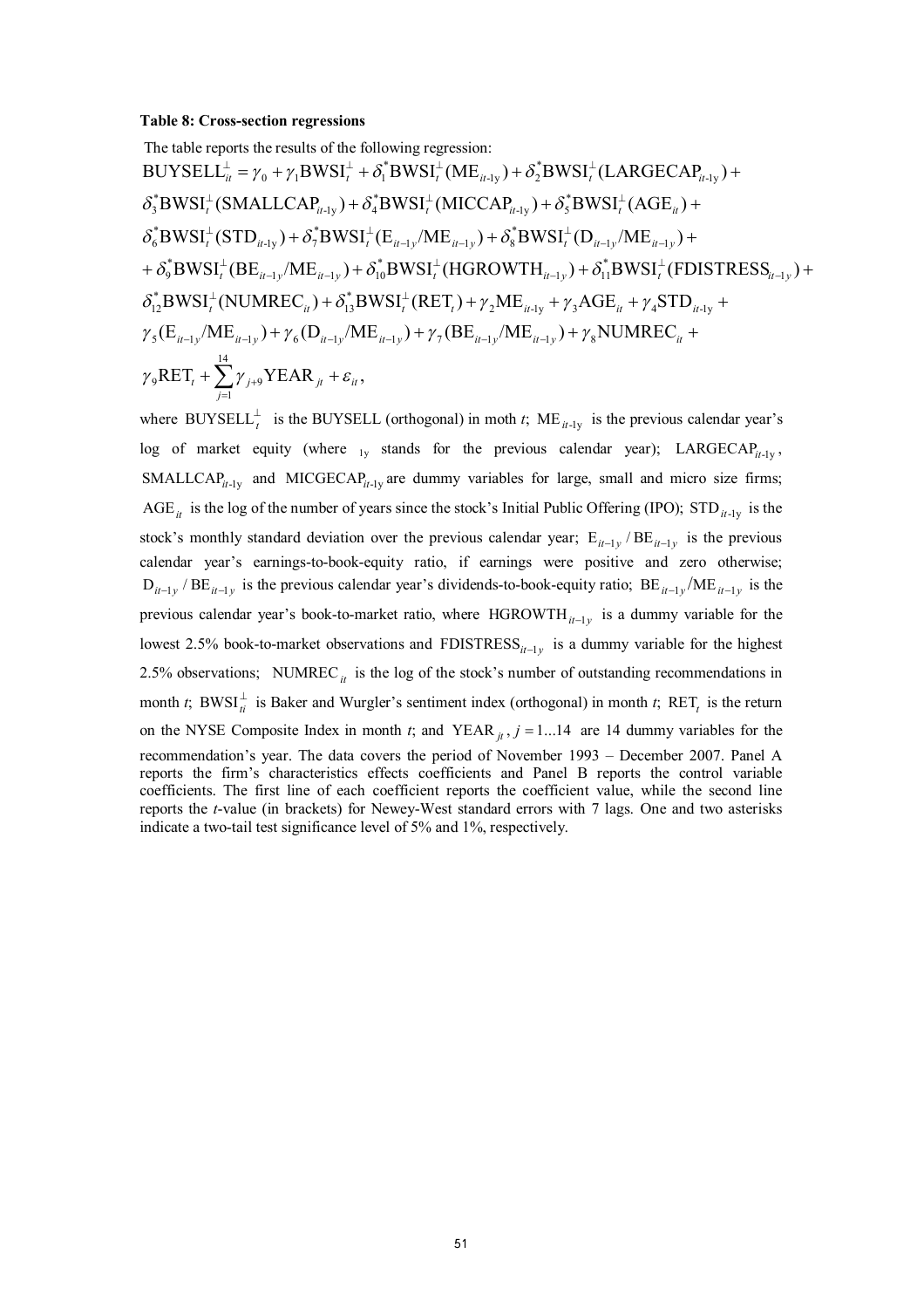|                                       | A. Firm's characteristics variables                                  | Sign<br>expected |                                                          |                          |                          |                          |                                      |                          |
|---------------------------------------|----------------------------------------------------------------------|------------------|----------------------------------------------------------|--------------------------|--------------------------|--------------------------|--------------------------------------|--------------------------|
| Firm's                                |                                                                      | by the           | C. Unconditional<br>B. Negative<br>A. Positive Sentiment |                          |                          |                          |                                      |                          |
| characteristic                        |                                                                      | <b>EDH</b>       | 1.                                                       | 2.                       | 3.                       | 4.                       | 5.                                   | 6.                       |
|                                       | $\gamma_0$                                                           |                  | $-0.0196$<br>$(-8.41**)$                                 | 0.2028<br>$(9.34**)$     | $-0.0186$<br>$(-6.50**)$ | 0.1246                   | $-0.0316$<br>$(4.66**)$ $(-20.71**)$ | 0.1611<br>$(9.47**)$     |
|                                       | $\gamma_1$                                                           |                  | 0.0140<br>$(4.97**)$                                     | $-0.1304$<br>$(-4.14**)$ | 0.0965<br>$(11.58**)$    | $-0.0987$<br>$(-1.01)$   | 0.0292<br>$(13.45**)$ $(-2.66**)$    | $-0.0763$                |
| Size effect                           | $\delta_1^* = \delta_1 \gamma_1$ (ME)                                |                  |                                                          | 0.007<br>(1.82)          |                          | 0.0526<br>$(4.64**)$     |                                      | 0.0095<br>$(2.79**)$     |
|                                       | $\delta_2^* = \delta_2 \gamma_1$ (LARGECAP)                          |                  |                                                          | 0.0177<br>(1.95)         |                          | $-0.202$<br>$(-7.47**)$  |                                      | $-0.0089$<br>$(-1.04)$   |
|                                       | Fixed size effects $\left \delta_3^* = \delta_3 \gamma_1$ (SMALLCAP) | $^{+}$           |                                                          | 0.0284<br>$(3.83**)$     |                          | 0.0363<br>(1.66)         |                                      | 0.0291<br>$(4.15**)$     |
|                                       | $\delta_4^* = \delta_4 \gamma_1$ (MICCAP)                            | $^{+}$           |                                                          | 0.0437<br>$(3.44**)$     |                          | $-0.0259$<br>$(-0.68)$   |                                      | 0.0347<br>$(2.88**)$     |
| Age effect                            | $\delta_5^* = \delta_5 \gamma_1$ (AGE)                               |                  |                                                          | 0.0083<br>(1.96)         |                          | $-0.1089$<br>$(-7.79**)$ |                                      | $-0.009$<br>$(-2.67**)$  |
| Volatility effect                     | $\delta_6^* = \delta_6 \gamma_1$ (STD)                               | $^{+}$           |                                                          | $-0.0371$<br>$(-1.31)$   |                          | 0.7524<br>$(6.01**)$     |                                      | $-0.0316$<br>$(-1.42)$   |
| Profitability                         | $\delta_7^* = \delta_7 \gamma_1$ (E/BE)                              |                  |                                                          | 0.0026<br>(0.98)         |                          | $-0.0994$<br>$(-2.99**)$ |                                      | $-0.0032$<br>$(-1.43)$   |
| effects                               | $\delta_8^* = \delta_8 \gamma_1$ (D/BE)                              |                  |                                                          | $-0.0314$<br>$(-1.48)$   |                          | 0.082<br>$(2.35*)$       |                                      | $-0.0167$<br>$(-2.53*)$  |
| Book-to-market<br>effect              | $\delta_9^* = \delta_9 \gamma_1$ (BE/ME)                             | $+/-$            |                                                          | 0.0247<br>$(3.00**)$     |                          | 0.0095<br>(0.28)         |                                      | 0.01<br>(1.19)           |
| Fixed book-to-                        | $\delta_{10}^* = \delta_{10} \gamma_1$ (HGROWTH)                     | $^{+}$           |                                                          | 0.0582<br>$(6.39**)$     |                          | $-0.0061$<br>$(-0.11)$   |                                      | 0.0471<br>$(5.20**)$     |
| market effects                        | $\delta_{11}^* = \delta_{11} \gamma_1$ (FDISTRESS)                   | $^{+}$           |                                                          | $-0.0964$<br>$(-6.39**)$ |                          | 0.2291<br>$(4.83**)$     |                                      | $-0.0677$<br>$(-4.34**)$ |
| Number of<br>recommendation<br>effect | $\delta_{12}^* = \delta_{12} \gamma_1$ (NUMREC)                      | $+$ <sup>1</sup> |                                                          | 0.0162<br>$(3.59**)$     |                          | $-0.0159$<br>$(-1.28)$   |                                      | 0.0251<br>$(7.29**)$     |

A. Firm's characteristics variables

<sup>1</sup>Predicted by the association of sentiment with the herding hypothesis.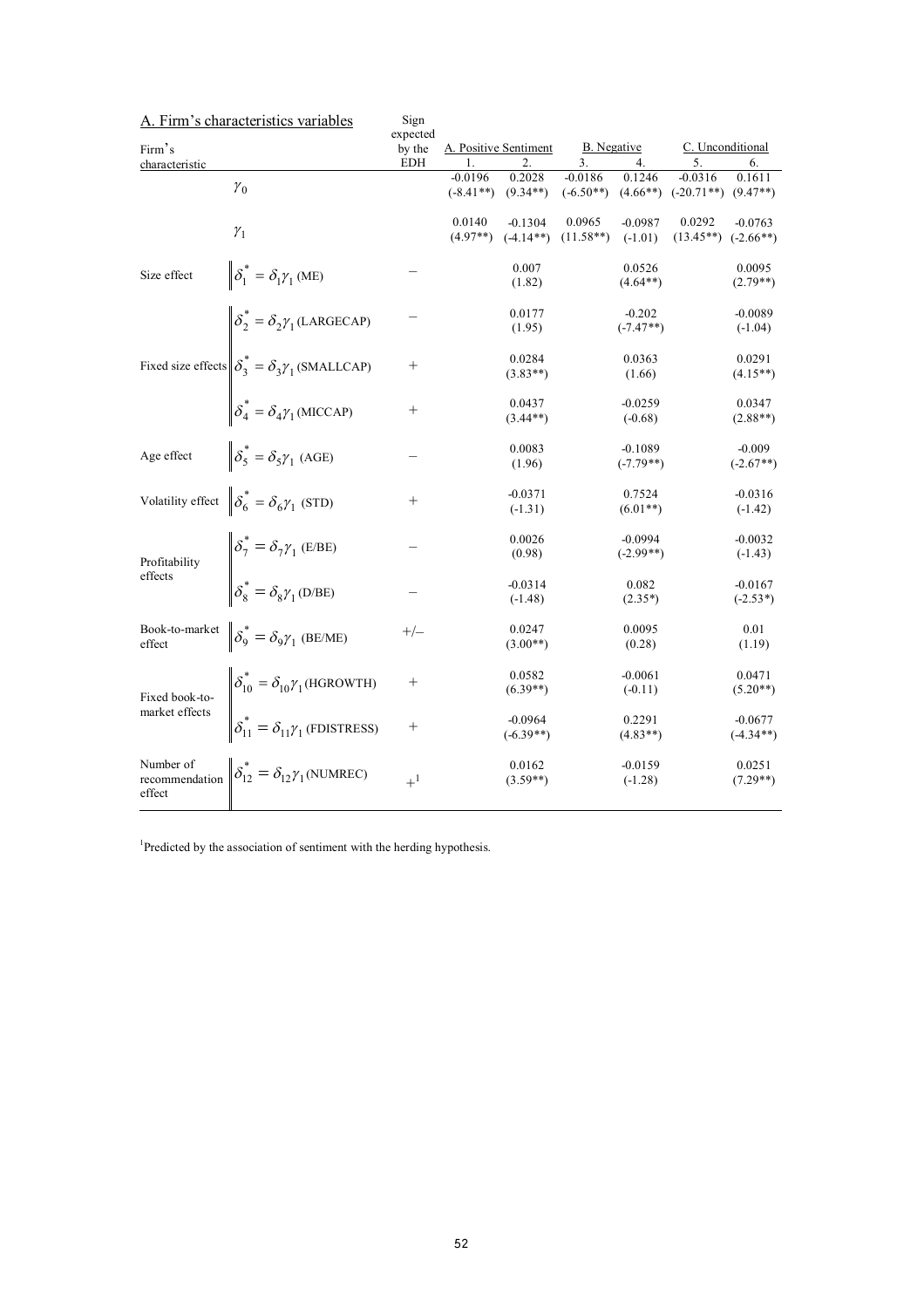## B. Control variables

|                                                    | A. Positive Sentiment B. Negative Sentiment |                          | C. Unconditional         |
|----------------------------------------------------|---------------------------------------------|--------------------------|--------------------------|
|                                                    | 3.<br>1.<br>2.                              | 4.                       | 5.<br>6.                 |
| $\delta_{13}^* = \delta_{13} \gamma_1(\text{RET})$ | $-0.0121$                                   | $-0.8782$                | 0.0256                   |
|                                                    | $(-0.76)$                                   | $(-6.49**)$              | (1.76)                   |
| $\gamma_2$ (ME)                                    | $-0.0023$                                   | 0.0067                   | $-0.0017$                |
|                                                    | $(-0.90)$                                   | $(2.37*)$                | $(-0.95)$                |
| $\gamma_3(AGE)$                                    | $-0.0575$                                   | $-0.0602$                | $-0.0437$                |
|                                                    | $(-15.41**)$                                | $(-12.41**)$             | $(-16.19**)$             |
| $\gamma_4$ (STD)                                   | 0.1258                                      | 0.4478                   | 0.1459                   |
|                                                    | $(3.66**)$                                  | $(9.43**)$               | $(6.20**)$               |
| $\gamma_5$ (E/BE)                                  | 0.0005                                      | $-0.0022$                | 0.0022                   |
|                                                    | (1.30)                                      | $(-0.56)$                | $(2.02*)$                |
| $\gamma_6$ (D/BE)                                  | $-0.0102$                                   | $-0.0108$                | $-0.016$                 |
|                                                    | $(-1.20)$                                   | $(-1.43)$                | $(-3.61**)$              |
| $\gamma_7$ (BE/ME)                                 | $-0.0653$                                   | $-0.0283$                | $-0.0444$                |
|                                                    | $(-4.61**)$                                 | $(-1.32)$                | $(-3.25**)$              |
| $\gamma_{8}$ (NUMREC)                              | $-0.0102$                                   | $-0.0358$                | $-0.0221$                |
|                                                    | $(-2.71**)$                                 | $(-8.17**)$              | $(-9.29**)$              |
| $\gamma$ <sub>9</sub> (RET)                        | 0.0843                                      | $-0.2699$                | 0.0183                   |
|                                                    | $(5.50**)$                                  | $(-6.61**)$              | (1.50)                   |
| $\gamma_{10}$ (1993)                               |                                             | $-0.0266$<br>$(-2.22*)$  | $-0.0284$<br>$(-2.54*)$  |
| $\gamma_{11}$ (1994)                               | $-0.0611$                                   | $-0.0343$                | $-0.0418$                |
|                                                    | $(-6.57**)$                                 | $(-4.00**)$              | $(-5.64**)$              |
| $\gamma_{12}$ (1995)                               | $-0.053$                                    | $-0.0611$                | $-0.0611$                |
|                                                    | $(-5.76**)$                                 | $(-7.05**)$              | $(-8.42**)$              |
| $\gamma_{13}$ (1996)                               | $-0.0731$                                   | $-0.0481$                | $-0.0693$                |
|                                                    | $(-9.38**)$                                 | $(-5.12**)$              | $(-9.83**)$              |
| $\gamma_{14}$ (1997)                               | $-0.063$<br>$(-8.52**)$                     |                          | $-0.063$<br>$(-9.17**)$  |
| $\gamma_{15}$ (1998)                               | $-0.0533$                                   | $-0.0448$                | $-0.0449$                |
|                                                    | $(-7.02**)$                                 | $(-5.09**)$              | $(-6.60**)$              |
| $\gamma_{16}$ (1999)                               | $-0.0368$                                   | $-0.0271$                | $-0.0327$                |
|                                                    | $(-4.88**)$                                 | $(-2.86**)$              | $(-4.73**)$              |
| $\gamma_{17}$ (2000)                               | 0.0019<br>(0.22)                            |                          | $-0.0274$<br>$(-3.48**)$ |
| $\gamma_{18}$ (2001)                               | 0.0081<br>(0.83)                            |                          | $-0.0316$<br>$(-3.60**)$ |
| $\gamma_{19}$ (2002)                               | 0.0771                                      | $-0.0517$                | 0.0212                   |
|                                                    | $(8.58**)$                                  | $(-4.92**)$              | $(2.73**)$               |
| $\gamma_{20}$ (2003)                               |                                             | $-0.0817$<br>$(-8.84**)$ | $-0.0781$<br>$(-9.38**)$ |
| $\gamma_{20}$ (2004)                               | $-0.0369$                                   | $-0.0279$                | $-0.0291$                |
|                                                    | $(-3.61**)$                                 | $(-3.31**)$              | $(-3.89**)$              |
| $\gamma_{21}$ (2005)                               | $-0.0353$                                   | $-0.0096$                | $-0.0171$                |
|                                                    | $(-4.02**)$                                 | $(-1.15)$                | $(-2.34*)$               |
| $\gamma_{22}$ (2006)                               | $-0.0135$                                   | $-0.0013$                | $-0.0042$                |
|                                                    | $(-1.91)$                                   | $(-0.18)$                | $(-0.62)$                |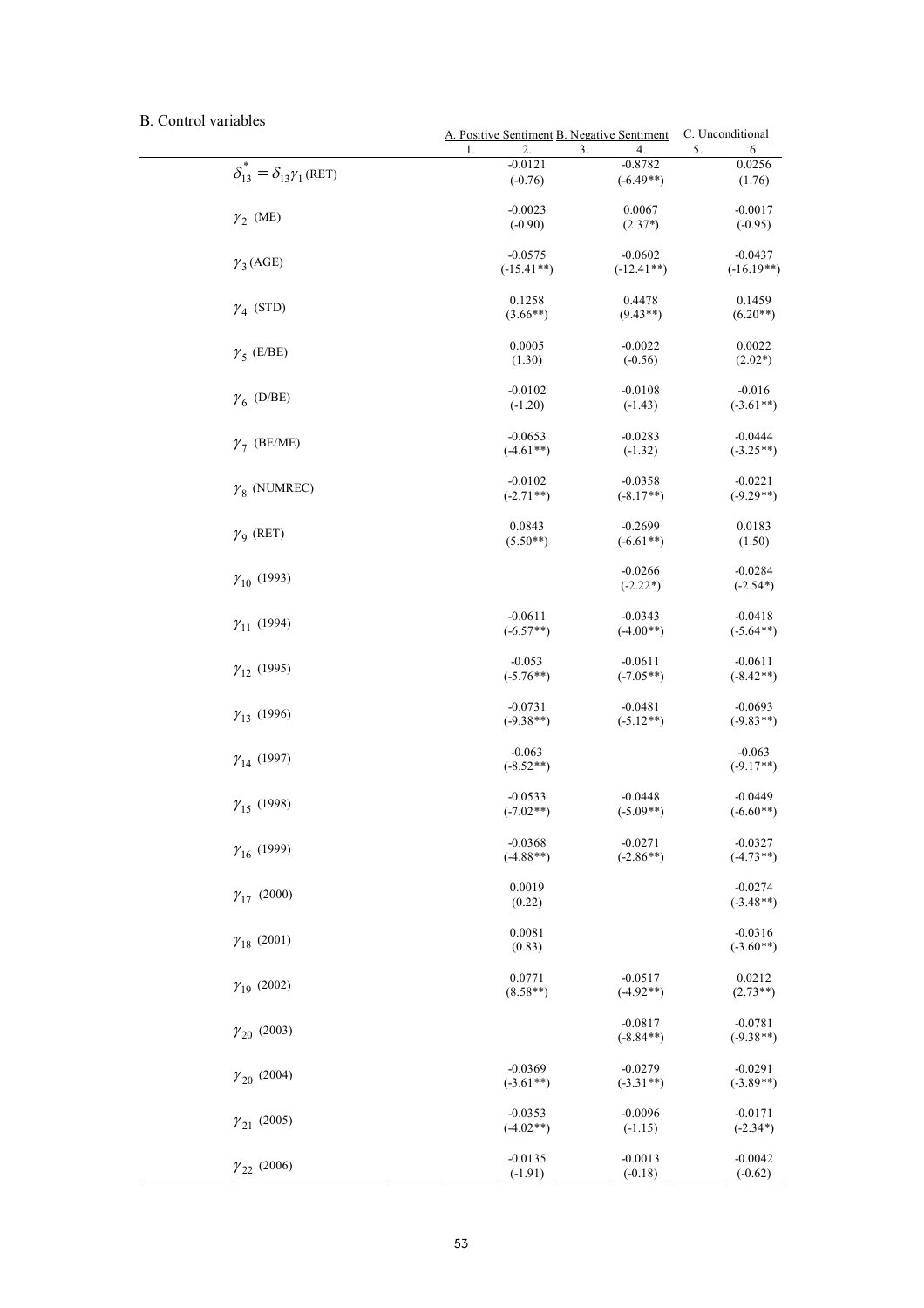#### **Appendix A**

To shed some light on the impact of the economic variables on analysts' recommendations, and in particular on the relative impact of economic variables and sentiment on recommendations, in this Appendix we report the basic regression with raw variables. Thus, we run the following regression:

$$
RECt = \gamma_0 + \gamma_1 BWSIt + \gamma_2 REGDt + \varepsilon_t,
$$
 (A1)

where REC<sub>t</sub> is either MEANREC or BUYSELL (not orthogonal) in month *t*; BWSI<sub>t</sub> is Baker and Wurgler's sentiment index (not orthogonal) in month  $t$ ; and  $\text{REGD}_t$  is a dummy variable for the period of September 2002 – December 2007, which conforms to the period during which the more important regulations—NASD 2711 and NYSE 472—were put in place.

Table A1 reports the results of Regression A1, where Panel 1 corresponds to MEANREC and Panel 2 corresponds to BUYSELL as the dependent variables, respectively.

#### **<< Insert Table A1 >>**

As can be seen, in the first test in both panels the coefficient corresponding to BWSI<sub>t</sub> is positive and highly significant with Newey-West *t*-values of 3.78 in the case of MEANREC (Panel 1), and 9.09 in the case of BUYSELL (Panel 2). Comparing the results in Table A1 with the results in Table 3 in the text reveals that macroeconomic variables indeed account for some of the correlation between MEANREC and BUYSELL with sentiment. However, this correlation remains significant after accounting for these variables, particularly as regards BUYSELL.

The above coefficients remain significant when the regulations dummy variable,  $REGD<sub>t</sub>$ , is also included with *t*-values of 2.22 in the case of MEANREC, and 6.73 in the case of BUYSELL. Interestingly, in both cases the coefficient corresponding to REGD is negative and highly significant, which conforms to Barber, Lehavy, McNichols, and Trueman (2006) and Kadan, Madureira, Wang, and Zach's (2009) results, showing that these regulations indeed negatively affect the average recommendation.